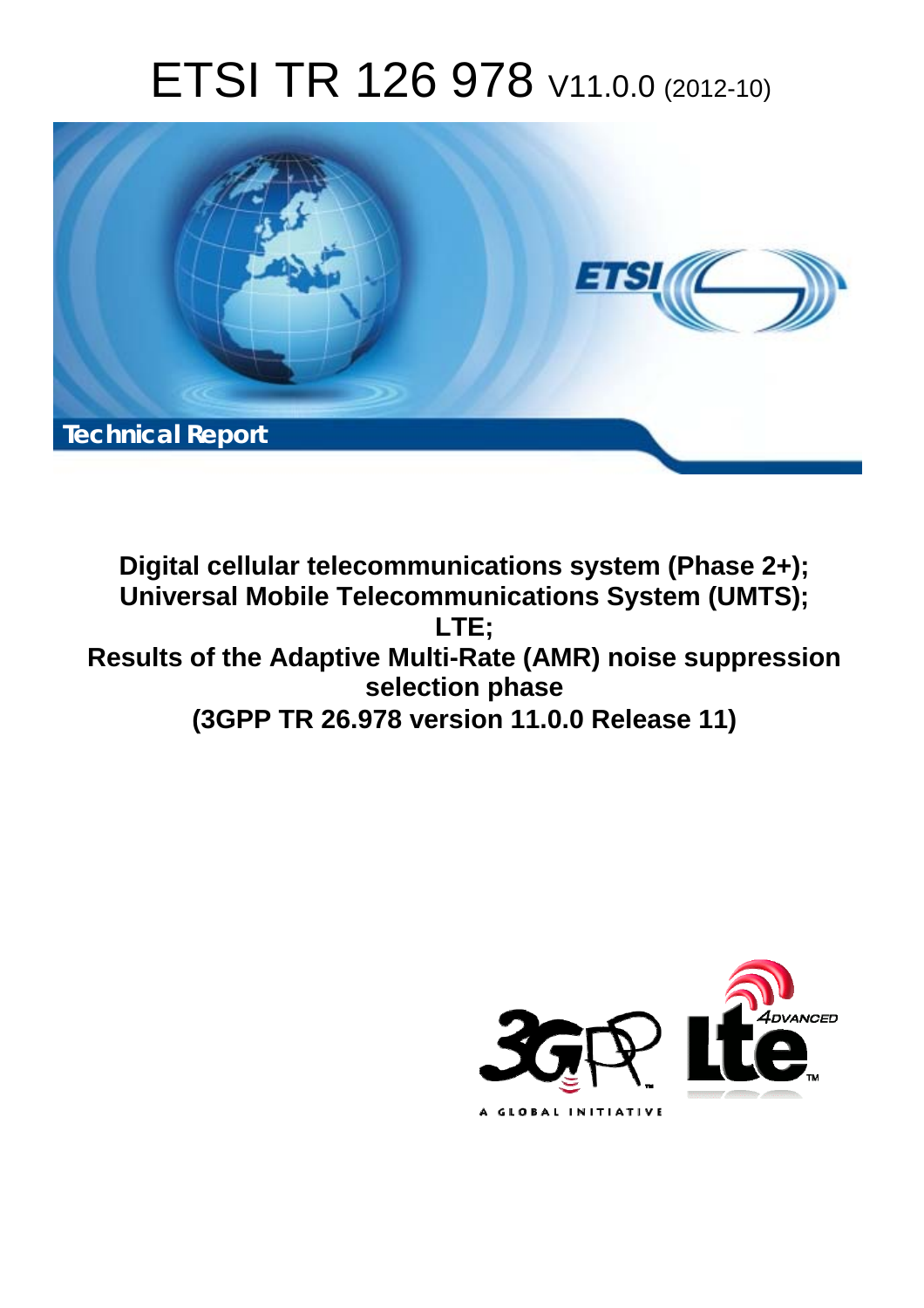Reference RTR/TSGS-0426978vb00

> Keywords GSM,LTE,UMTS

#### *ETSI*

#### 650 Route des Lucioles F-06921 Sophia Antipolis Cedex - FRANCE

Tel.: +33 4 92 94 42 00 Fax: +33 4 93 65 47 16

Siret N° 348 623 562 00017 - NAF 742 C Association à but non lucratif enregistrée à la Sous-Préfecture de Grasse (06) N° 7803/88

#### *Important notice*

Individual copies of the present document can be downloaded from: [http://www.etsi.org](http://www.etsi.org/)

The present document may be made available in more than one electronic version or in print. In any case of existing or perceived difference in contents between such versions, the reference version is the Portable Document Format (PDF). In case of dispute, the reference shall be the printing on ETSI printers of the PDF version kept on a specific network drive within ETSI Secretariat.

Users of the present document should be aware that the document may be subject to revision or change of status. Information on the current status of this and other ETSI documents is available at <http://portal.etsi.org/tb/status/status.asp>

If you find errors in the present document, please send your comment to one of the following services: [http://portal.etsi.org/chaircor/ETSI\\_support.asp](http://portal.etsi.org/chaircor/ETSI_support.asp)

#### *Copyright Notification*

No part may be reproduced except as authorized by written permission. The copyright and the foregoing restriction extend to reproduction in all media.

> © European Telecommunications Standards Institute 2012. All rights reserved.

**DECT**TM, **PLUGTESTS**TM, **UMTS**TM and the ETSI logo are Trade Marks of ETSI registered for the benefit of its Members. **3GPP**TM and **LTE**™ are Trade Marks of ETSI registered for the benefit of its Members and of the 3GPP Organizational Partners.

**GSM**® and the GSM logo are Trade Marks registered and owned by the GSM Association.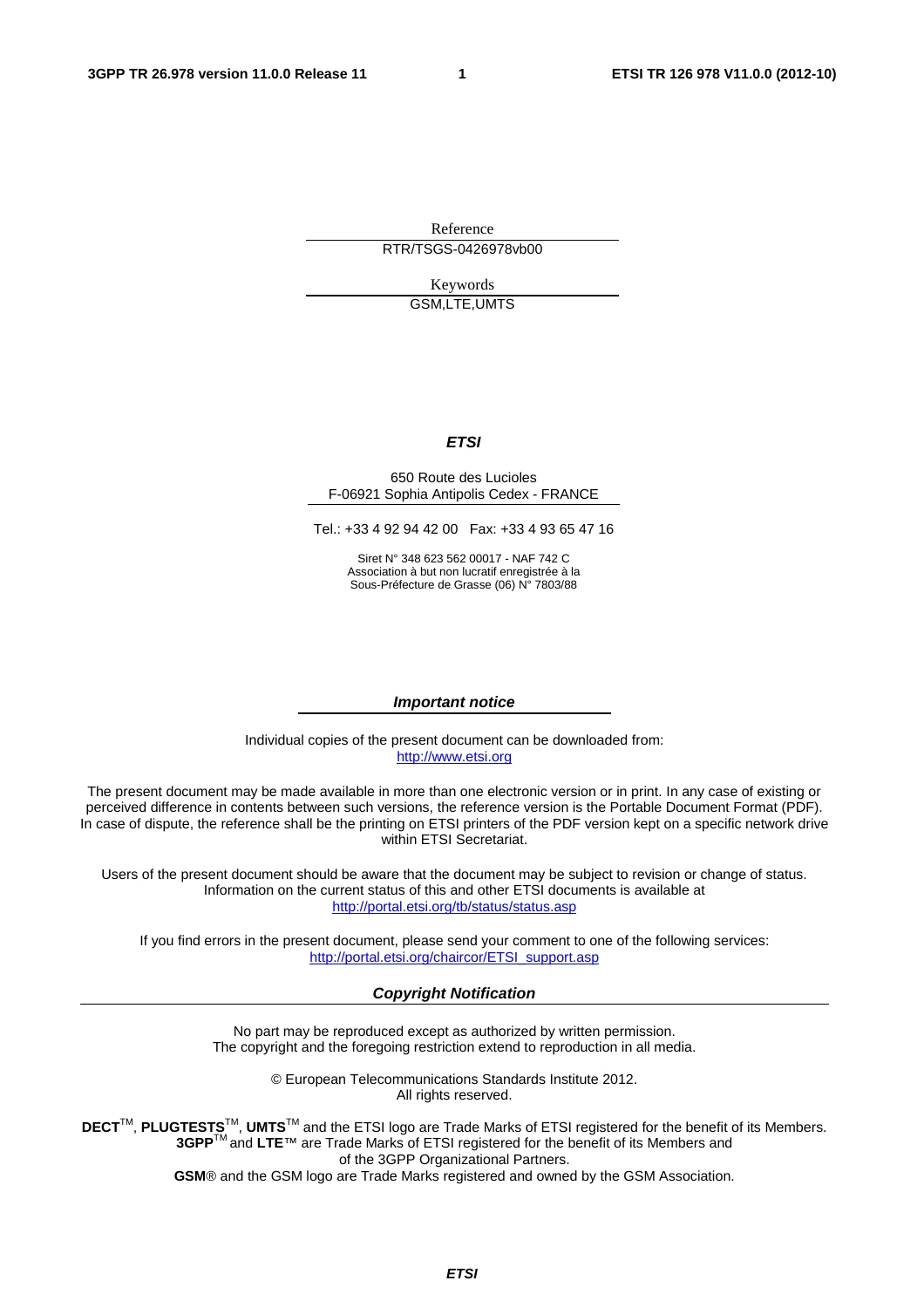### Intellectual Property Rights

IPRs essential or potentially essential to the present document may have been declared to ETSI. The information pertaining to these essential IPRs, if any, is publicly available for **ETSI members and non-members**, and can be found in ETSI SR 000 314: *"Intellectual Property Rights (IPRs); Essential, or potentially Essential, IPRs notified to ETSI in respect of ETSI standards"*, which is available from the ETSI Secretariat. Latest updates are available on the ETSI Web server [\(http://ipr.etsi.org](http://webapp.etsi.org/IPR/home.asp)).

Pursuant to the ETSI IPR Policy, no investigation, including IPR searches, has been carried out by ETSI. No guarantee can be given as to the existence of other IPRs not referenced in ETSI SR 000 314 (or the updates on the ETSI Web server) which are, or may be, or may become, essential to the present document.

### Foreword

This Technical Report (TR) has been produced by ETSI 3rd Generation Partnership Project (3GPP).

The present document may refer to technical specifications or reports using their 3GPP identities, UMTS identities or GSM identities. These should be interpreted as being references to the corresponding ETSI deliverables.

The cross reference between GSM, UMTS, 3GPP and ETSI identities can be found under [http://webapp.etsi.org/key/queryform.asp.](http://webapp.etsi.org/key/queryform.asp)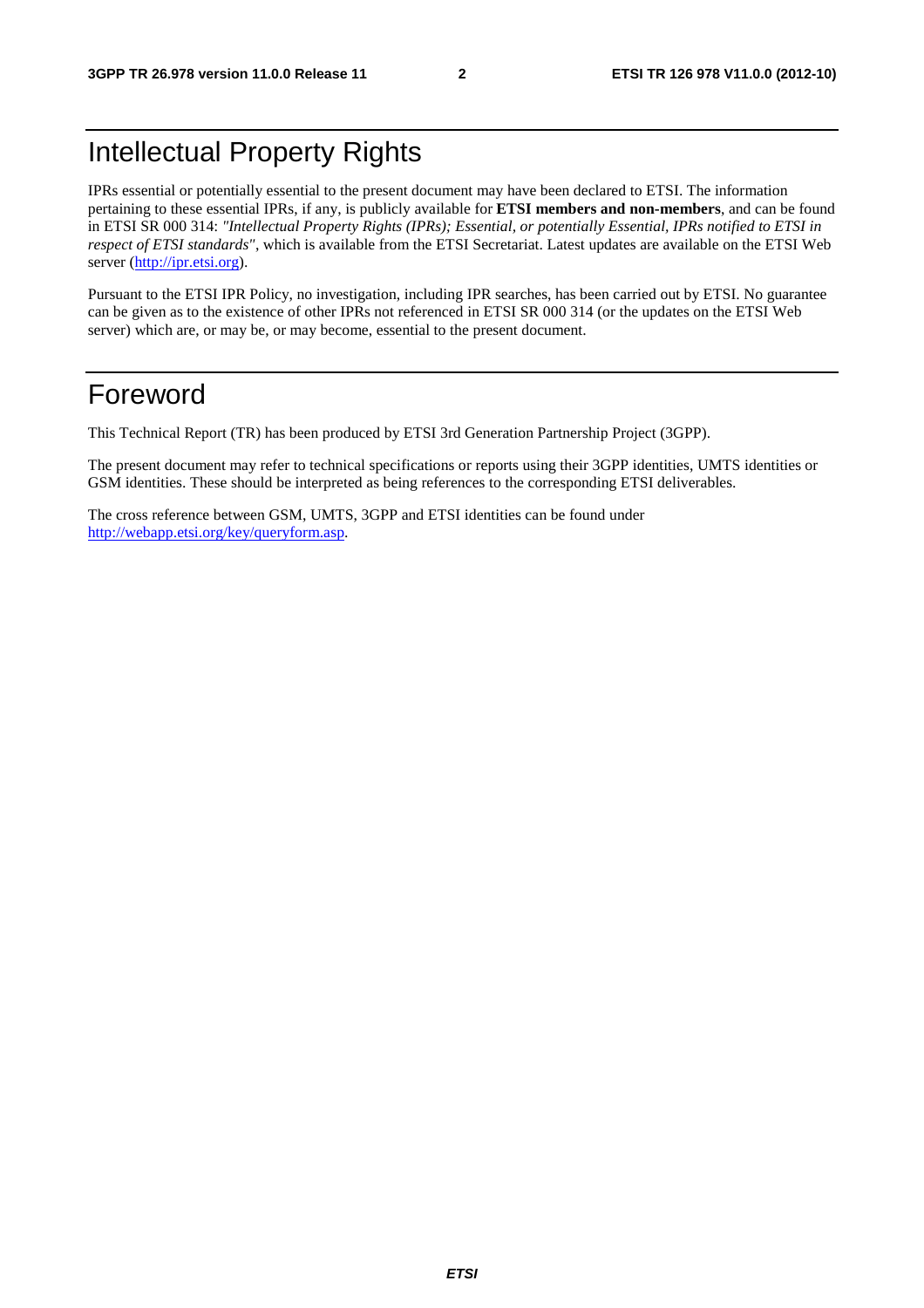$\mathbf{3}$ 

## Contents

| 1                  |                                                                                                                                                            |  |
|--------------------|------------------------------------------------------------------------------------------------------------------------------------------------------------|--|
| $\overline{2}$     |                                                                                                                                                            |  |
| 3                  |                                                                                                                                                            |  |
| 3.1                |                                                                                                                                                            |  |
| 3.2                |                                                                                                                                                            |  |
| 4                  |                                                                                                                                                            |  |
| 4.1                |                                                                                                                                                            |  |
| 4.2<br>4.3         |                                                                                                                                                            |  |
|                    |                                                                                                                                                            |  |
| 5                  |                                                                                                                                                            |  |
| 6                  |                                                                                                                                                            |  |
| 7                  |                                                                                                                                                            |  |
| 7.1                |                                                                                                                                                            |  |
| 7.2                | Summary of Listening Test Results Covering Minimum Performance Requirements13                                                                              |  |
| 7.3<br>7.4         |                                                                                                                                                            |  |
| 7.4.1              |                                                                                                                                                            |  |
| 7.4.2              |                                                                                                                                                            |  |
| 7.4.2.1            |                                                                                                                                                            |  |
| 7.4.2.2            |                                                                                                                                                            |  |
| 7.4.2.3            |                                                                                                                                                            |  |
| 7.4.3<br>7.4.4     | Experiment 4: Performance in Background Noise (5.9kbps AMR Speech Codec) 19<br>Experiment 5: Performance in Background Noise (12.2kbps AMR Speech Codec)21 |  |
| 7.4.5              | Experiment 6: Performance in Background Noise with Channel Errors (Car Noise with 6dB SNR) 23                                                              |  |
| 7.4.6              | Experiment 7: Performance in Background Noise with Channel Errors (Street Noise with 9dB SNR)24                                                            |  |
| 7.4.7              |                                                                                                                                                            |  |
| 7.4.8              | Experiment 9: Performance in Street Noise with VAD/DTX active (VAD Option 2) 26                                                                            |  |
| 7.4.9              |                                                                                                                                                            |  |
| 7.4.9.1<br>7.4.9.2 |                                                                                                                                                            |  |
|                    |                                                                                                                                                            |  |
| 8                  |                                                                                                                                                            |  |
| 9                  |                                                                                                                                                            |  |
| 10                 |                                                                                                                                                            |  |
| 11                 |                                                                                                                                                            |  |
| Annex A:           |                                                                                                                                                            |  |
| <b>Annex B:</b>    |                                                                                                                                                            |  |
| Annex C:           |                                                                                                                                                            |  |
| <b>Annex D:</b>    |                                                                                                                                                            |  |
| D.1                |                                                                                                                                                            |  |
| D.2                |                                                                                                                                                            |  |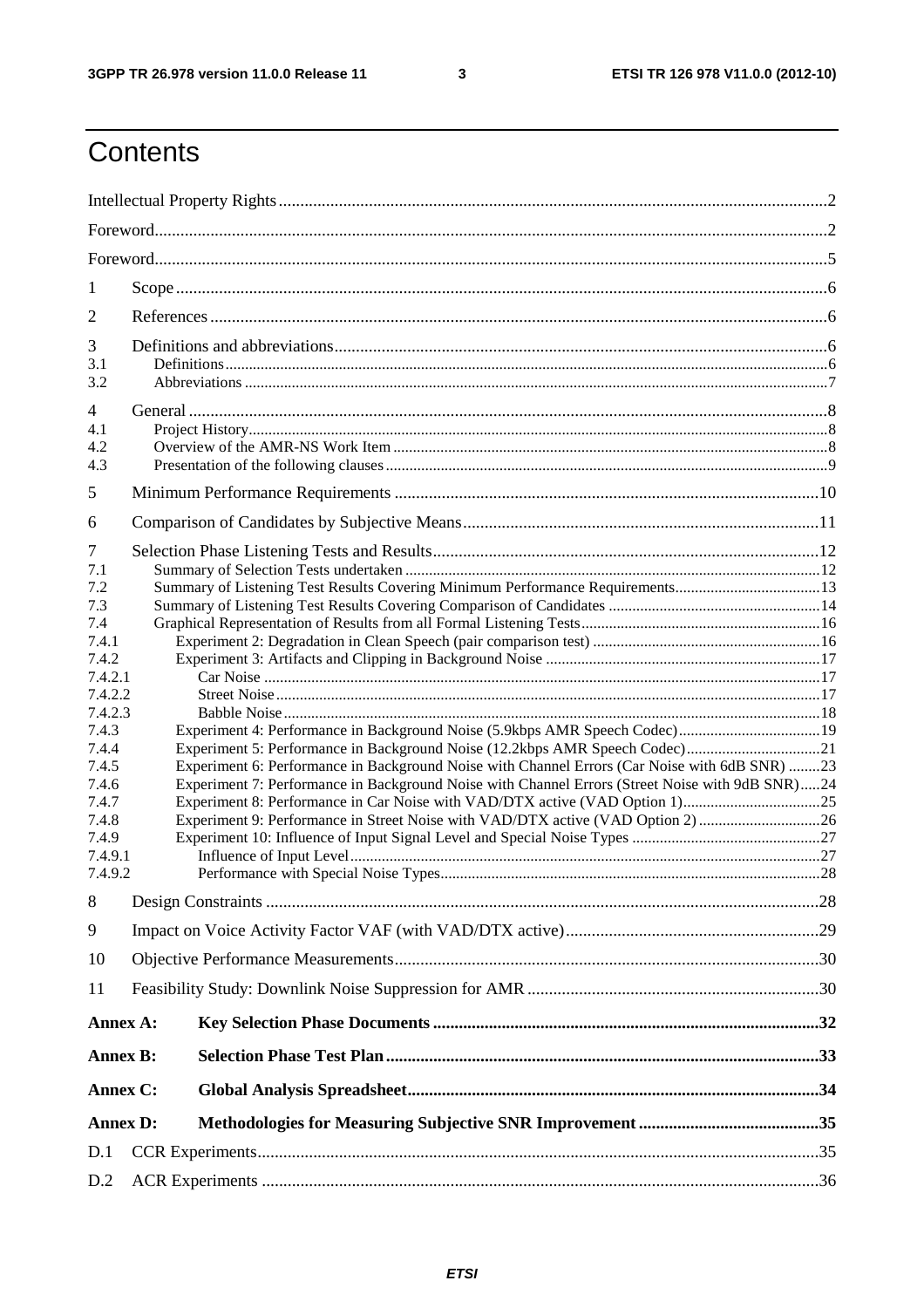| <b>Annex E:</b> | Methodology for NS performance evaluation by Objective Means 38   |  |
|-----------------|-------------------------------------------------------------------|--|
| <b>Annex F:</b> | Methodology for Measuring Impact on Voice Activity Factor (VAF)43 |  |
| Annex G:        |                                                                   |  |
|                 |                                                                   |  |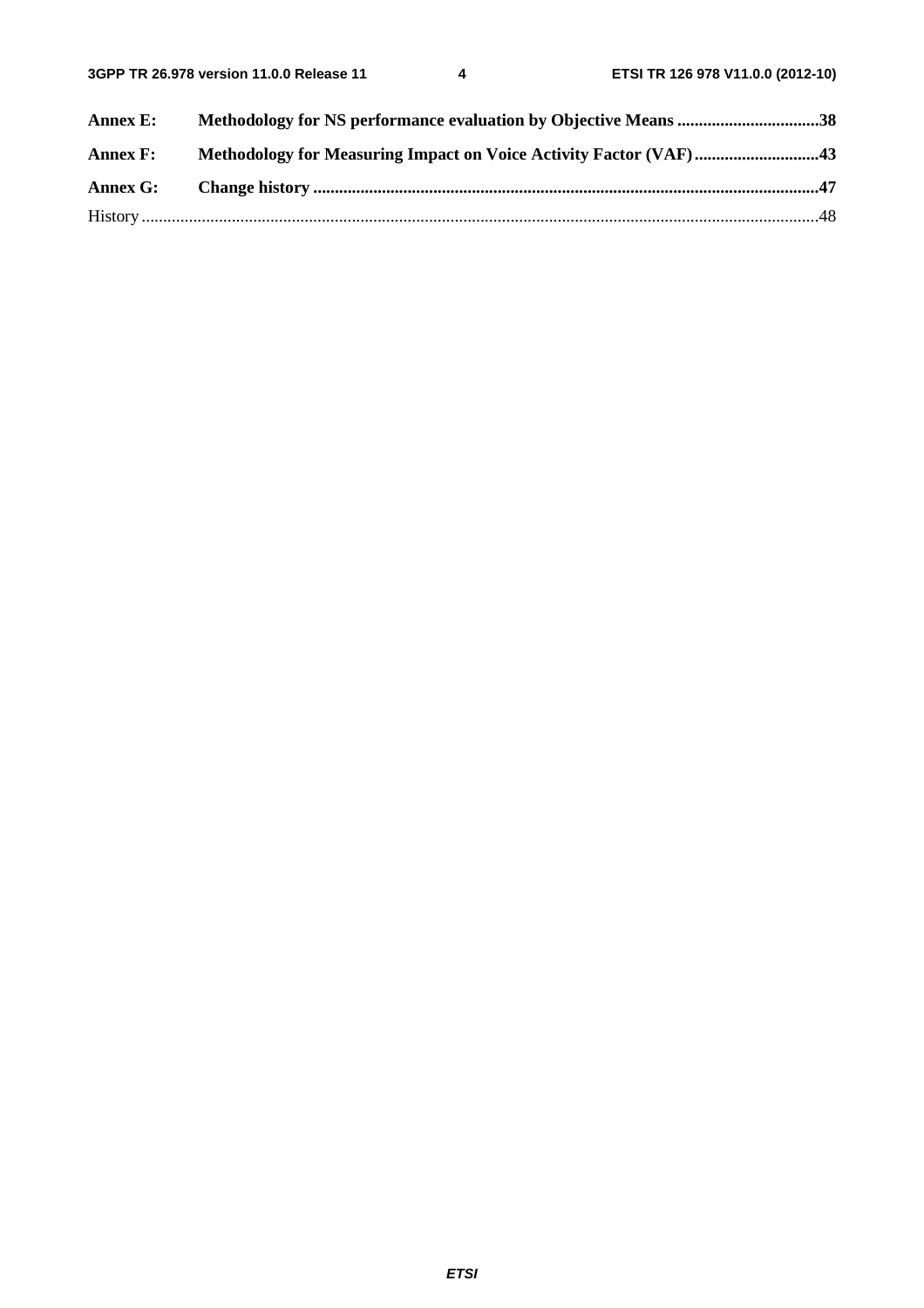### Foreword

This Technical Report has been produced by the  $3<sup>rd</sup>$  Generation Partnership Project (3GPP).

The contents of the present document are subject to continuing work within the TSG and may change following formal TSG approval. Should the TSG modify the contents of the present document, it will be re-released by the TSG with an identifying change of release date and an increase in version number as follows:

Version x.y.z

where:

- x the first digit:
	- 1 presented to TSG for information;
	- 2 presented to TSG for approval;
	- 3 or greater indicates TSG approved document under change control.
- y the second digit is incremented for all changes of substance, i.e. technical enhancements, corrections, updates, etc.
- z the third digit is incremented when editorial only changes have been incorporated in the document.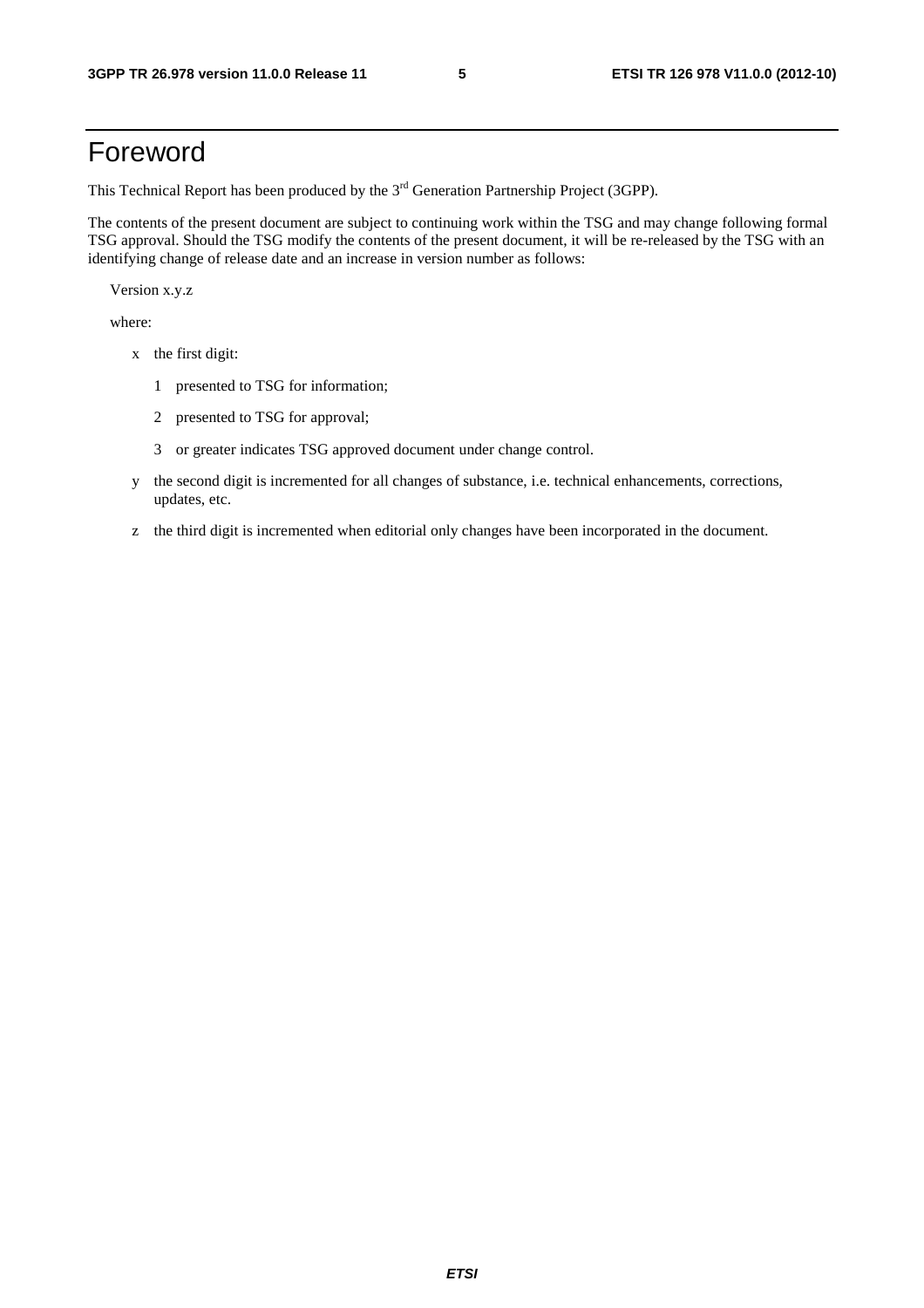### 1 Scope

The present document provides background information on the performance of the six candidates which were proposed as solutions for publication of an example noise suppression solution for application to the GSM Adaptive Multi-Rate (AMR) speech codec. Experimental test results from the speech quality related testing are reported to illustrate the behaviour of the candidate algorithms in multiple operational conditions. Additional information is also provided covering data not necessarily directly associated with speech quality (such as complexity, delay, effect on voice activity factor).

### 2 References

The following documents contain provisions which, through reference in this text, constitute provisions of the present document.

- References are either specific (identified by date of publication, edition number, version number, etc.) or non-specific.
- For a specific reference, subsequent revisions do not apply.
- For a non-specific reference, the latest version applies. In the case of a reference to a 3GPP document (including a GSM document), a non-specific reference implicitly refers to the latest version of that document *in the same Release as the present document*.
- [1] GSM 01.04: "Abbreviations and acronyms".
- [2] GSM 02.76: "Noise suppression for the AMR codec; Service description; Stage 1".
- [3] GSM 03.50: "Transmission planning aspects of the speech service in the GSM Public Land Mobile Network (PLMN) system".
- [4] GSM 06.08: "Performance characterization of the GSM half rate speech codec".
- [5] GSM 06.55: "Performance characterization of the GSM Enhanced Full Rate (EFR) speech codec".
- [6] GSM 06.75: "Performance Characterization of the GSM Adaptive Multi-Rate (AMR) speech codec".
- [7] ITU-T Recommendation G.726: "40, 32, 24, 16 kbit/s Adaptive Differential Pulse Code Modulation (ADPCM)
- [8] ITU-T Recommendation G.728: "Coding of speech at 16 kbit/s using low-delay code excited linear prediction".
- [9] ITU-T Recommendation P.56: "Objective measurement of active speech level".

### 3 Definitions and abbreviations

### 3.1 Definitions

For the purposes of the present document, the following terms and definitions apply.

**Adaptive Multi-Rate (AMR) codec:** speech and channel codec capable of operating at gross bit-rates of 11.4 kbit/s ("*half-rate*") and 22.8 kbit/s ("*full-rate*"). In addition, the codec may operate at various combinations of speech and channel coding (*codec mode*) bit-rates for each *channel mode*

**Channel mode:** half-rate or full-rate operation

**Codec mode:** for a given *channel mode*, the bit partitioning between the speech and channel codecs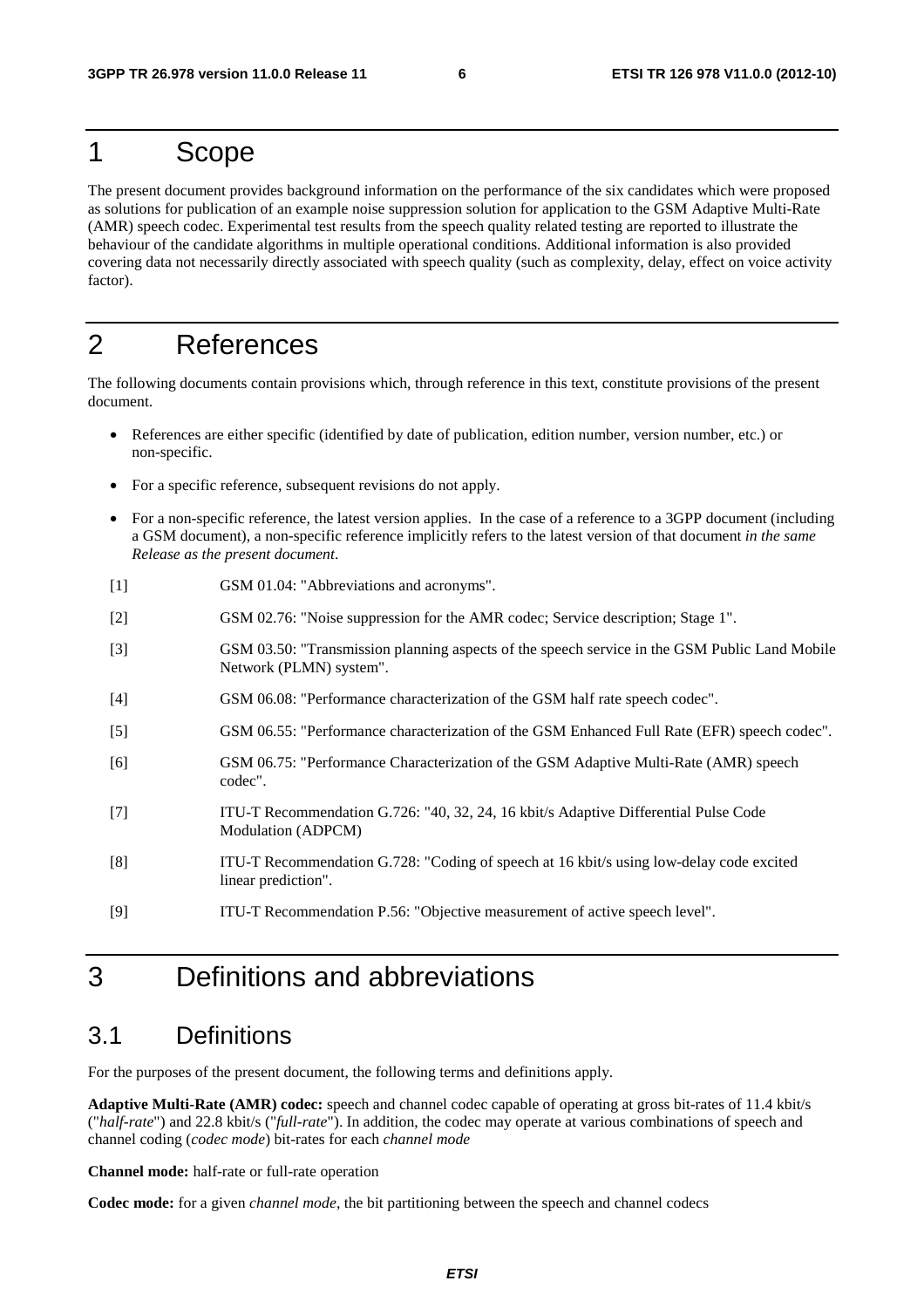#### **Error Patterns**

**Error Insertion Device:** result of offline simulations stored on files. To be used by the "Error Insertion Device" to model the radio transmission from the output of the channel decoder and interleaver to the input of the deinterleaver and channel decoder

**Full-rate (FR):** full-rate channel or *channel mode*

**Half-rate (HR):** half-rate channel or *channel mode*

**Toll Quality:** speech quality normally achieved on modern wireline telephones. Synonymous with "ISDN quality"

Wireline quality: speech quality provided by modern wireline networks. Normally taken to imply quality at least as good as that of 32kbit/s G.726 [7] or G.728 [8] 16 kbit/s codecs.

### 3.2 Abbreviations

For the purposes of the present document, the following abbreviations apply:

| A/D             | Analogue to Digital                                                                                               |
|-----------------|-------------------------------------------------------------------------------------------------------------------|
| <b>ACR</b>      | <b>Absolute Category Rating</b>                                                                                   |
| <b>ADPCM</b>    | Adaptive Differential Pulse Code Modulation                                                                       |
| <b>AMR</b>      | <b>Adaptive Multi-Rate</b>                                                                                        |
| AMR-NS          | <b>AMR</b> Noise Suppression                                                                                      |
| <b>BSC</b>      | <b>Base Station Controller</b>                                                                                    |
| <b>BTS</b>      | <b>Base Transceiver Station</b>                                                                                   |
| C/I             | Carrier-to-Interfere ratio                                                                                        |
| <b>CCR</b>      | <b>Comparison Category Rating</b>                                                                                 |
| CI              | Confidence Interval                                                                                               |
| <b>CNI</b>      | <b>Comfort Noise Insertion</b>                                                                                    |
| <b>CRC</b>      | <b>Cyclic Redundancy Check</b>                                                                                    |
| D/A             | Digital to Analogue                                                                                               |
| <b>DAT</b>      | Digital Audio Tape                                                                                                |
| <b>DCR</b>      | <b>Degradation Category Rating</b>                                                                                |
| <b>DSP</b>      | <b>Digital Signal Processor</b>                                                                                   |
| <b>DTMF</b>     | Dual Tone Multi Frequency                                                                                         |
| <b>DTX</b>      | Discontinuous Transmission for power consumption and interference reduction                                       |
| EC <sub>x</sub> | Error Conditions at x dB C/I simulating a radio channel under static C/I using ideal Frequency                    |
|                 | Hopping in a TU3 multipath propagation profile                                                                    |
| <b>EFR</b>      | <b>Enhanced Full Rate</b>                                                                                         |
| <b>ESP</b>      | Product of E (Efficiency), S (Speed) and P (Percentage of Power) of the DSP                                       |
| FH              | Frequency Hopping                                                                                                 |
| FR.             | Full Rate (also GSM FR)                                                                                           |
| G.726           | ITU 16/24/32kbit/s ADPCM codec                                                                                    |
| G.728           | ITU 16kbit/s LD-CELP codec                                                                                        |
| G.729           | ITU 8/6.4/11.8 kbit/s speech codec                                                                                |
| <b>GBER</b>     | Average gross bit error rate                                                                                      |
| <b>GSM</b>      | Global System for Mobile communications                                                                           |
| HR              | Half Rate (also GSM HR)                                                                                           |
| <b>IRS</b>      | Intermediate Reference System                                                                                     |
| ITU-T           | International Telecommunication Union - Telecommunications Standardisation Sector                                 |
| <b>MNRU</b>     | Modulated Noise Reference Unit                                                                                    |
| Mod. IRS        | <b>Modified IRS</b>                                                                                               |
| <b>MOPS</b>     | Million of Operation per Seconds                                                                                  |
| MOS             | Mean Opinion Score                                                                                                |
| MS              | <b>Mobile Station</b>                                                                                             |
| <b>MSC</b>      | Mobile Switching Center                                                                                           |
|                 | Multiple Error Patterns were used during the Characterisation tests. They are identified by the propagation Error |
|                 | Conditions from which they are derived. The following conventions are used:                                       |
| <b>PCM</b>      | Pulse Code Modulation                                                                                             |
| <b>PSTN</b>     | <b>Public Switched Telecommunications Network</b>                                                                 |
| Q               | Speech-to-speech correlated noise power ratio in dB                                                               |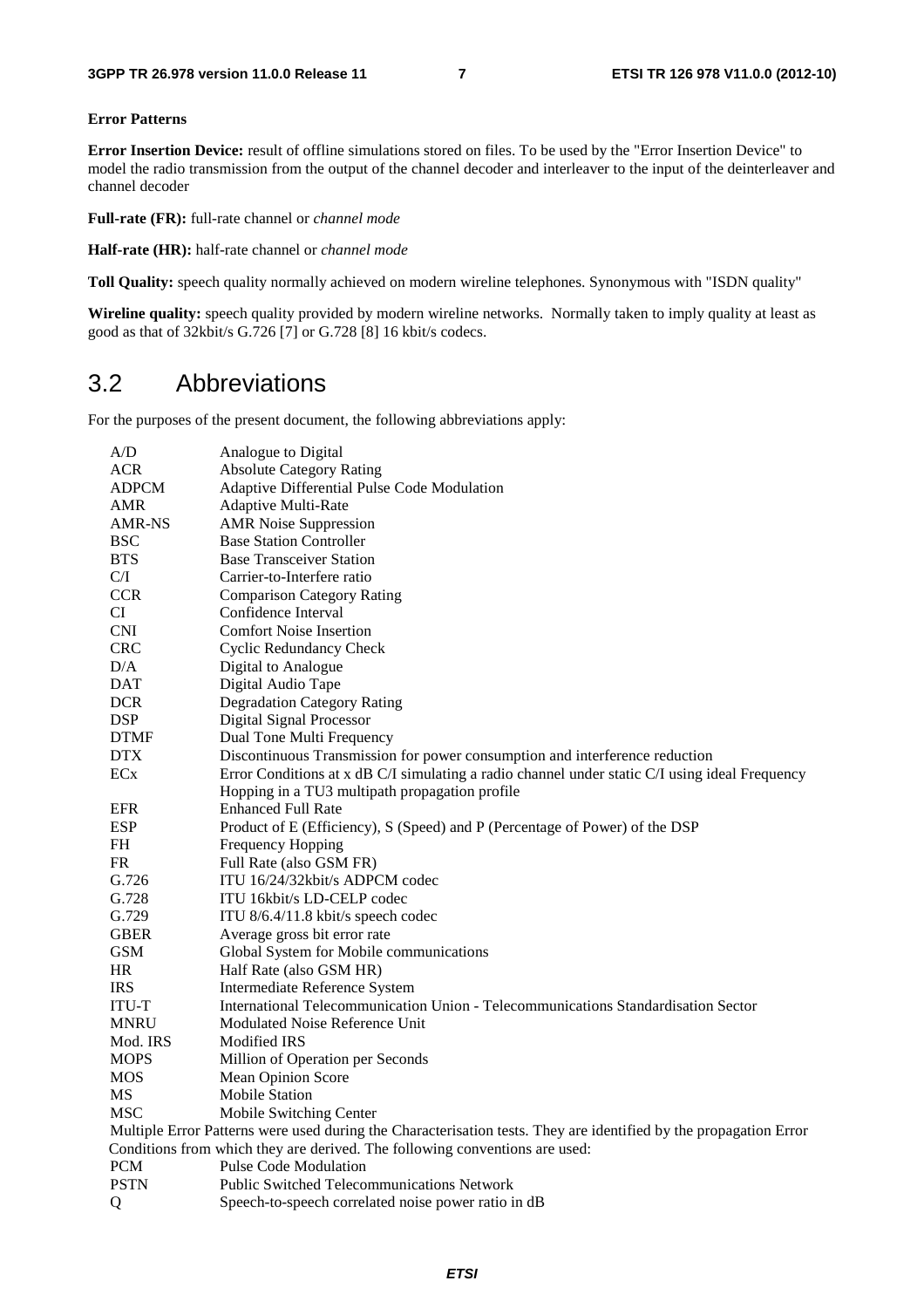| <b>SD</b>             | <b>Standard Deviation</b>                                |
|-----------------------|----------------------------------------------------------|
| <b>SID</b>            | Silence Descriptor                                       |
| <b>SMG</b>            | Special Mobile Group                                     |
| <b>SNR</b>            | Signal To Noise Ratio                                    |
| <b>TCH-AFS</b>        | Traffic CHannel Adaptive Full rate Speech                |
| <b>TCH-AHS</b>        | Traffic CHannel Adaptive Half rate Speech                |
| <b>TDMA</b>           | Time Division Multiple Access                            |
| <b>TFO</b>            | Tandem Free Operation                                    |
| <b>tMOPS</b>          | true Million of Operations per Seconds                   |
| <b>TU<sub>x</sub></b> | Typical Urban at multipath propagation profile at x km/s |
| <b>VAD</b>            | Voice Activity Detector                                  |
| <b>VAF</b>            | Voice Activity Factor                                    |
| <b>wMOPS</b>          | weighted Million of Operations per Seconds               |
|                       |                                                          |

For abbreviations not given in this clause, see GSM 01.04 [1].

### 4 General

### 4.1 Project History

In June 1998 during SMG#26, SMG approved a Work Item to develop and standardise a noise suppression solution for the Adaptive Multi-rate (AMR) speech codec. SMG11 have carried out this work since September 1998 (SMG11#7).

The work in SMG11 focussed on the preparations for a Selection Phase with the intention of choosing an example optional noise suppression solution. In the course of this work, documentation covering Requirements [2], Design Constraints, Selection Phase Deliverables, Selection Phase Rules, and a Selection Phase Test Plan were drafted.

In August 1999 the Selection Phase commenced. Six Noise Suppression algorithms were submitted as candidates. The algorithm proposals came from Ericsson (NS5), Matra Nortel Communications (MNC) (NS4), Mitsubishi Electric Corporation (NS1), Motorola (NS6), Nokia (NS3) and Siemens AG (NS2). Testing of candidate solutions was carried out during September-November 1999, and the listening test results were analysed at two meetings: SMG11#13 (December 1999) and SMG11#14 (January 2000). Listening test results and deliverables from proponents (technical descriptions of the algorithms, analysis of compliance to design constraints, additional information such as objective measurements) were reviewed within SMG11.

SMG11 were not able to reach a consensus on selecting an example solution, and as a consequence the deliverables from the Work Item were amended during SMG#31 to comprise of a specification defining Recommended Minimum Performance Requirements [TBA], an associated Subjective Listening Test Plan, and a Technical Report recording all pertinent information arising from the Selection Phase. The present document forms the latter deliverable.

### 4.2 Overview of the AMR-NS Work Item

The Work Item covered the development of a noise suppression algorithm as an example optional feature designed to enhance speech quality in a range of environments where there is significant (acoustic) background noise. The noise suppression function is a preprocessing module that is used to improve the signal to noise ratio of a speech signal prior to voice coding. Solutions implementing noise suppression as a separate preprocessing module prior to the AMR speech encoder or as an embedded module operating on the input speech buffer were considered. AMR Noise Suppression (AMR-NS) is intended to be used in the mobile station (operating on the uplink speech signal). The possibility to implement AMR Noise Suppression in the network (operating on the downlink speech signal) was considered for feasibility purposes only. As part of this study, tests with noise suppression in both uplink and downlink (tandem noise suppression) were included and the results are included in this report. It should be noted that the Recommended Minimum Performance Requirements Specification [TBA] covers only the uplink case where the algorithm is implemented in the mobile station.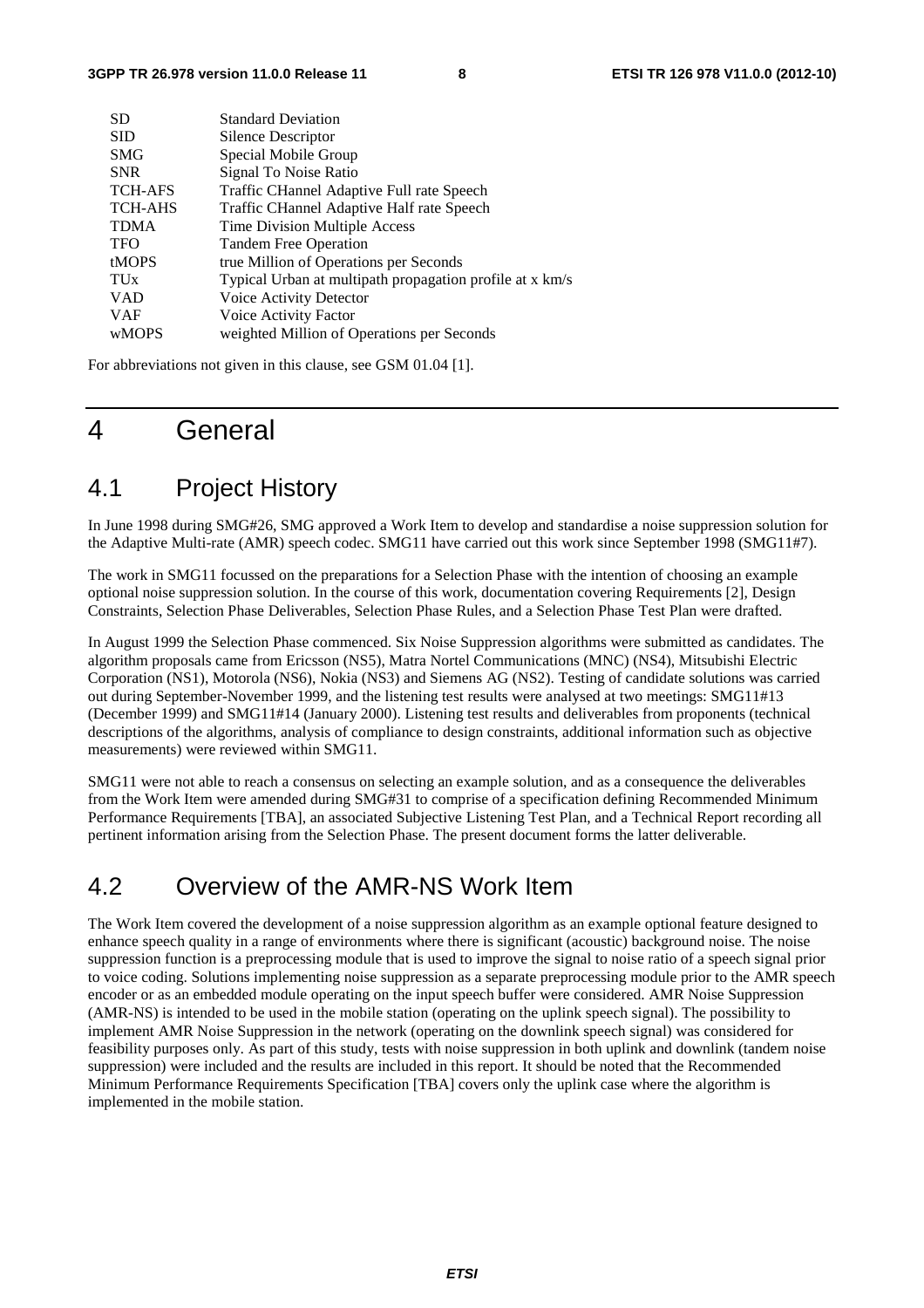### 4.3 Presentation of the following clauses

The following clauses provide a summary of the Selection Phase test results, including the results of objective performance measurements, and a record of relevant other information for each of the candidate algorithms.

- Clause 5 defines the minimum performance requirements defined for the Selection Phase.
- Clause 6 defines the means used to compare candidate algorithms directly in terms of speech quality performance.
- Clause 7 describes the subjective listening tests undertaken and summarises the results achieved (covering the requirements of Clause 5 and the means of comparison of Clause 6).
- Clause 8 summarises the design constraints defined for the Selection Phase.
- Clause 9 summarises the effect on the existing AMR Voice Activity Detector (VAD) function, in the form of voice activity factor (VAF) measurements.
- Clause 10 summarises the results of an Objective Performance Measure used to characterise the noise suppression algorithms.
- Clause 11 summarises the results of the Feasibility study into Implementing Noise Suppression in the downlink.

Annex A contains the final versions of the Design Constraints, Selection Rules, and Selection Phase Deliverables defined for the Selection Phase

Annex B (a separate component of the archive file comprising this report) is the final version of the Selection Phase Test Plan.

Annex C (a separate component of the archive file comprising this report) is the final version of the Selection Phase Global Analysis Spreadsheet, and is the full record of the results achieved from the subjective listening tests.

Annex D contains the methodologies used to derive signal to noise ratio improvement values from the subjective listening tests.

Annex E defines the methodology used to generate the objective measures of performance reported in clause 10.

Annex F defines the methodology used to determine impact on Voice Activity Factor.

Annex G provides a reference list of SMG11 temporary documents which contain relevant information used during the Selection Phase. This includes references to the final versions of the reports provided by the listening laboratories.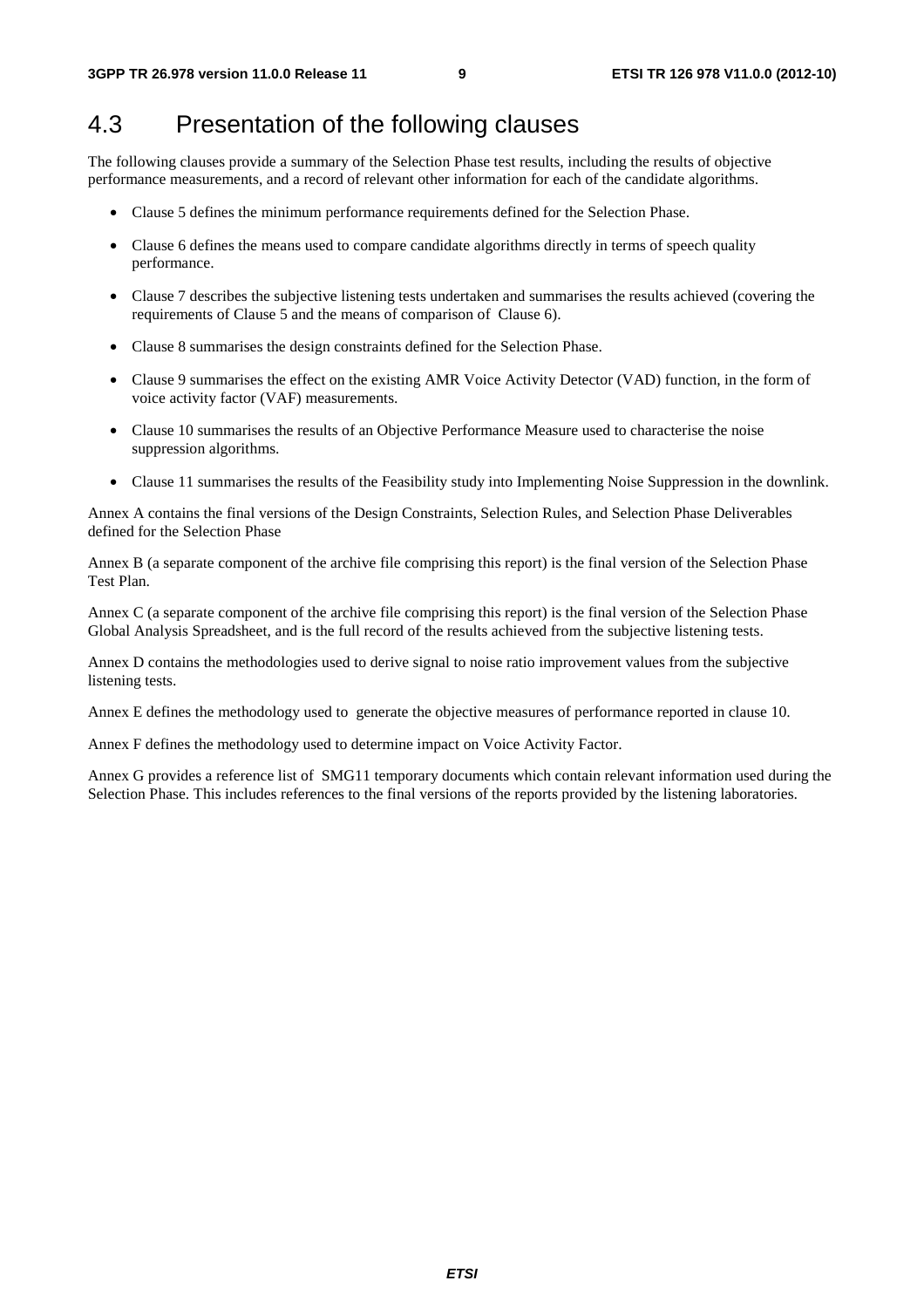### 5 Minimum Performance Requirements

Performance requirements were established during the AMR-NS development phase which reflected the understanding that there was no clear risk-free means of identifying minimum performance, because this was the first time such a standardisation effort for noise suppression functionality had been undertaken in ETSI. As a result, failure to meet some minimum performance requirements was not considered to be a reason for disqualification, particularly if such failures were not consistent across all listening laboratories undertaking a particular test (where the term systematic failure is used to describe failures consistent across laboratories).

Table 5.1 lists the minimum requirements as stated in the Stage 1 specification [2] and, for each requirement, defines the associated experiment or experiments defined to check compliance to the requirement. In each case a criterion is defined to determine failure to meet the requirement. The reference condition is AMR without noise suppression in all cases, except for the evaluation of speech quality during the Initial Convergence Time (Experiment 1).

The possibility to implement AMR Noise Suppression in the network (operating on the downlink speech signal) was defined to be part of a feasibility study. This is considered further in Clause 11.

| <b>Associated Clause</b><br>in Stage 1<br><b>Description [2]</b> | <b>Requirement (Title)</b>                                                                | <b>Relevant Tests</b>                                                                                                                                                                                                                                                                                               |
|------------------------------------------------------------------|-------------------------------------------------------------------------------------------|---------------------------------------------------------------------------------------------------------------------------------------------------------------------------------------------------------------------------------------------------------------------------------------------------------------------|
| 4.6.1.1                                                          | Initial Convergence                                                                       | Experiment 1: Expert/Informal listening test<br>Any candidate for which the Listening Experts determine<br>that the quality degradation in the initial convergence time<br>is unacceptable will be regarded as failing the requirement.                                                                             |
| 4.6.1.2                                                          | No degradation in clean<br>speech                                                         | Experiment 2: Degradation in Clean (Pair comparison)<br>Any candidate failing to be preferred with a 50% probability<br>in any test condition will be regarded as failing the<br>requirement                                                                                                                        |
| 4.6.1.3/4.6.1.4                                                  | No artefacts in residual<br>noise & No speech clipping<br>or reduction in intelligibility | Experiment 3: Performance in Background Noise (ACR)<br>A candidate failing to be at least as good as AMR without<br>NS at the same noise level will be regarded as failing the<br>requirement                                                                                                                       |
| 4.6.1.5                                                          | AMR+NS preferred to AMR<br>without NS                                                     | Experiments 4-10: Performance under background noise.<br>Any candidate failing to be preferred to the reference (AMR<br>without NS) with a 95% probability for any condition will be<br>regarded as failing the requirement.                                                                                        |
| 4.8                                                              | Voice Activity Factor                                                                     | Test defined in [3] clause 4.8:Any candidate failing to meet<br>the requirement stated in clause 4.8 of [2] will be regarded<br>as failing the requirement. (This requirement states that the<br>use of noise suppression should not significantly increase<br>channel activity when used in conjunction with DTX.) |

#### **Table 5.1: Minimum performance requirements**

The total number of simple failures and number of systematic failures (failure of the same test condition in all tests performed for the same experiment) were recorded and the candidates were ranked accordingly.

In order to generate additional information, the candidates were also ranked according to the number of simple and systematic failures, assuming that a candidate only fails as a result of Experiments 4-10 if it is not found at least as good as the reference at the 95% confidence interval.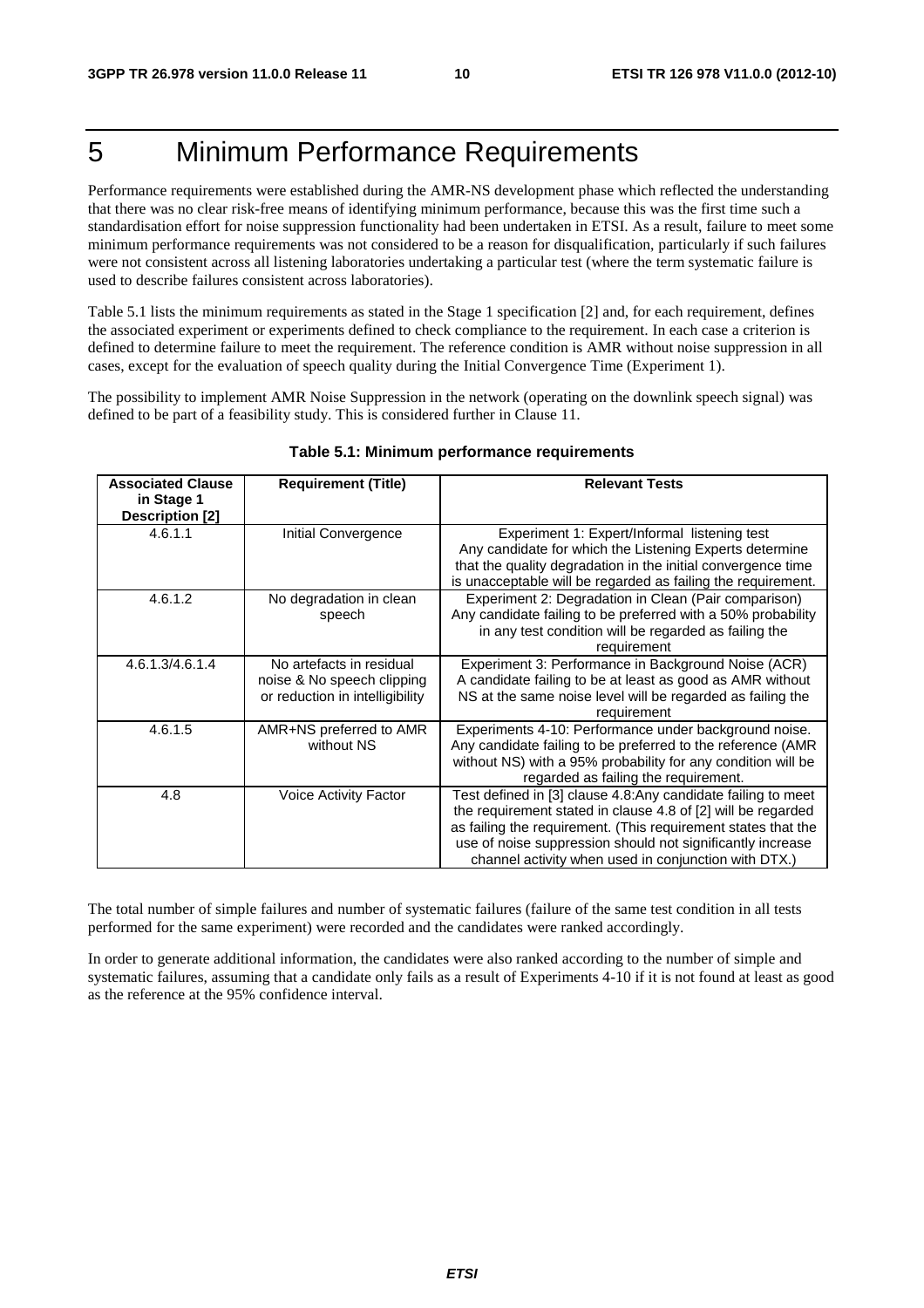### 6 Comparison of Candidates by Subjective Means

A number of means of ranking candidates were developed based on figures of merit (FOMs). These FOMs were derived from the listening test results and are defined below. The FOMs covering downlink operation are not included (see Clause 11), and FOMs defined in the Selection Rules which are not distinct are also not included. (It was originally intended to use weighted FOMs in addition to unweighted FOMs. Since no agreements were reached on weightings, the weighted FOMs are identical to the unweighted FOMs, and are therefore not reported here.) Additionally, FOMs not associated with subjective listening test results are not included.

Two sets of Figure of Merits are described here. The FOM numbering definitions used during the Selection Phase are retained for ease of cross-referencing. The first set (FoMs#1, 3, 4, 6) is based on the CCR test results (AMR/NS Selection Experiments 4 to 9). The second set (FoMs#7, 10) is derived from the ACR Test results.

| FOM#1         | Summation of CMOS scores for all conditions within an experiment, summed (unweighted) across all                                                                                                                                                                                                                                                                                                                                                                                                                                                                                                                                                                                                                                                                                                       |
|---------------|--------------------------------------------------------------------------------------------------------------------------------------------------------------------------------------------------------------------------------------------------------------------------------------------------------------------------------------------------------------------------------------------------------------------------------------------------------------------------------------------------------------------------------------------------------------------------------------------------------------------------------------------------------------------------------------------------------------------------------------------------------------------------------------------------------|
|               | experiments, excluding all conditions including NS in the downlink direction.                                                                                                                                                                                                                                                                                                                                                                                                                                                                                                                                                                                                                                                                                                                          |
|               | Repeat measures as per FOM#1above but restricted to:                                                                                                                                                                                                                                                                                                                                                                                                                                                                                                                                                                                                                                                                                                                                                   |
| FOM#3a        | All conditions where the SNR $>= 10dB$ (but not including conditions where the SNR $>= 30dB$ )                                                                                                                                                                                                                                                                                                                                                                                                                                                                                                                                                                                                                                                                                                         |
| FOM#3c        | All conditions where the $SNR < 10dB$                                                                                                                                                                                                                                                                                                                                                                                                                                                                                                                                                                                                                                                                                                                                                                  |
|               | Repeat measures as per FOM#1 above but restricted to:                                                                                                                                                                                                                                                                                                                                                                                                                                                                                                                                                                                                                                                                                                                                                  |
| FOM#4a        | All conditions with DTX on                                                                                                                                                                                                                                                                                                                                                                                                                                                                                                                                                                                                                                                                                                                                                                             |
| FOM#4b        | All conditions with DTX off                                                                                                                                                                                                                                                                                                                                                                                                                                                                                                                                                                                                                                                                                                                                                                            |
|               | Subjective SNR improvement per Noise Type based on the CCR test results evaluated using the<br>methodology defined in Annex?:                                                                                                                                                                                                                                                                                                                                                                                                                                                                                                                                                                                                                                                                          |
| FOM#6a        | For car noise                                                                                                                                                                                                                                                                                                                                                                                                                                                                                                                                                                                                                                                                                                                                                                                          |
| FOM#6b        | For street noise                                                                                                                                                                                                                                                                                                                                                                                                                                                                                                                                                                                                                                                                                                                                                                                       |
| FOM#6c        | For babble noise                                                                                                                                                                                                                                                                                                                                                                                                                                                                                                                                                                                                                                                                                                                                                                                       |
| FOM#7a        | Summation of the delta MOS scores per Experiment summed across all ACR Experiments<br>(Experiment 3 and 10), excluding all test conditions using noise suppression in the downlink<br>direction. The delta MOS score is identified as the difference between the MOS score obtained by the<br>candidate for a specific test condition and the MOS score for the reference (AMR without noise<br>suppression) in the same test condition.                                                                                                                                                                                                                                                                                                                                                               |
| FOM#7h        | Unweighted summation of the delta dBq scores per Experiment summed across all ACR Experiments<br>(Experiment 3 and 10), excluding all test conditions using noise suppression in the downlink<br>direction. The delta dBq score is identified as the difference between the dBq score obtained by the<br>candidate for a specific test condition and the dBq score for the reference (AMR without noise<br>suppression) in the same test condition. When a dBq score is outside the linear part of the MNRU<br>curve, it should be replaced by the dBq value obtained by replacing the non-linear part of the MNRU<br>curve with a linear extrapolation with slope 0.05. The linear part of the MNRU curve is identified as<br>the area of the $MOS=f(dBq)$ curve where the slope is higher than 0.05. |
| <b>FOM#10</b> | Subjective SNR improvement per Noise Type based on the ACR test results evaluated using the<br>methodology defined in Annex                                                                                                                                                                                                                                                                                                                                                                                                                                                                                                                                                                                                                                                                            |
| FOM#10a       | For car noise.                                                                                                                                                                                                                                                                                                                                                                                                                                                                                                                                                                                                                                                                                                                                                                                         |
| FOM#10b       | For street noise.                                                                                                                                                                                                                                                                                                                                                                                                                                                                                                                                                                                                                                                                                                                                                                                      |
| FOM#10c       | For babble noise.                                                                                                                                                                                                                                                                                                                                                                                                                                                                                                                                                                                                                                                                                                                                                                                      |
|               |                                                                                                                                                                                                                                                                                                                                                                                                                                                                                                                                                                                                                                                                                                                                                                                                        |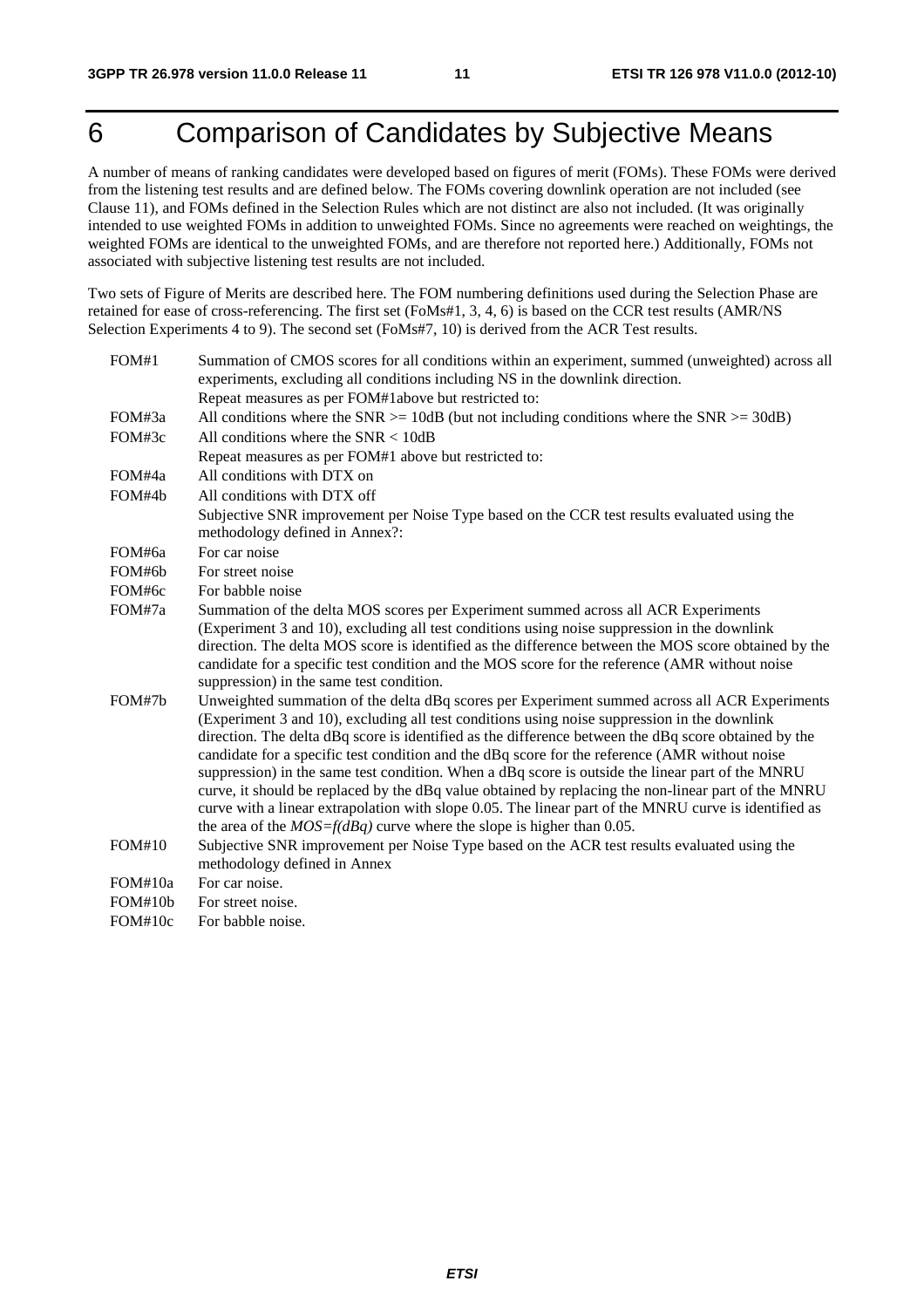### 7 Selection Phase Listening Tests and Results

The candidates were referred to as NS1, NS2,..., NS6 during the analysis. The mapping to particular candidates is defined below.

- NS1 = Mitsubishi Electric Corporation
- $NS2$  = Siemens AG
- $NS3 = Nokia$
- NS4 = Matra Nortel Communications
- $NS5 =$  Ericsson
- $NS6 = Motorola$

### 7.1 Summary of Selection Tests undertaken

The six candidates were tested in a variety of test conditions in 5 independent test laboratories. Testing was carried out using 6 languages. The tests took place during a period from September to November 1999.

Candidate performances were evaluated across many test conditions consisting of 10 experiments and 14 subexperiments [Annex B]:

*Experiment 1: Quality During the Initial Convergence Time (informal test)* 

*Experiment 2: Degradation in Clean Speech (pair comparison test)* 

*Experiment 3: Artefacts and Clipping Effects in Background Noise Conditions (ACR test)* 

 *Experiment 3a: car noise* 

 *Experiment 3b: street noise* 

 *Experiment 3c: babble noise* 

*Experiments 4 and 5: Performances in Background Noise Conditions (CCR test)* 

 *Experiment 4a: low SNR, with AMR 5.9 kbit/s* 

 *Experiment 4b: high SNR, with AMR 5.9 kbit/s* 

 *Experiment 5a: low SNR, with AMR 12.2 kbit/s* 

 *Experiment 5b: high SNR, with AMR 12.2 kbit/s* 

*Experiments 6 and 7: Performance in Background Noise: Influence of Propagation Errors (CCR test)* 

 *Experiment 6: car noise at SNR of 6 dB with C/I=10 dB in uplink and error-free in downlink* 

Experiment 7: street noise at SNR of 9 dB with C/I=10 dB in uplink and error-free in downlink

Experiments 8 and 9: Performances in Background Noise: Influence of VAD/DTX (CCR test)

Experiment 10: Influence of the Input Signal + Noise Level and Performances with Special Noises (ACR test)

Experiment 1 is an informal test with expert listeners analysing any negative impact the noise suppressers may have during convergence time. Experiment 2 is based on pair comparison to test if there is any degradation when using noise suppression compared to the coder without noise suppression. Experiment 3 is an Absolute Category Rating (ACR) test analysing any artefacts and clipping effects in background noise. Experiments 4 to 9 are Comparison Category Rating (CCR) tests analysing performances in background noise conditions with and without propagation errors, and also the influence of VAD/DTX. Experiment 10 is an ACR test investigating the influence of the level of input signal and noise, and also assessing the performance for special noise types.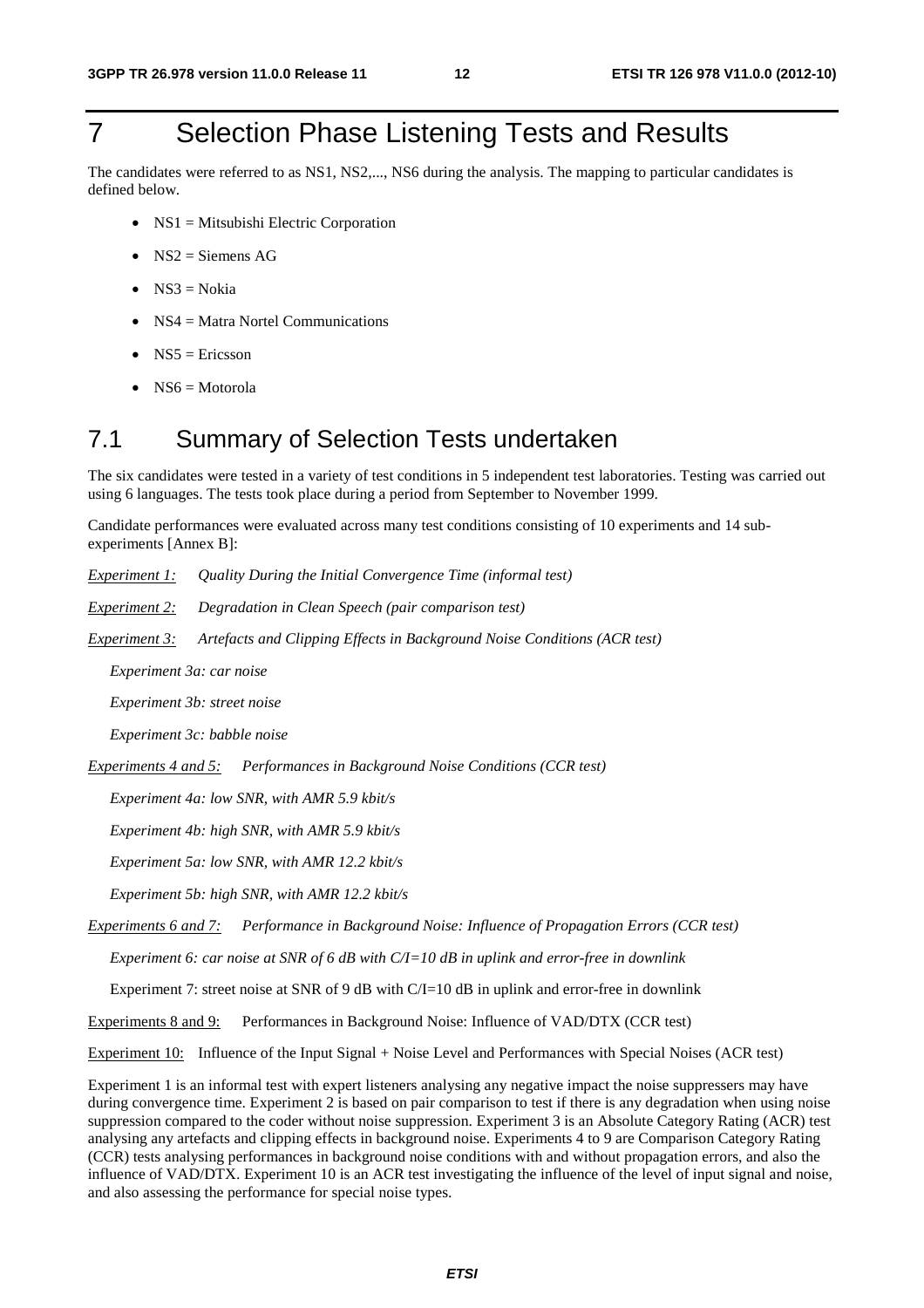Most of the testing was carried out either as ACR or CCR tests. These two differ from each other in the methodology. ACR tests ask the listeners to assess the quality of each speech sample under test while CCR tests are based on asking the listeners to assess the quality differences between two samples. ACR and CCR tests are both well established and recognised speech quality testing methodologies.

The listening test laboratories performing the selection tests were: Arcon (English language), AT&T (Mandarin, Spanish and English), Nortel Networks (English), FUB (Italian), and COMSAT (French, Spanish and Japanese). All experiments and sub-experiments were carried out with 2 languages. The allocation of experiments to listening laboratories, and the languages used for each experiment, are shown in Table 7.1.

|                | Arcon          | AT&T                                                | <b>Nortel</b><br><b>Network</b><br>s | <b>FUB</b>              | <b>COMSAT</b>                      |
|----------------|----------------|-----------------------------------------------------|--------------------------------------|-------------------------|------------------------------------|
|                | <b>English</b> | <b>Mandarin</b><br>Spanish,<br>or<br><b>English</b> | <b>English</b>                       | <b>Italian</b>          | French,<br>Spanish, or<br>Japanese |
| 1              |                |                                                     | X                                    |                         | Spanish                            |
| $\overline{2}$ | X              |                                                     |                                      |                         | French                             |
| 3a             | Χ              |                                                     |                                      | Χ                       |                                    |
| 3b             | X              |                                                     |                                      | $\overline{\mathsf{x}}$ |                                    |
| 3c             | X              |                                                     |                                      | X                       |                                    |
| 4a             |                |                                                     | X                                    |                         | Spanish                            |
| 4b             |                |                                                     | X                                    |                         | Spanish                            |
| 5a             |                |                                                     | X                                    |                         | Spanish                            |
| 5b             |                |                                                     | X                                    |                         | Spanish                            |
| 6              |                | Spanish                                             | X                                    |                         |                                    |
| 7              |                | Spanish                                             | X                                    |                         |                                    |
| 8              |                | Mandarin,<br>English                                |                                      |                         |                                    |
| 9              |                | Mandarin,<br>English                                |                                      |                         |                                    |
| 10             | X              |                                                     |                                      |                         | Japanese                           |
| Host lab       | <b>ARCON</b>   | <b>COMSAT</b>                                       | <b>ARCON</b>                         | <b>COMSAT</b>           | <b>COMSAT</b>                      |

#### **Table 7.1: Allocation of Experiments to Listening Laboratories**

The reference conditions were processed by Arcon and COMSAT, while the test samples were processed through the candidate algorithms by the candidate organisations themselves and were cross checked by other candidates. A blind procedure was followed to ensure that the test laboratories and the test subjects had no knowledge of the test conditions.

### 7.2 Summary of Listening Test Results Covering Minimum Performance Requirements

The candidates were ranked according to the number of simple and systematic failures (with the latter meaning failure of the same test condition in all tests performed for the same experiment).

All candidate algorithms failed to fulfil some of the minimum performance requirements. Table 7.2 records the number of failures and the ranking for each candidate according to the minimum performance requirements as stated in Table 5.1 (excluding those not associated with listening tests).

| <b>Simple Failures (excluding noise)</b> |                    |                    |        |        |        |        |
|------------------------------------------|--------------------|--------------------|--------|--------|--------|--------|
| suppression in the downlink)             | 1. NS5             | 2. NS <sub>2</sub> | 3. NS3 | 3. NS4 | 3. NS6 | 6. NS1 |
| <b>Systematic Failures (excluding</b>    |                    |                    |        |        |        |        |
| noise suppression in the downlink)       | 1. NS <sub>2</sub> | 1. NS3             | 1. NS4 | 1. NS5 | 1. NS6 | 6. NS1 |

|  |  |  | Table 7.2: Failures per candidate using the Minimum Performance Requirements |
|--|--|--|------------------------------------------------------------------------------|
|--|--|--|------------------------------------------------------------------------------|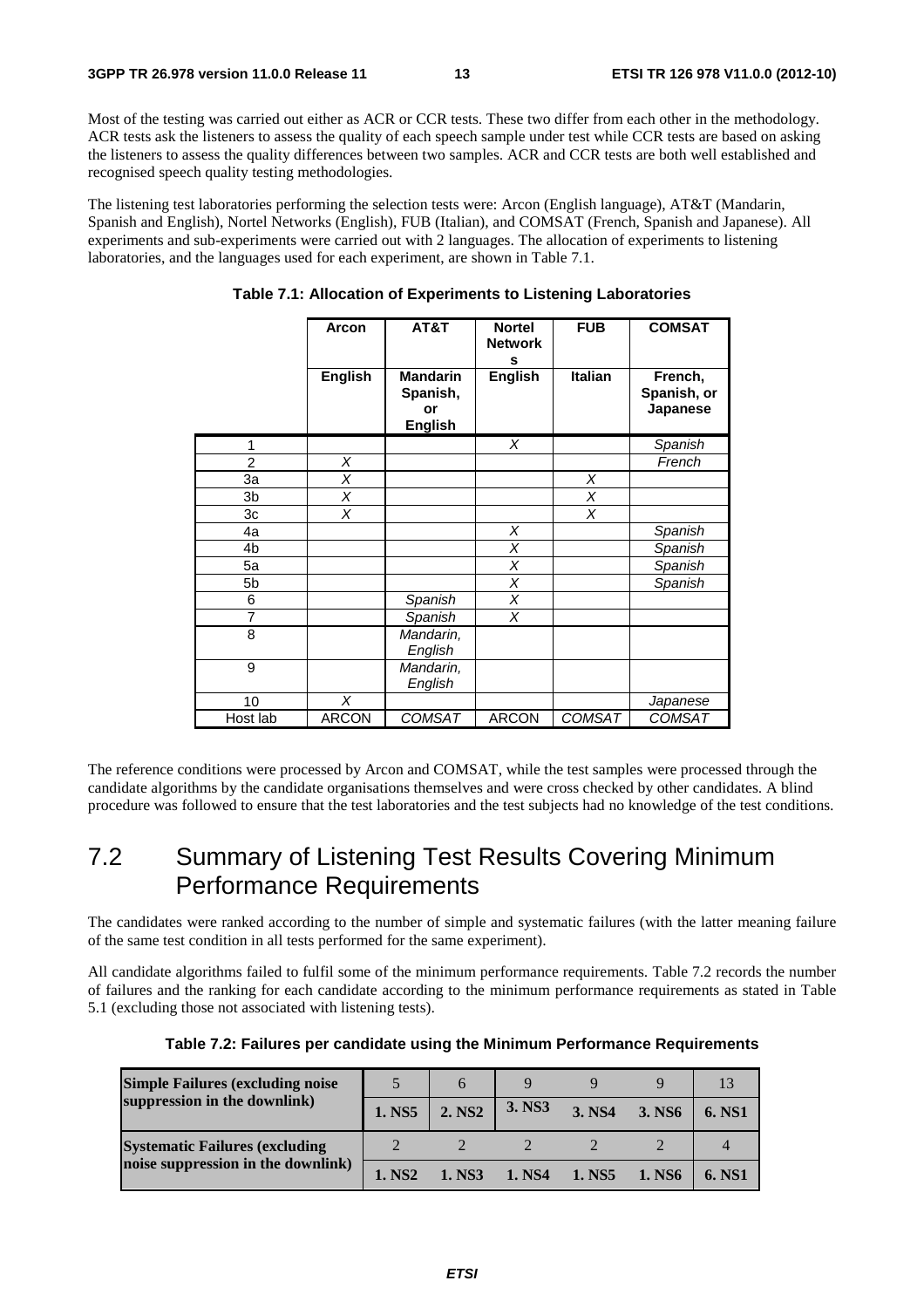Additionally results for the number of failures and the rankings are presented in Table 7.3 where the requirements of Table 5.1 are relaxed for Experiments 4-10 such that a failure is noted if a candidate is not found at least as good as the reference (AMR without noise suppression) at the 95% confidence interval ("equal or better than" criterion).

| <b>Simple Failures (excluding noise</b> |                    | $\bigcap$          |        |        |               |               |
|-----------------------------------------|--------------------|--------------------|--------|--------|---------------|---------------|
| suppression in the downlink)            | 1. NS5             | 2. NS <sub>2</sub> | 3. NS3 | 4. NS4 | <b>4. NS6</b> | 6. NS1        |
| <b>Systematic Failures (excluding)</b>  |                    |                    |        |        |               |               |
| noise suppression in the downlink)      | 1. NS <sub>2</sub> | 1. NS3             | 1. NS4 | 1. NS5 | 1. NS6        | <b>6. NS1</b> |

**Table 7.3: Failures per candidate using Relaxed Performance Requirements** 

It can be readily seen (Annex C) that all candidates have systematic failures in Experiment 10 for two special noise types: music noise and multiple interfering talkers. For additional information, the calculation of the number of failures (and the rankings) was carried out also for the case when music noise and multiple interfering talker noise (in Experiment 10) are excluded in the analysis, but where otherwise the Minimum Performance criteria of Table 5.1 are applied. This is justified by noting that it is not at all clear whether noise suppression functionality should attempt to suppress such background signals.

**Table 7.4: Failures per candidate excluding Conditions with Music and Interfering Talkers** 

| <b>Simple Failures (excluding noise)</b><br>suppression in the downlink) |                    |                    |        |        |        |        |
|--------------------------------------------------------------------------|--------------------|--------------------|--------|--------|--------|--------|
|                                                                          | 1. NS5             | 2. NS <sub>2</sub> | 3. NS3 | 3. NS4 | 3. NS6 | 6. NS1 |
| <b>Systematic Failures (excluding</b>                                    |                    |                    |        |        |        |        |
| noise suppression in the downlink)                                       | 1. NS <sub>2</sub> | 1. NS3             | 1. NS4 | 1. NS5 | 1. NS6 | 6. NS1 |

### 7.3 Summary of Listening Test Results Covering Comparison of **Candidates**

This summary is presented in the form of tables of the FOMs defined in Clause 6. It should be noted that SMG11 had stated that FOM#1 is the preferred Figure of Merit. This measures the ability of the solutions to suppress noise in terms of resulting speech quality compared to the non-suppressed speech. Having said this, it is clear that other Figures of Merit are significant

In particular note should be taken of FOM#7, derived from Experiment 3 which is used to detect unnatural effects in the noise-suppressed signal. In analysing the results according to FOM#10, it should be noted that Experiment 3 is designed to look for unnatural effects in the noise suppressed speech and turned out to be sensitive to distortions, which may cause the difference in the obtained FOM results compared to FOM#6. Experiment 3 has a large influence in FOM#10; hence the low and often negative values for this FOM.

None of the Figures of Merit listed below are intended to serve as a single selection criterion.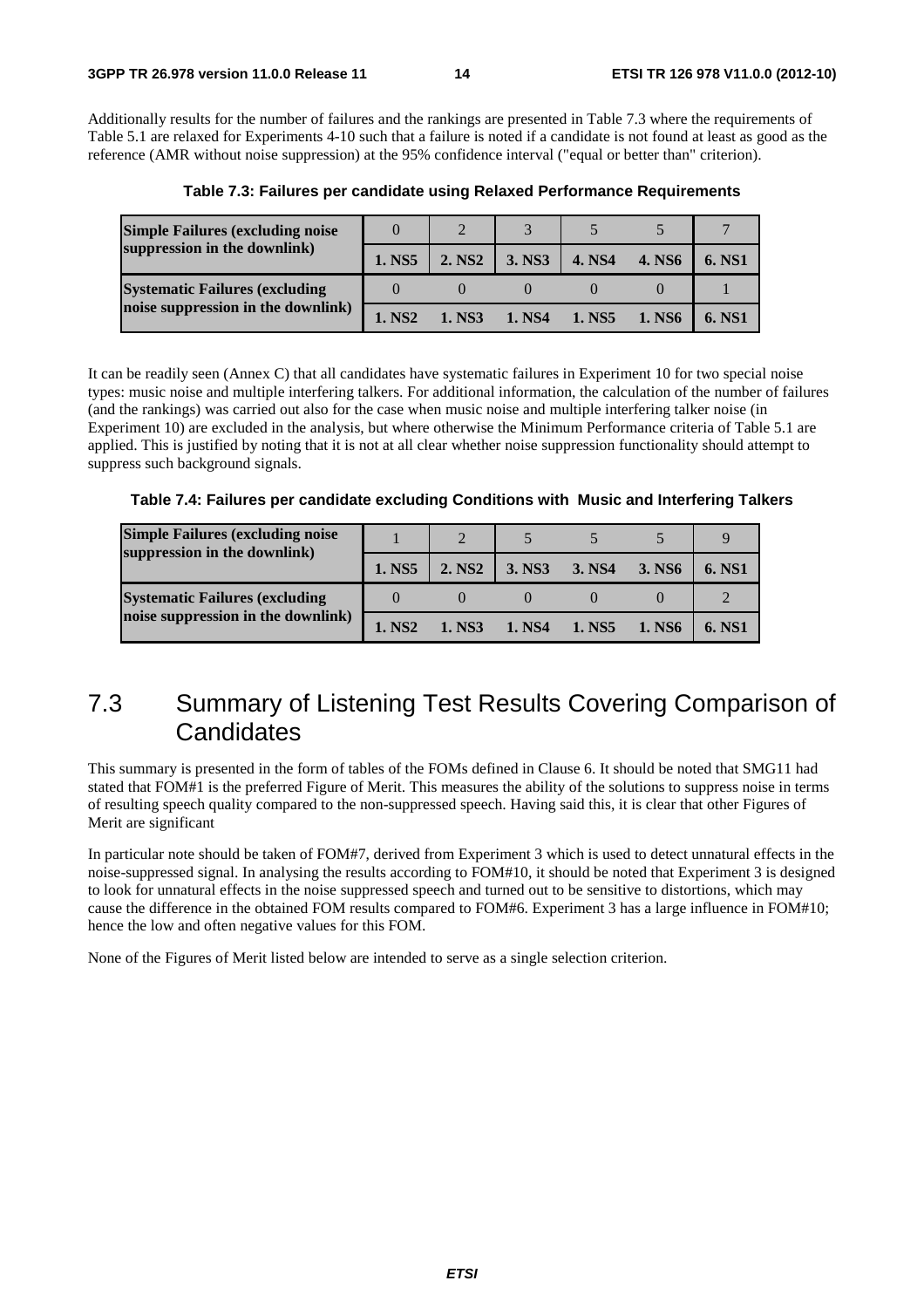| <b>FOM#1</b> | 21.0962         | 17.0745         | 15.9298         | 15.5055         | 12.0572         | 12.0193         |
|--------------|-----------------|-----------------|-----------------|-----------------|-----------------|-----------------|
|              | <b>NS6</b>      | NS4             | NS <sub>2</sub> | NS1             | NS3             | NS <sub>5</sub> |
| FOM#3a       | 8.2708          | 6.8802          | 5.8854          | 5.7708          | 4.8906          | 4.7969          |
|              | NS <sub>6</sub> | NS4             | NS1             | NS <sub>2</sub> | NS <sub>5</sub> | NS3             |
| FOM#3c       | 12.8253         | 10.1943         | 10.1590         | 9.6201          | 7.2603          | 7.1287          |
|              | <b>NS6</b>      | NS4             | NS <sub>2</sub> | NS1             | NS3             | NS <sub>5</sub> |
| FOM#4a       | 2.4167          | 1.9531          | 1.9167          | 1.6510          | 1.6302          | 1.5156          |
|              | NS <sub>6</sub> | NS <sub>2</sub> | NS4             | NS1             | NS <sub>5</sub> | NS3             |
| FOM#4b       | 18.6795         | 15.1578         | 13.9767         | 13.8545         | 10.5416         | 10.3801         |
|              | <b>NS6</b>      | NS4             | NS <sub>2</sub> | NS1             | NS3             | NS <sub>5</sub> |
| FOM#6a       | 8.3969          | 7.9714          | 7.8701          | 6.6958          | 6.6818          | 5.9484          |
|              | <b>NS6</b>      | NS4             | NS <sub>2</sub> | NS <sub>5</sub> | NS1             | NS3             |
| FOM#6b       | 10.1798         | 8.0699          | 7.258           | 7.1044          | 5.824           | 4.2657          |
|              | NS <sub>6</sub> | NS4             | NS1             | NS <sub>2</sub> | NS3             | NS <sub>5</sub> |
| FOM#6c       | 7.9647          | 6.2515          | 5.9248          | 4.5490          | 3.9159          | 2.85            |
|              | <b>NS6</b>      | NS1             | NS4             | NS <sub>2</sub> | NS3             | NS <sub>5</sub> |
| FOM#7a       | 6.5104          | 5.3229          | 4.8125          | 3.8021          | 3.4688          | 3.2917          |
|              | NS <sub>5</sub> | NS <sub>2</sub> | NS4             | NS3             | NS <sub>6</sub> | NS1             |
| FOM#7b       | 4.2432          | $-2.3479$       | $-9.1099$       | $-20.4534$      | $-31.8353$      | $-42.9414$      |
|              | NS <sub>5</sub> | NS <sub>2</sub> | NS3             | NS4             | NS1             | <b>NS6</b>      |
| FOM#10a      | 3.0387          | 1.7575          | 1.5281          | 1.4948          | 1.0221          | 0.127           |
|              | NS <sub>5</sub> | NS4             | NS <sub>2</sub> | NS1             | NS3             | NS6             |
| FOM#10b      | 0.641           | $-0.1528$       | $-0.1573$       | $-0.2158$       | $-0.9801$       | $-3.2787$       |
|              | NS <sub>5</sub> | NS1             | NS4             | NS <sub>2</sub> | NS3             | <b>NS6</b>      |
| FOM#10c      | $-0.9665$       | $-3.1681$       | $-4.3471$       | $-8.2638$       | $-8.9911$       | $-10.5122$      |
|              | NS <sub>5</sub> | NS3             | NS <sub>2</sub> | NS4             | <b>NS6</b>      | NS1             |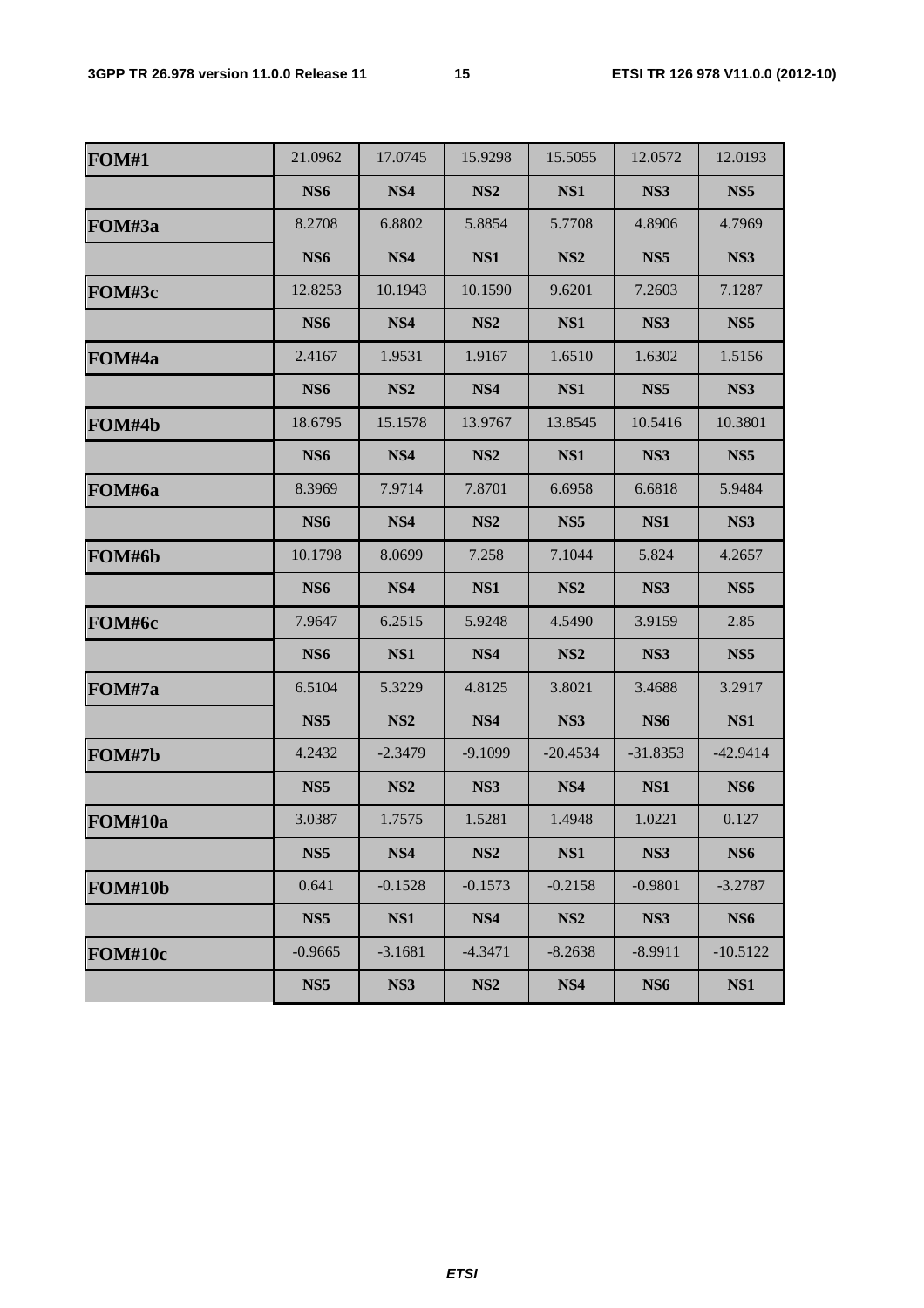### 7.4 Graphical Representation of Results from all Formal Listening Tests

This clause provides the results of all 14 sub-experiments from all labs in graphical form. For more detailed information see Annex C. Note these graphs have been imported directly from the Global Analysis spreadsheet, and therefore also contain data for noise suppression in tandem in the uplink and downlink (which formed part of the feasibility study).

The following abbreviations are used in conjunction with these graphs:

| $\omega_{\rm X}$ | Defined bit rate of AMR speech codec                                                               |
|------------------|----------------------------------------------------------------------------------------------------|
| <b>AMR/NS</b>    | AMR with noise suppression active                                                                  |
| DL               | Downlink                                                                                           |
| T1               | Single Connection, <i>i.e.</i> noise suppression present in the uplink only                        |
| T <sub>2</sub>   | Tandem Connection, <i>i.e.</i> noise suppression present in the uplink and the downlink            |
| UL               | Uplink                                                                                             |
| w/DTX            | with VAD/DTX active                                                                                |
| w/tandem         | Tandem connection (mobile to mobile) with noise suppression active in the uplink and downlink legs |
|                  | of the connection.                                                                                 |

#### 7.4.1 Experiment 2: Degradation in Clean Speech (pair comparison test)



**Figure 7.1: Experiment 2 Results: English Language** 



**Figure 7.2: Experiment 2 Results: French Language**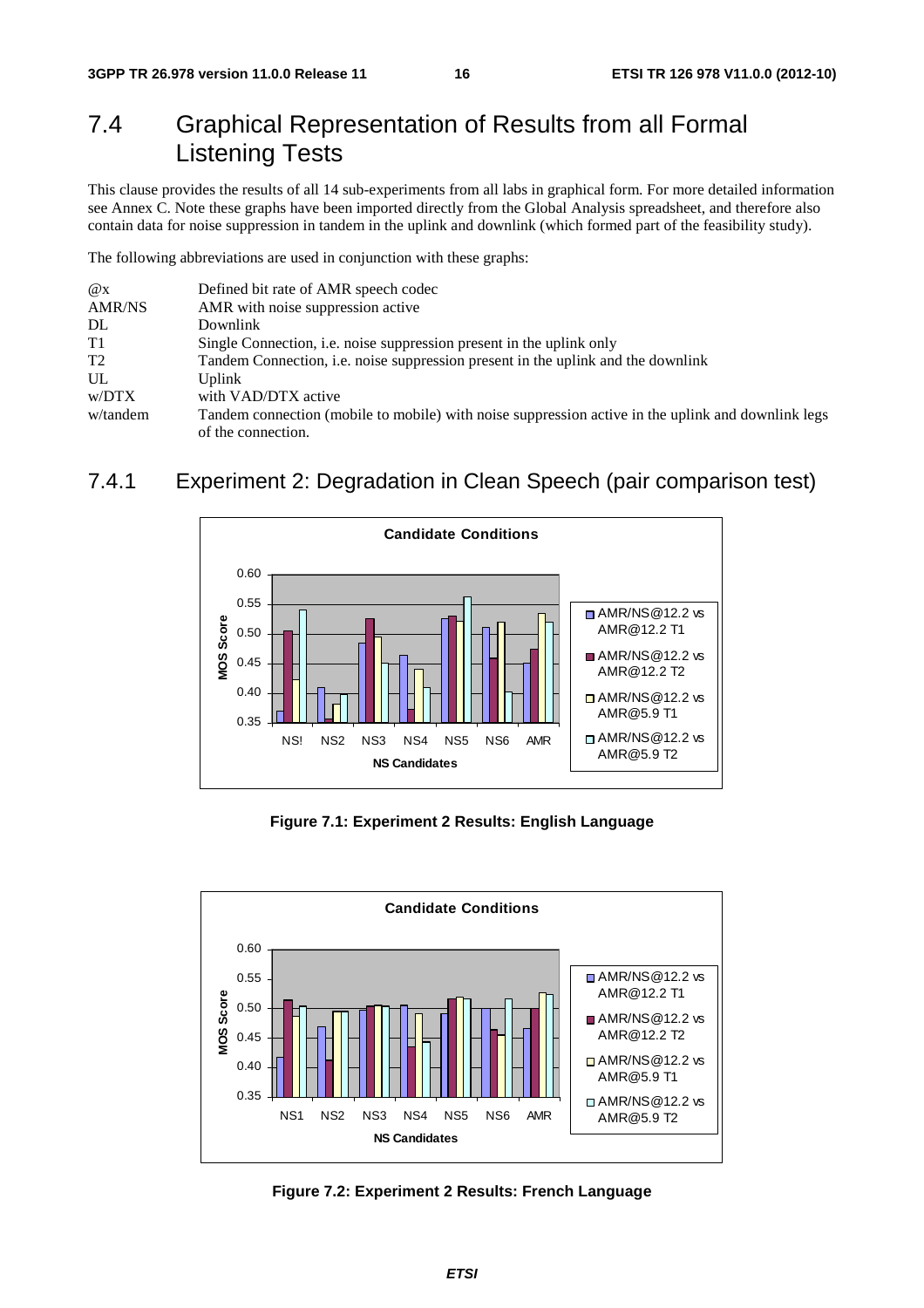### 7.4.2 Experiment 3: Artifacts and Clipping in Background Noise

#### 7.4.2.1 Car Noise







**Figure 7.4: Experiment 3 Results: Car Noise, Italian Language** 

#### 7.4.2.2 Street Noise



**Figure 7.5: Experiment 3 Results:Street Noise, English Language**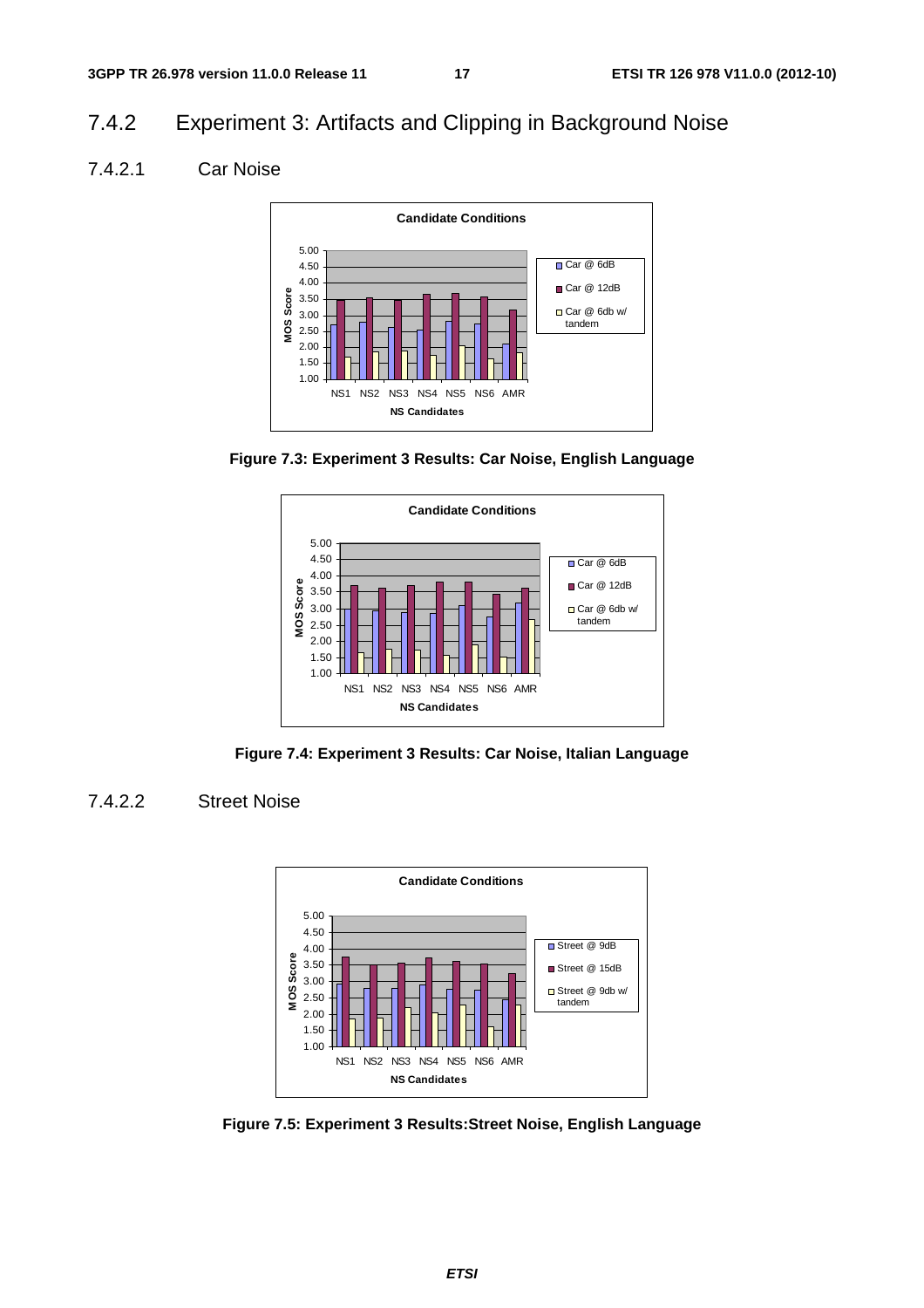







**Figure 7.7: Experiment 3 Results:Babble Noise, English Language** 



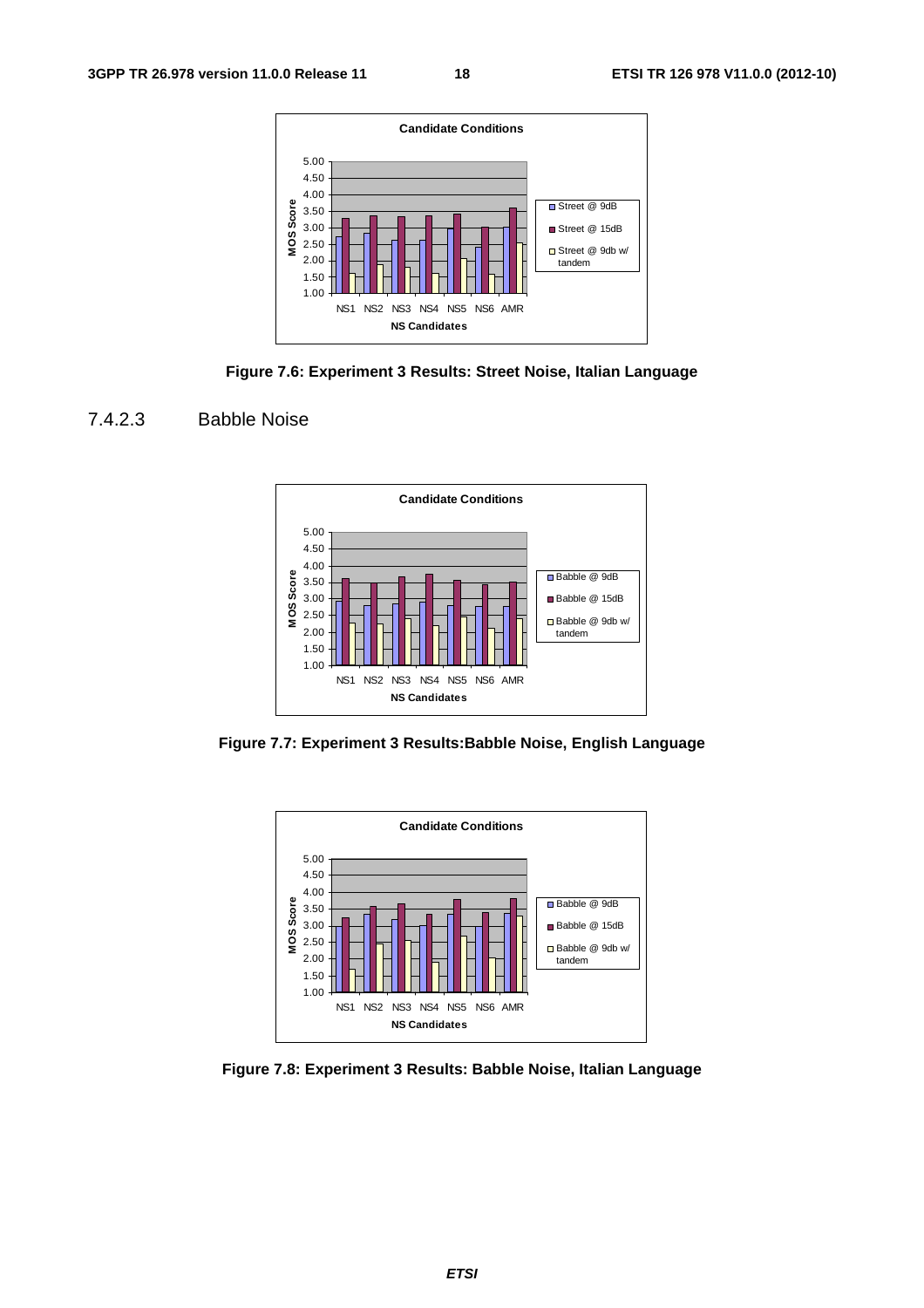7.4.3 Experiment 4: Performance in Background Noise (5.9kbps AMR Speech Codec)



**Figure 7.9: Experiment 4 Results: Low SNR, English Language** 



**Figure 7.10: Experiment 4 Results: Low SNR, Spanish Language**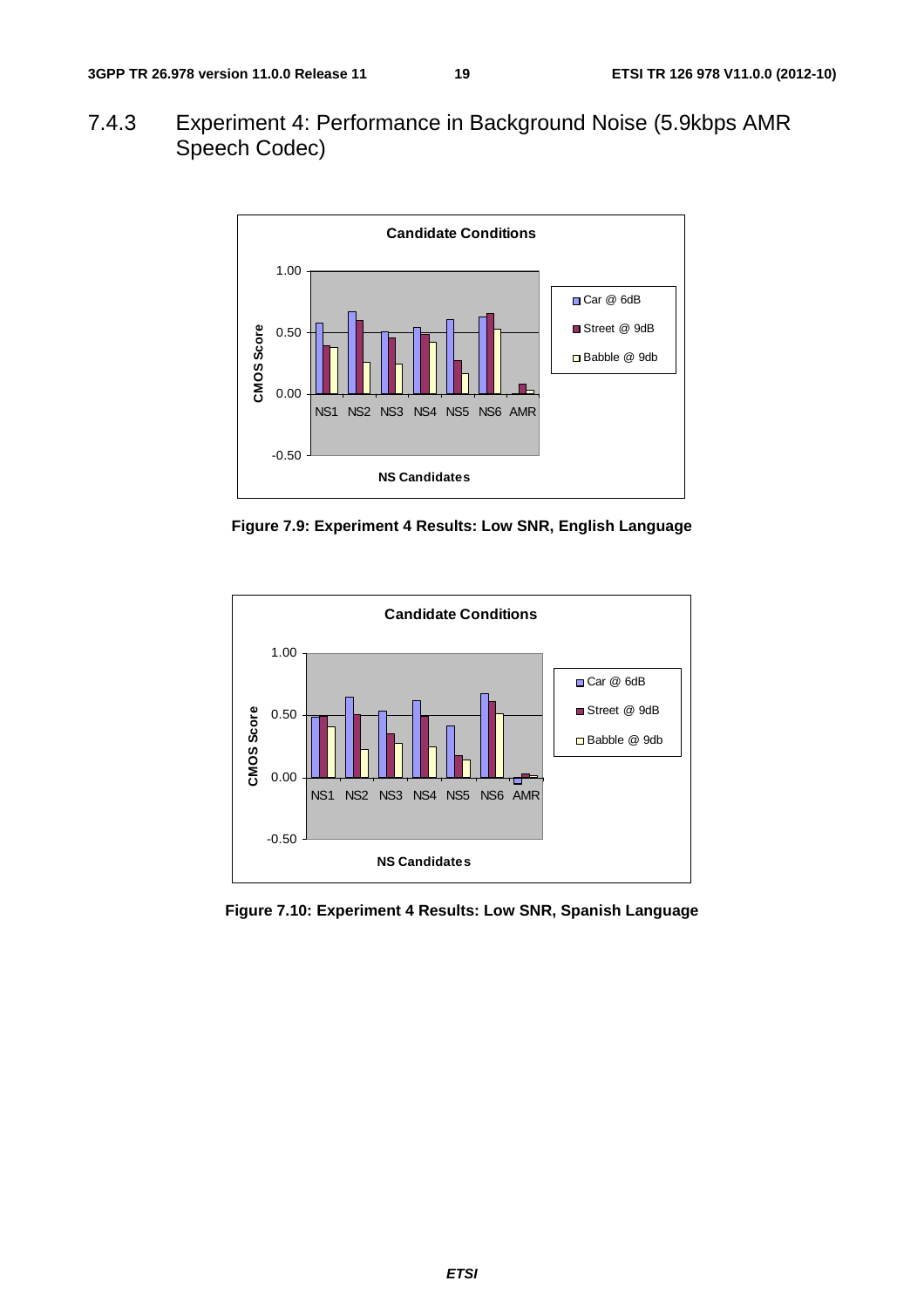

**Figure 7.11: Experiment 4 Results: High SNR, English Language** 



**Figure 7.12: Experiment 4 Results: High SNR, Spanish Language**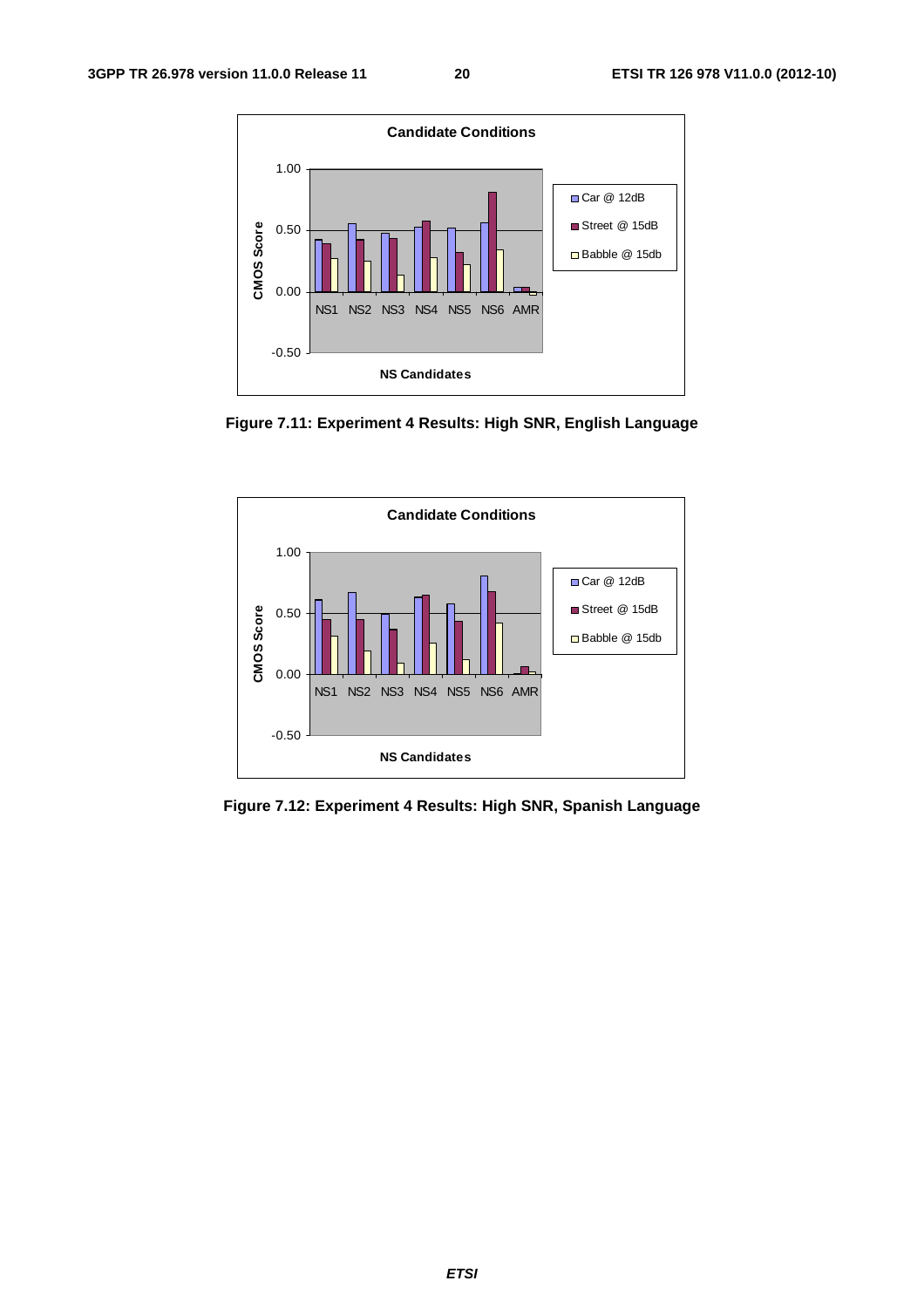7.4.4 Experiment 5: Performance in Background Noise (12.2kbps AMR Speech Codec)



**Figure 7.13: Experiment 5 Results: Low SNR, English Language** 



**Figure 7.14: Experiment 5 Results: Low SNR, Spanish Language**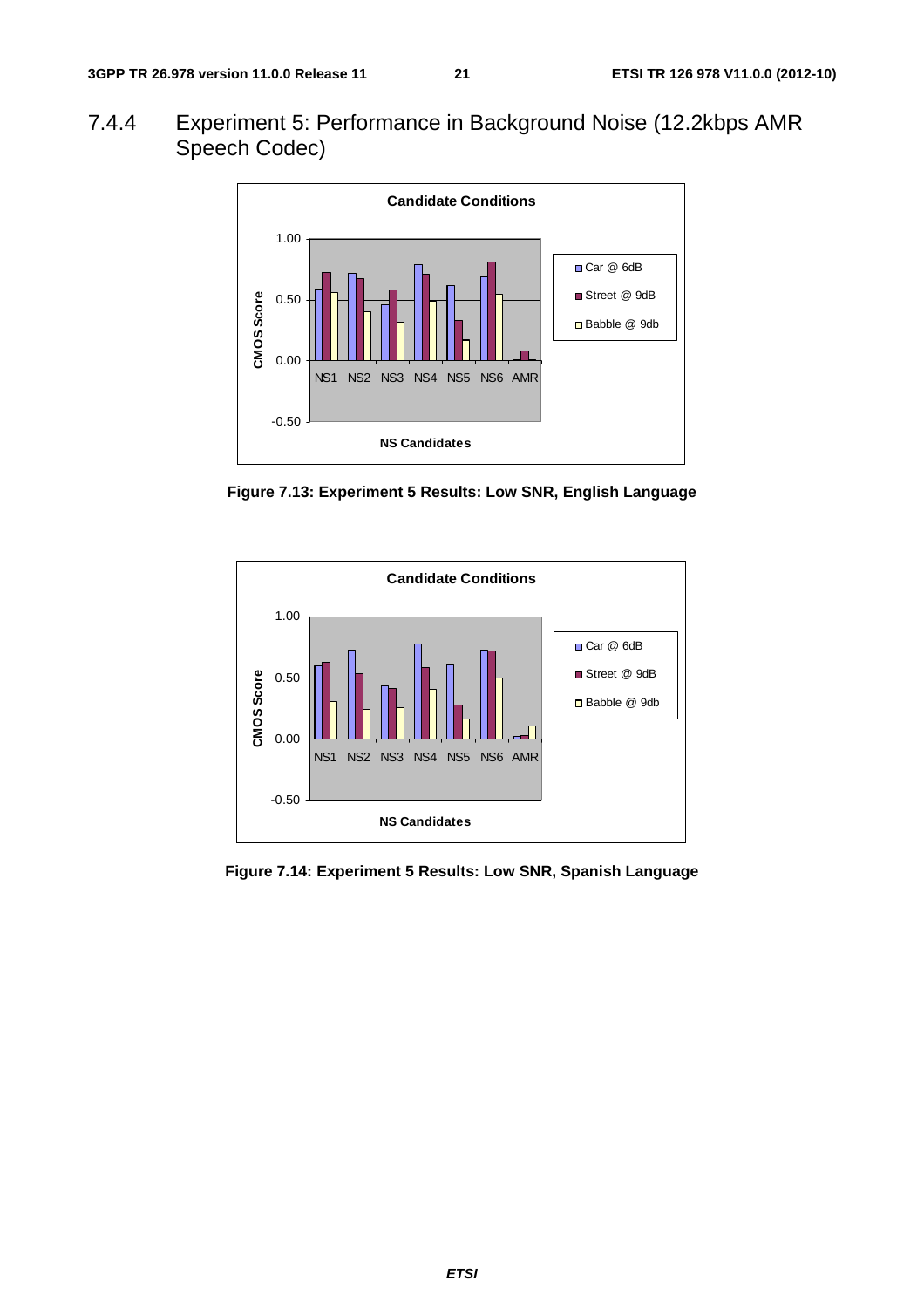

**Figure 7.15: Experiment 5 Results: High SNR, English Language** 



**Figure 7.16: Experiment 5 Results: High SNR, Spanish Language**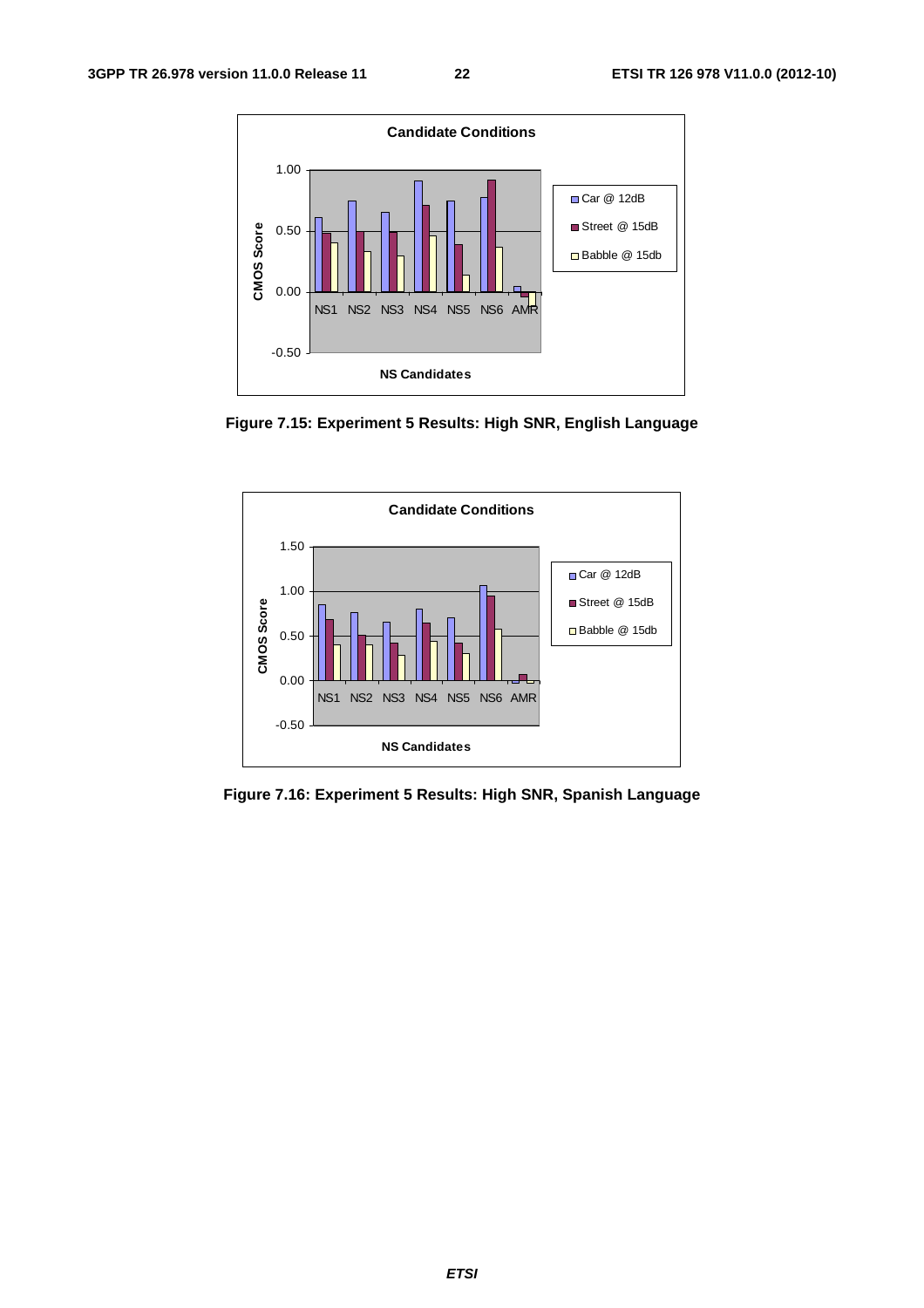7.4.5 Experiment 6: Performance in Background Noise with Channel Errors (Car Noise with 6dB SNR)



**Figure 7.17: Experiment 6 Results: English Language** 



**Figure 7.18: Experiment 6 Results: Spanish Language**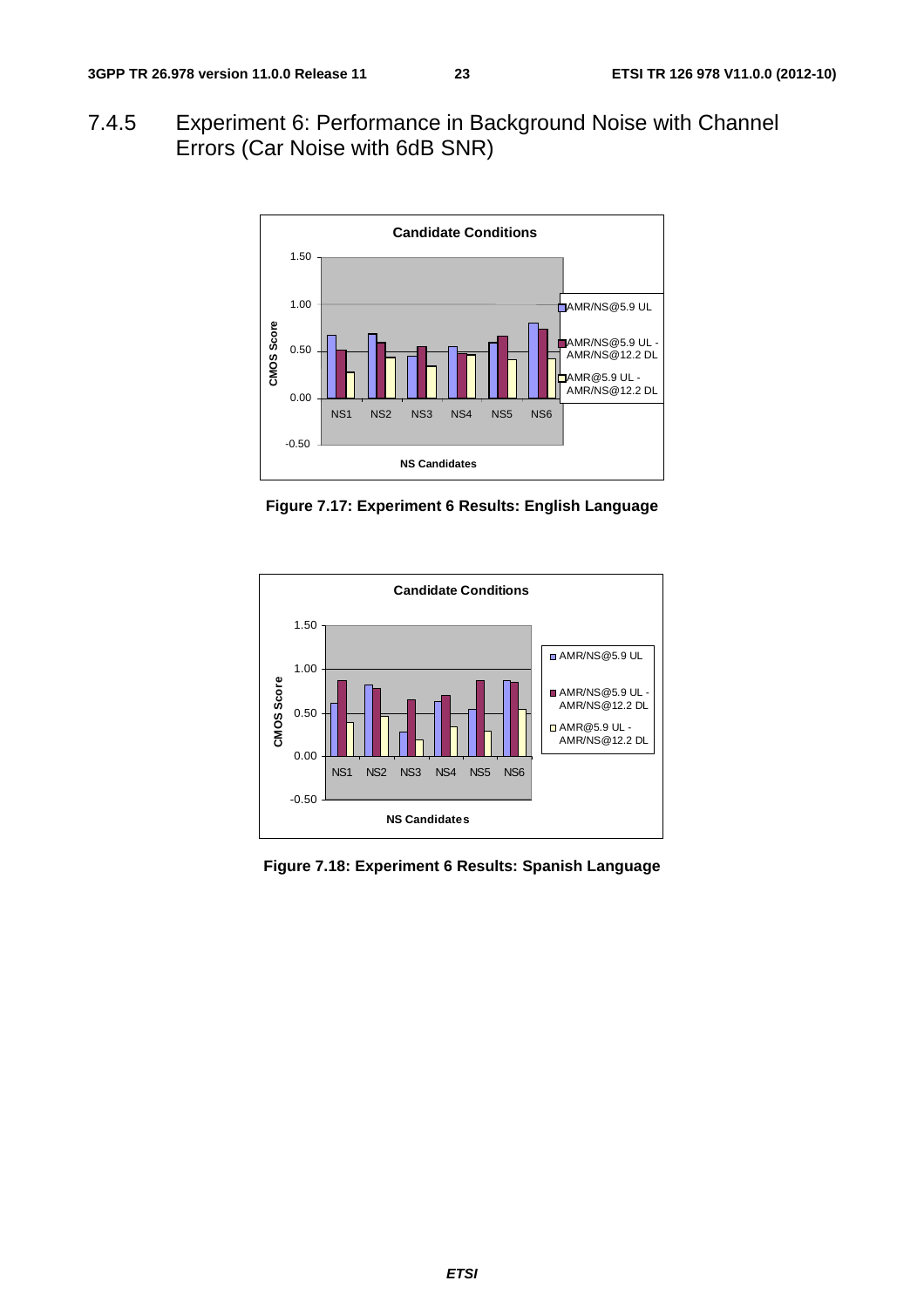7.4.6 Experiment 7: Performance in Background Noise with Channel Errors (Street Noise with 9dB SNR)



**Figure 7.19: Experiment 7 Results: English Language** 



**Figure 7.20: Experiment 7 Results: Spanish Language**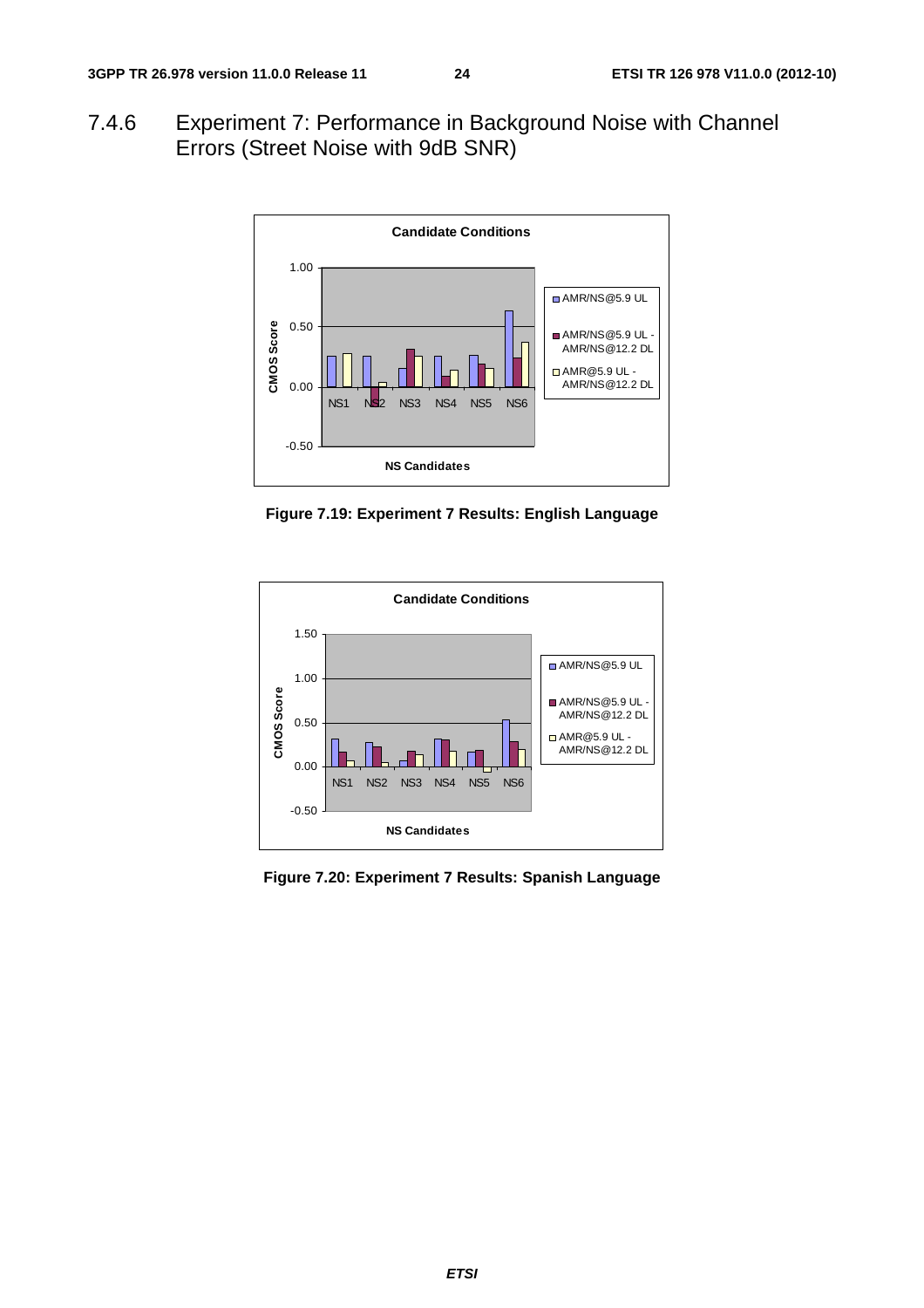### 7.4.7 Experiment 8: Performance in Car Noise with VAD/DTX active (VAD Option 1)



NOTE: The SNR for the car noise conditions in this experiment was set to 6dB.





**Figure 7.22: Experiment 8 Results: Mandarin Language**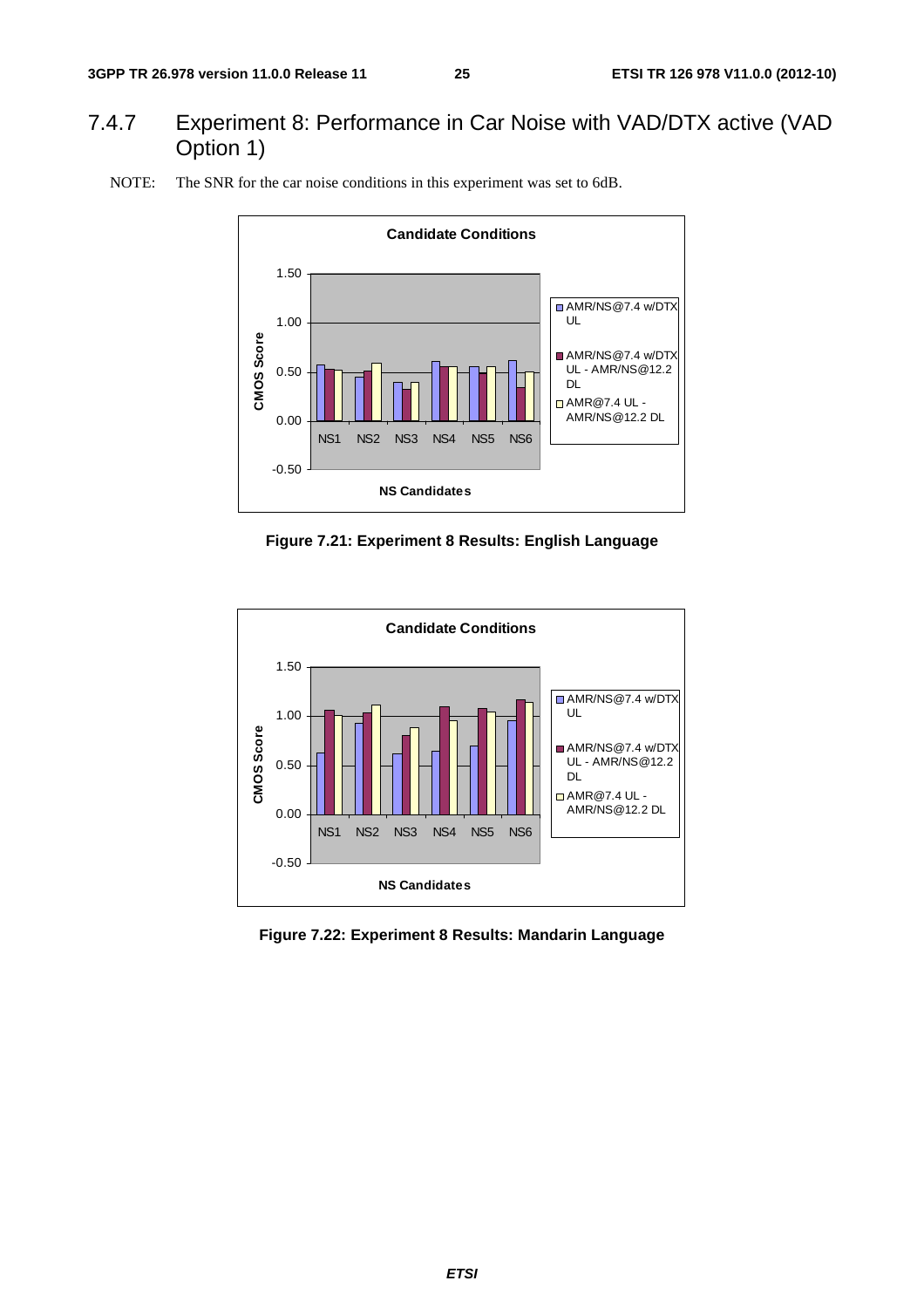### 7.4.8 Experiment 9: Performance in Street Noise with VAD/DTX active (VAD Option 2)





**Figure 7.23: Experiment 9 Results: English Language** 



**Figure 7.24: Experiment 9 Results: Mandarin Language**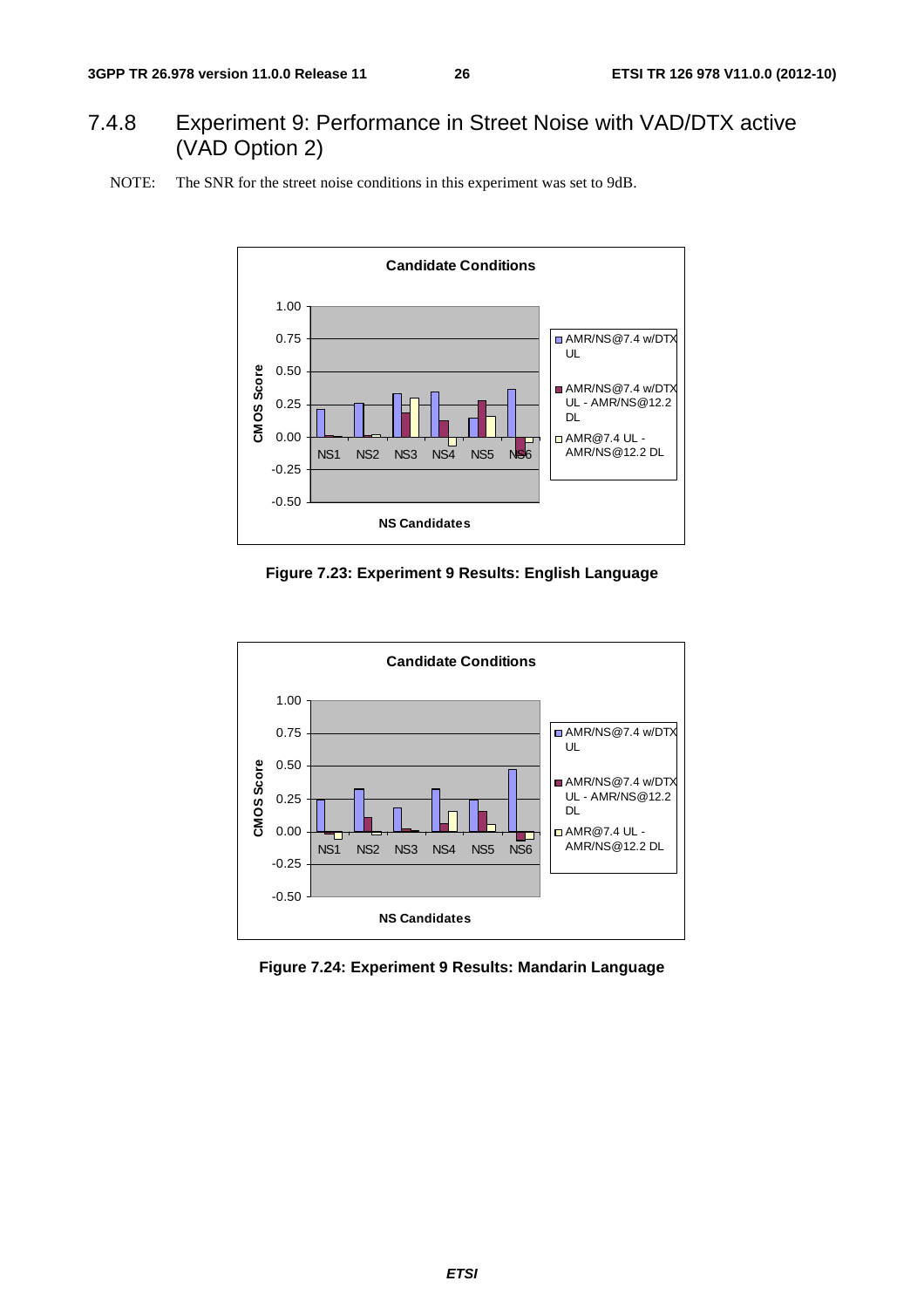- 7.4.9 Experiment 10: Influence of Input Signal Level and Special Noise **Types**
- 7.4.9.1 Influence of Input Level



**Figure 7.25: Experiment 10 Results: Effect of Input Level, Car Noise, English Language** 



**Figure 7.26: Experiment 10 Results: Effect of Input Level, Car Noise, Japanese Language**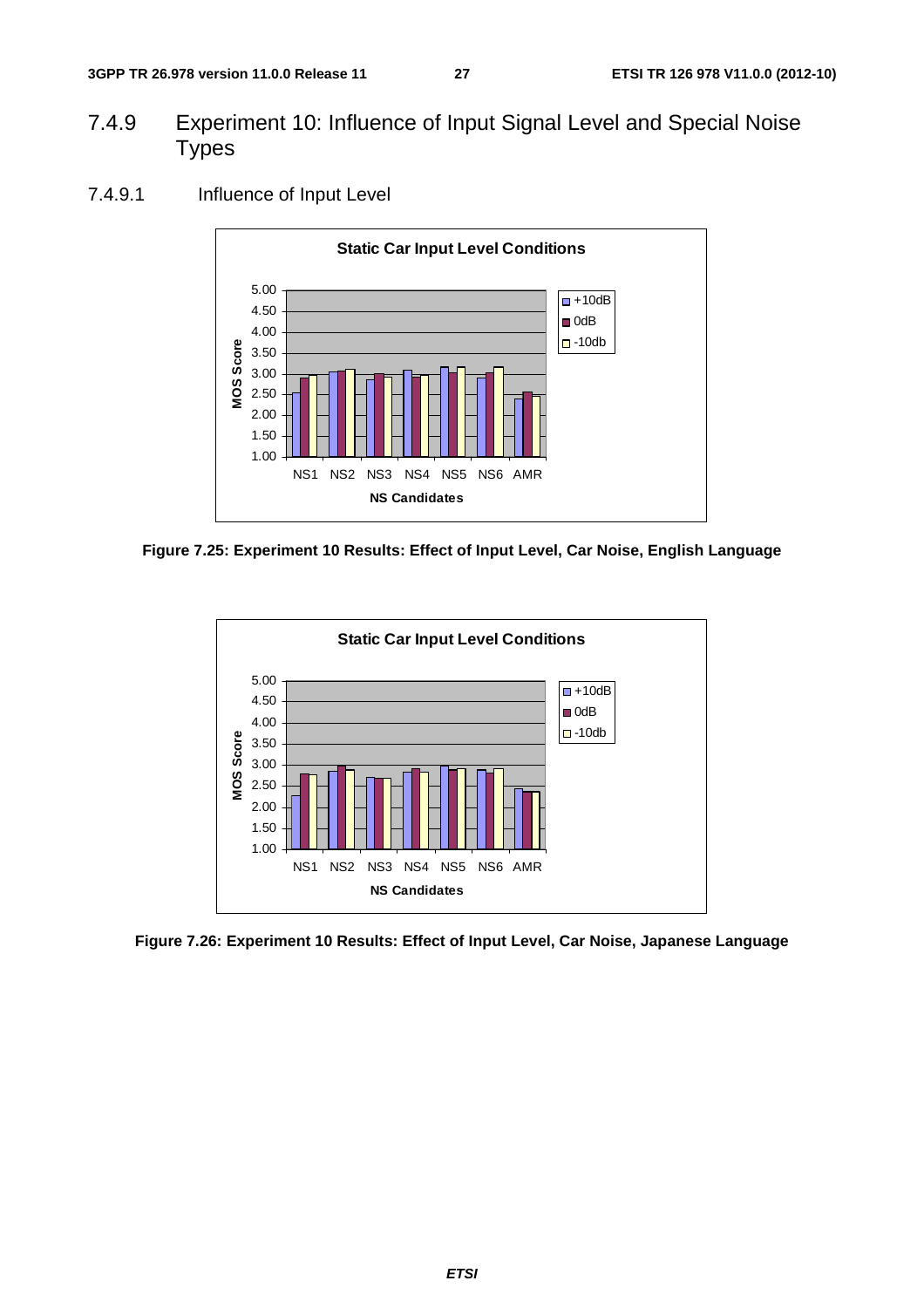#### 7.4.9.2 Performance with Special Noise Types



**Figure 7.27: Experiment 10 Results: Special Noises, English Language** 



**Figure 7.28: Experiment 10 Results: Special Noises, Japanese Language** 

### 8 Design Constraints

This clause summarises the design constraints (limits on complexity, delay) and details the related values for all the candidates who took part in the Selection Phase.

Both the requirements (limits) and values for each candidate are provided in the Table 8.1.

In the context of this table, the following definitions are made. The DSP that runs the algorithm has been modelled through three parameters E, S and P. **E** stands for the Efficiency of the DSP. This corresponds to the ratio TMOPS/WMOPS of the implementation of the codec on the DSP. **S** stands for the Speed of the DSP: Maximum Number of Operations that the DSP can run in 1 second. This number is expressed in MOPS. **P** stands for the percentage of DSP processing power assigned to the codec. The processing delay of a task whose complexity is X can then be computed using the formula:  $D = X*20/ESP$ , the time unit being ms.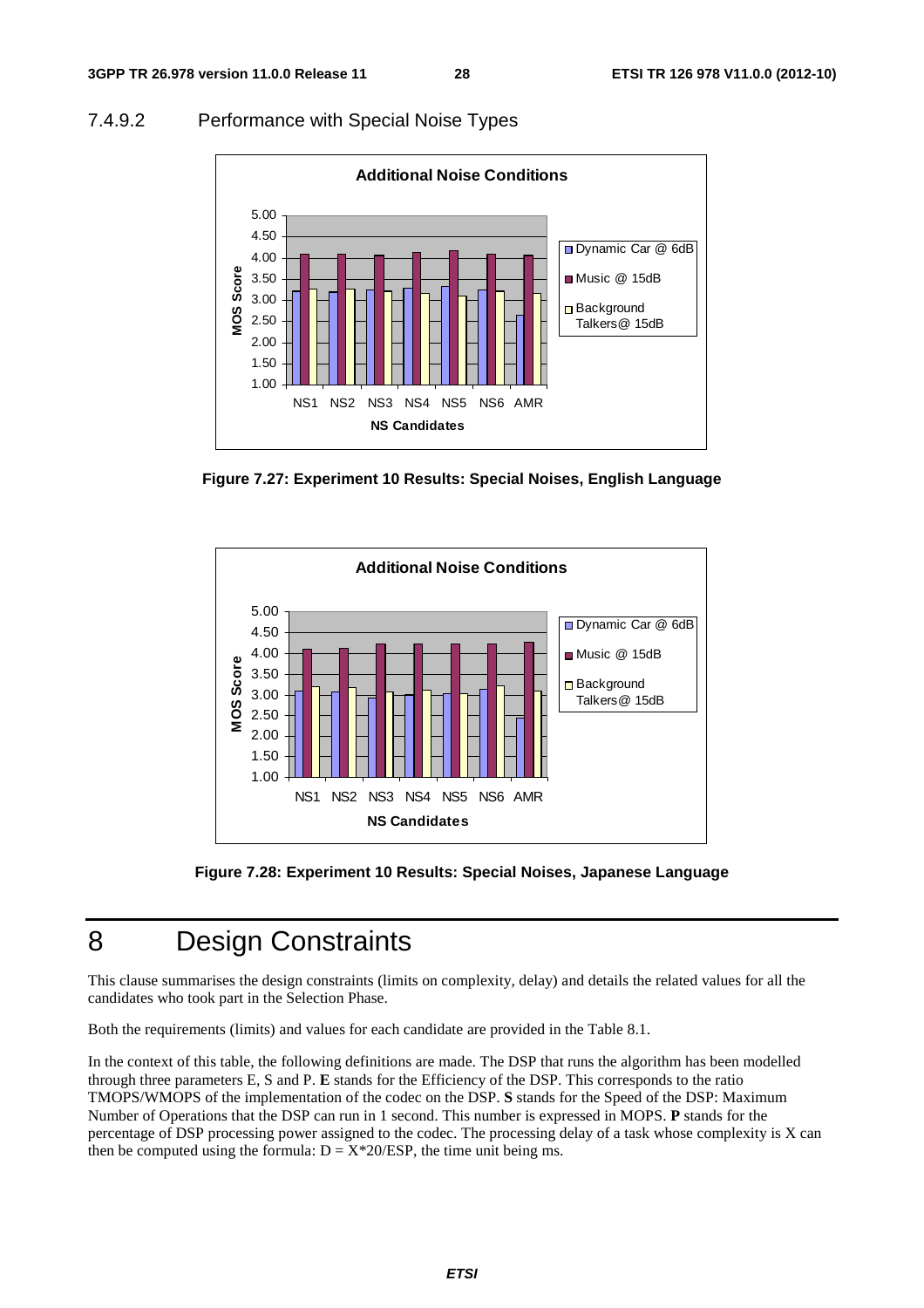|                                                        | <b>NS1</b> | <b>NS2</b> | NS3            | NS4      | <b>NS5</b>      | <b>NS6</b>     | Requiremen                                    |
|--------------------------------------------------------|------------|------------|----------------|----------|-----------------|----------------|-----------------------------------------------|
| <b>WMOPS</b>                                           | 2,910      | 3,386      | 2,432          | 3,623    | 4,472           | 3,934          | 5,000                                         |
| <b>Dynamic RAM</b> (words)                             | 770        | 2234       | 781            | 768      | 1529            | 1073           | 3039                                          |
| <b>Static RAM</b> (words)                              | 262        | 718        | 168            | 577      | 850             | 239            | 1500                                          |
| Data ROM (words)                                       | 312        | 863        | 302            | 731      | 877             | 537            | 1000                                          |
| <b>Program ROM (basic ETSI)</b><br>operations)         | 754        | 772        | 1018           | 907      | 884             | 581            | 2000                                          |
| Delay (ms)                                             | 5,00       | 5,00       | 0,00           | 2,00     | 0,00            | 5,00           | 7,00                                          |
| Delay-stand alone (ms)                                 | 5,00       | 5,00       | 1,50           | 10,75    | 0,00            | 5,00           |                                               |
| <b>Implementation</b>                                  | embedded   | alone      | stand embedded | embedded | alone           | stand embedded |                                               |
|                                                        |            |            |                |          |                 |                |                                               |
| FOM(1)                                                 | 5,72       | 8,49       | 5,38           | 8,33     | 10,34           | 6,48           | 15,80                                         |
| <b>FOM(2)@ESP25</b>                                    | 7,33       | 7,71       | 1,95           | 4,90     | 3,58            | 8,15           | 11,00                                         |
| <b>FOM(2)@ESP50</b>                                    | 6,16       | 6,35       | 0,97           | 3,45     | 1,79            | 6,57           | 9,00                                          |
| <b>FOM(2)@ESP100</b>                                   | 5,58       | 5,68       | 0,49           | 2,72     | 0,89            | 5,79           | 8,00                                          |
| $FOM(1) = WMOPS + 2*SRAM + (2/5)*dROM +$<br>$2 * pROM$ |            |            |                |          | <b>ETSI</b> ops |                | sRam, dROM in kbytes, pROM in kbasic          |
| $FOM(2) = delay(proc) + delay(algor)$                  |            |            |                |          |                 |                | delay(proc) = WMOPS * 20 /( $E$ *S*P)); in ms |

9 Impact on Voice Activity Factor VAF (with VAD/DTX active)

The Selection Phase Requirement concerning impact on VAD/DTX stated that the AMR speech codec with noise suppression activated should not significantly increase channel activity when used in conjunction with DTX.

Table 9.1 details the VAF increase for each candidate for each VAD option, as an average across all tested speech plus noise samples. In this table a positive value denotes an increase in VAF, whereas a negative value denotes a decrease in VAF.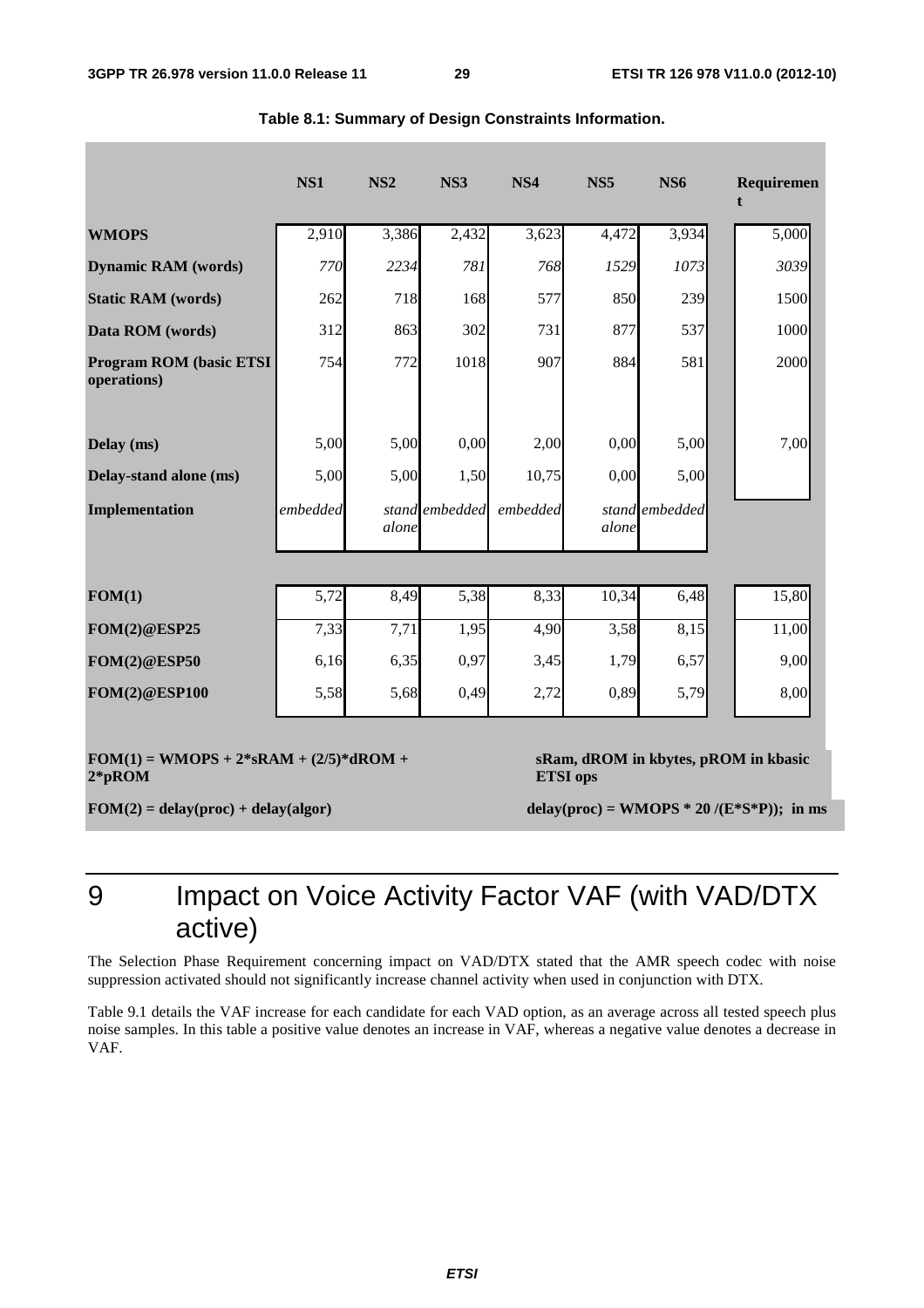| <b>Candidate</b>                            | NS <sub>1</sub> | NS <sub>2</sub> | NS <sub>3</sub> | NS4     | NS5     | NS <sub>6</sub> |
|---------------------------------------------|-----------------|-----------------|-----------------|---------|---------|-----------------|
| <b>VAF</b> increase for<br>VAD Option 1 (%) | $+1.77$         | $+2.72$         | $+0.11$         | $-0.79$ | $+0.20$ | $+0.68$         |
| <b>VAF</b> increase for<br>VAD Option 2 (%) | $+0.09$         | $+0.30$         | $+0.00$         | $-2.22$ | $-0.42$ | $+0.03$         |

**Table 9.1: Summary of Impact on VAF** 

### 10 Objective Performance Measurements

A tool was used to generate objective measures of performance (in terms of speech quality). This information is regarded as additional, and is in all cases secondary to the results obtained by subjective listening (as reported in Clause 7). Two measures were undertaken on a subset of the material utilised in the listening tests. These were Noise Power Level Reduction (NPLR) and Signal to Noise Improvement (SNRI). Further details can be found in Annex E. The following tables provide the results of the analysis for each candidate, which details the NPLR results per noise type for each candidate.

|                     | NS <sub>1</sub> | NS <sub>2</sub> | NS3     | NS <sub>4</sub> | NS <sub>5</sub> | NS <sub>6</sub> |
|---------------------|-----------------|-----------------|---------|-----------------|-----------------|-----------------|
| <b>Car Noise</b>    | $-8.43$         | $-7.35$         | $-7,53$ | $-8,50$         | $-8.40$         | $-10,99$        |
| <b>Street noise</b> | $-5.79$         | $-2.23$         | $-4.21$ | $-5.75$         | $-3.93$         | $-5.37$         |
| <b>Babble noise</b> | $-3.70$         | $-0.47$         | $-0.98$ | $-2.42$         | $-0,81$         | $-0.78$         |

**Table 10.1: NPLR Results Summary** 

### 11 Feasibility Study: Downlink Noise Suppression for AMR

During the selection testing of the NS candidates, conditions including the noise suppression algorithm in the downlink path were tested. The aim was to assess the feasibility of putting the noise suppression algorithm in the network on the downlink path. Because the selection process was focused on the uplink, those conditions were not taken into account in the selection results. However, results are available and are noted here.

It was decided not to test the downlink path in isolation to avoid doubling the amount of testing required. Moreover, to perform a fair comparison, no different tuning of algorithm behaviour was allowed between the downlink and the uplink noise suppression algorithms.

The following table records the number of failures for each candidate in the conditions including noise suppression in the downlink (i.e. self-tandeming of the noise suppression algorithm). In total there were 26 conditions including noise suppression in the downlink.

| Table 11.1: Failures per candidate for conditions including noise suppression in the downlink using |
|-----------------------------------------------------------------------------------------------------|
| the Minimum Performance Requirements                                                                |

| <b>Simple Failures (noise suppression)</b> |        |        | 10     | 10     | 12     |                    |
|--------------------------------------------|--------|--------|--------|--------|--------|--------------------|
| in the downlink)                           | 1. NS3 | 1. NS5 | 3. NS1 | 3. NS6 | 5. NS4 | 6. NS <sub>2</sub> |
| <b>Systematic Failures (noise</b>          |        |        |        |        |        |                    |
| suppression in the downlink)               | 1. NS3 | 1. NS5 | 3. NS1 | 3. NS4 | 1. NS6 | 6. NS <sub>2</sub> |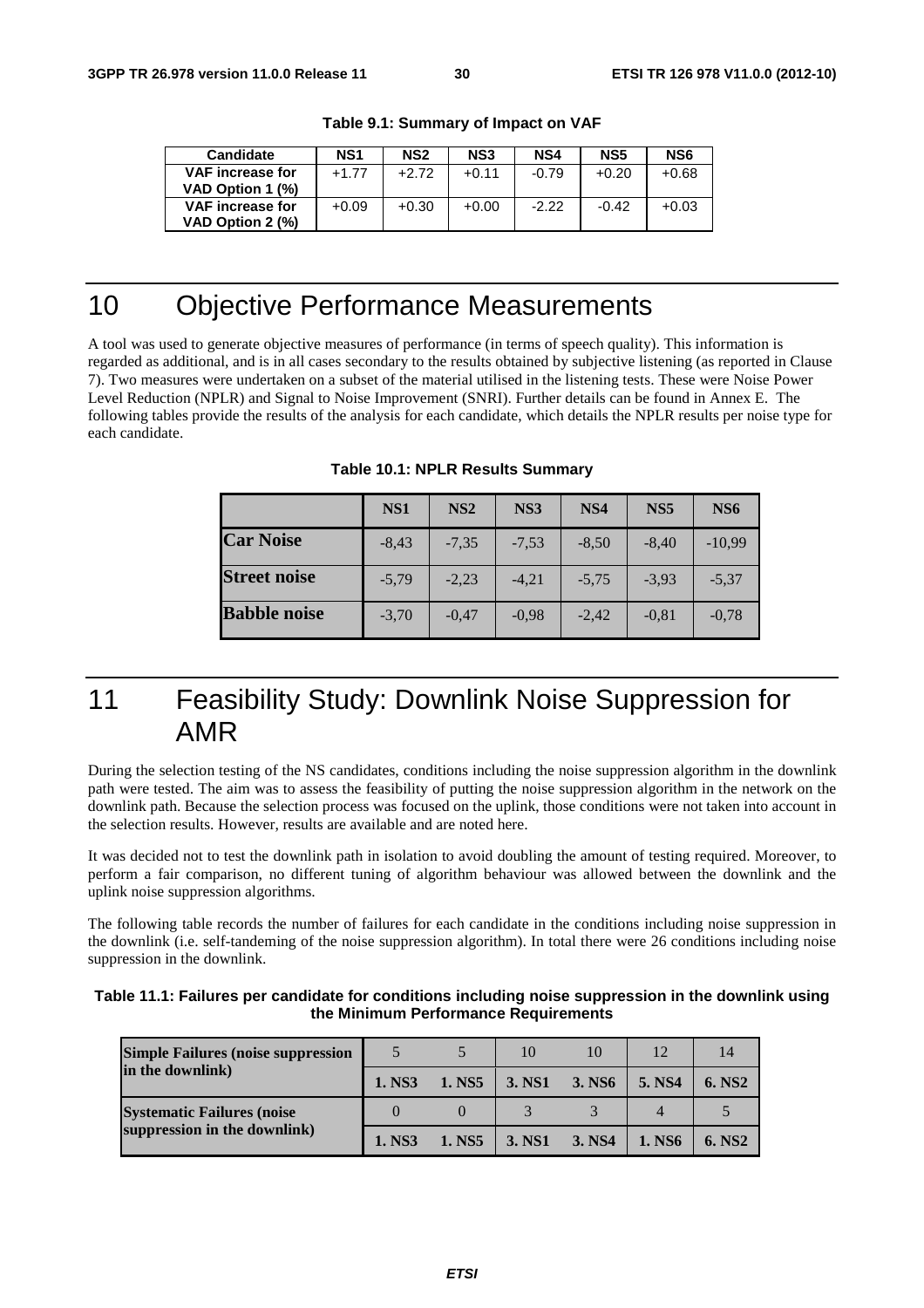Additionally results for the number of failures are presented in Table 11.2 where the requirements are relaxed for Experiments 6-9 such that a failure is noted if a candidate is not found at least as good as the reference at the 95% confidence interval ("equal or better than" criterion).

**Table 11.2: Failures per candidate for conditions including noise suppression in the downlink using the Relaxed Performance Requirements** 

| <b>Simple Failures (noise suppression)</b> |        |        |        |                    |                    |        |
|--------------------------------------------|--------|--------|--------|--------------------|--------------------|--------|
| in the downlink)                           | 1. NS3 | 1. NS5 | 3. NS1 | 3. NS6             | 5. NS <sub>2</sub> | 6. NS4 |
| <b>Systematic Failures (noise</b>          |        |        |        |                    |                    |        |
| suppression in the downlink)               | 1. NS3 | 1. NS5 | 3. NS1 | 3. NS <sub>2</sub> | 1. NS4             | 6. NS6 |

The following table presents the FOMs defined for the cases with noise suppression in the downlink. FOM#5 is the summation of CMOS scores for all conditions in the CCR tests including noise suppression in the downlink. FOM#9a is the summation of all delta MOS scores for all conditions in the ACR tests including noise suppression in the downlink.

| <b>FOM#5</b> | 6.4739          | 6.4304          | 6.0918          | 5.7097          | 5.5772          | 5.5003          |
|--------------|-----------------|-----------------|-----------------|-----------------|-----------------|-----------------|
|              | NS <sub>5</sub> | NS <sub>6</sub> | NS <sub>4</sub> | NS <sub>2</sub> | NS <sub>1</sub> | NS3             |
| FOM#9a       | $-1.5833$       | $-2.3958$       | $-2.8958$       | $-3.8958$       | $-4.1667$       | $-4.4583$       |
|              | NS <sub>5</sub> | NS3             | NS <sub>2</sub> | NS <sub>4</sub> | NS <sub>1</sub> | NS <sub>6</sub> |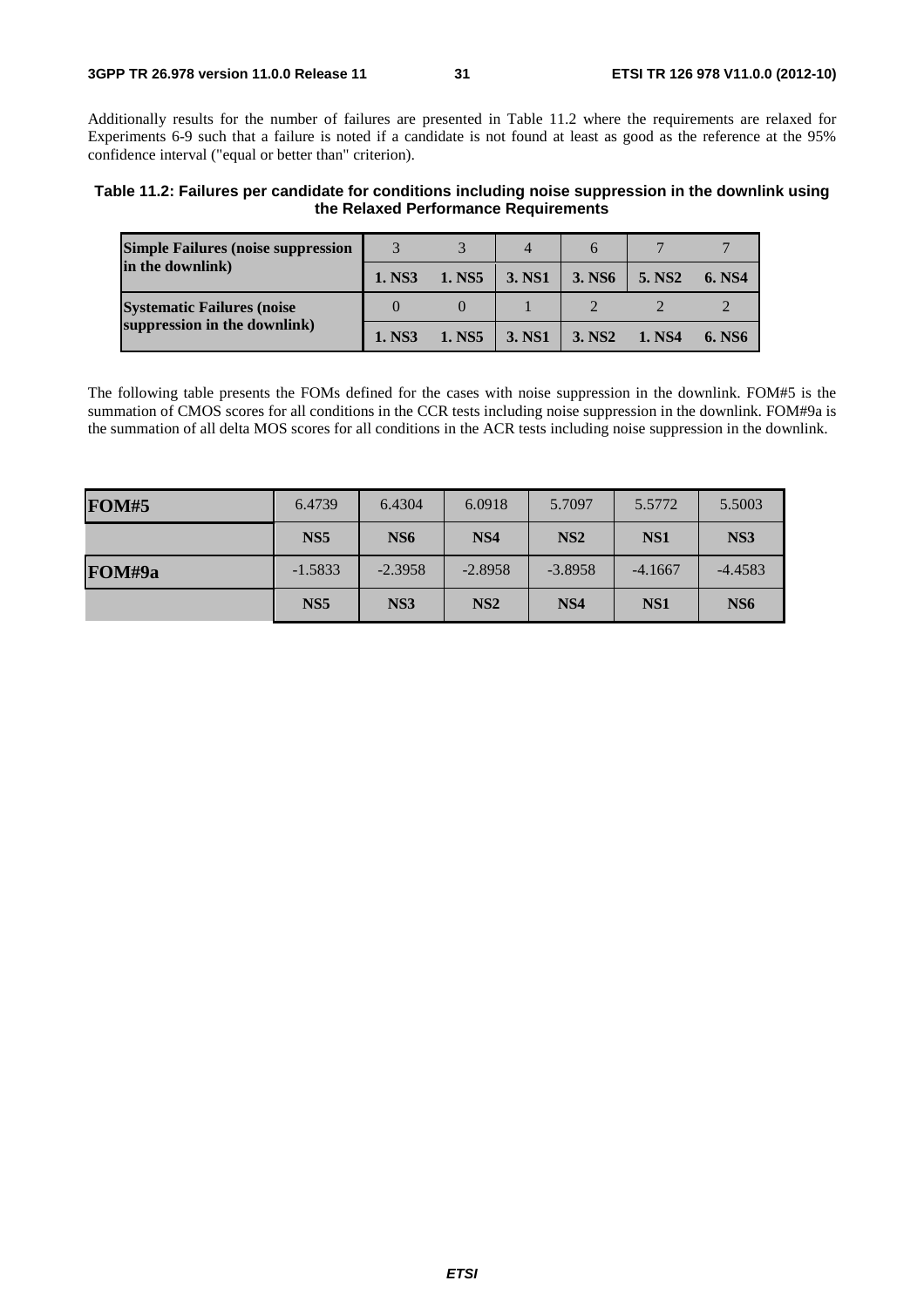### Annex A: Key Selection Phase Documents

All the following documents can be found on the ETSI FTP site:

http://docbox.etsi.org/tech-org/smg/Document/smg11/SMG11\_amr\_ns/NS\_Sel\_Phase/

Design constraints: AMR-NS\_Design\_Constraints1.0.doc Selection Phase Deliverables: Deliverables Deliverables1-1.doc Selection Rules: NSSelRules1.1.doc Processing functions ProcFunc\_v012.zip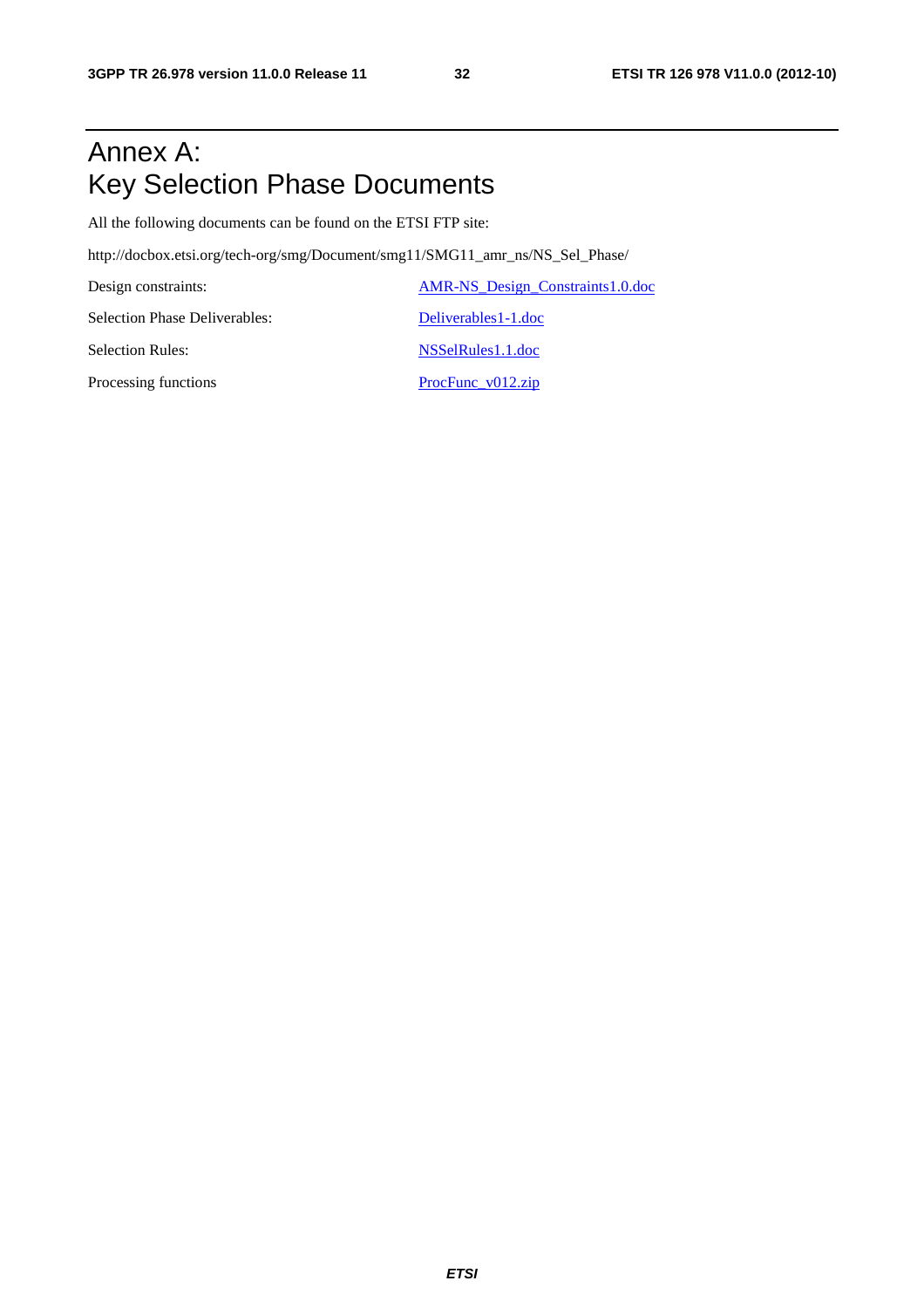### Annex B: Selection Phase Test Plan

See associated file Test-plan.doc.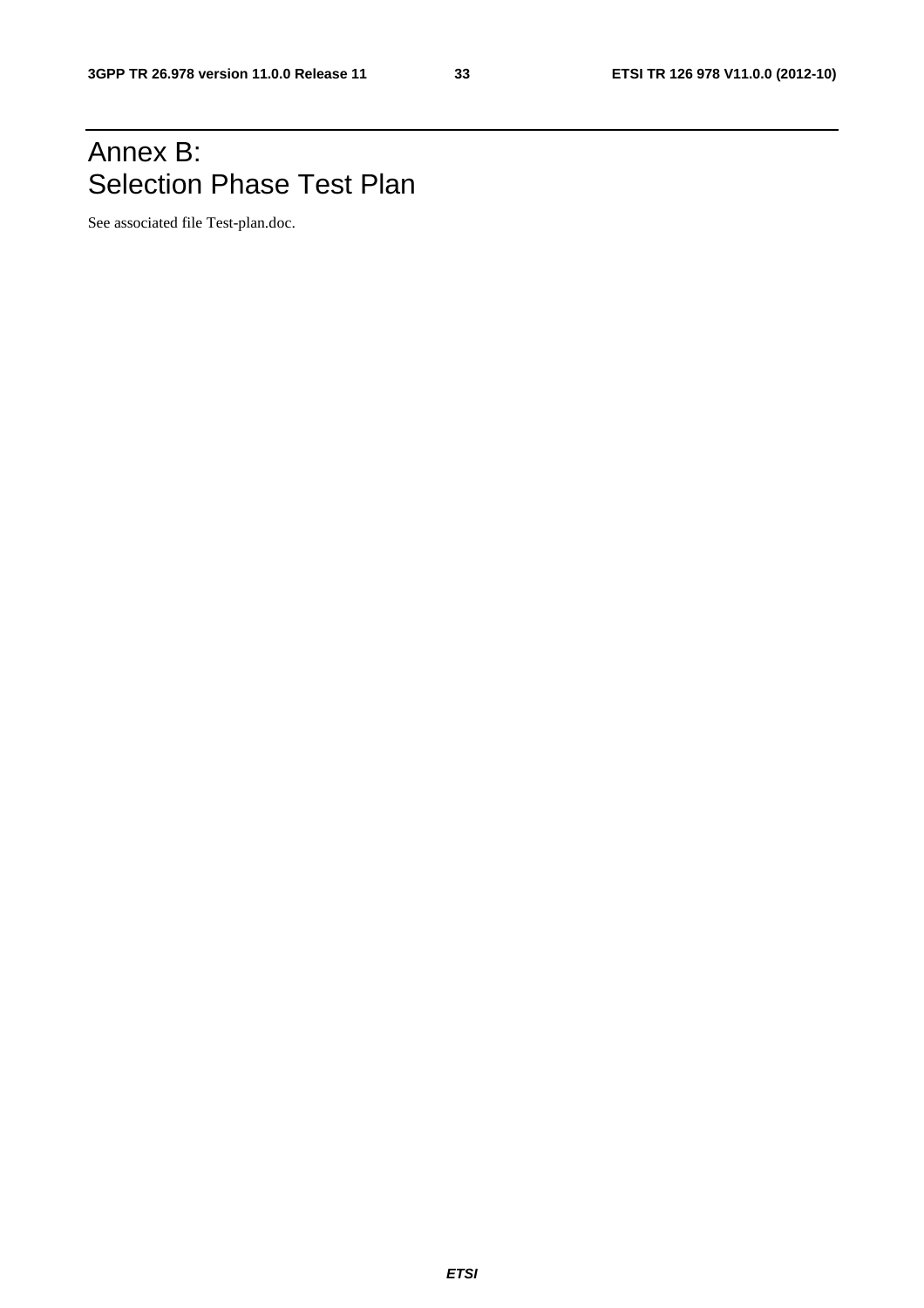## Annex C: Global Analysis Spreadsheet

See associated files AMR-NS\_CCR\_v1.xls, AMR-NS\_MOS\_v1.xls.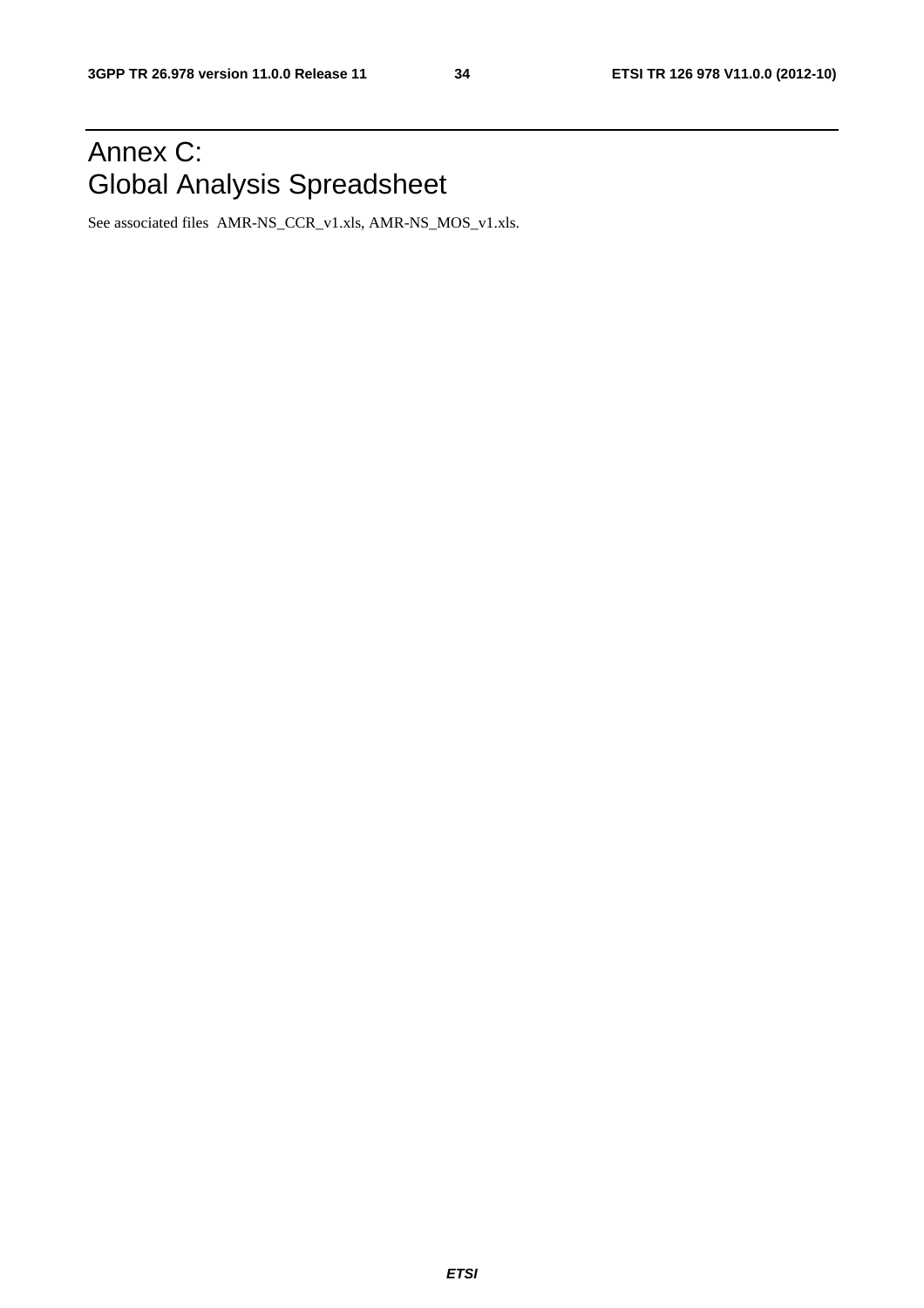### Annex D: Methodologies for Measuring Subjective SNR Improvement

### D.1 CCR Experiments

The purpose of experiments 4&5 is to evaluate the performances of the NS algorithms in background noise conditions with two different bit-rates (5.9 kbps and 12.2 kbps). For these experiments three types of noise have been selected: car noise, street noise and babble noise. For each type of noise two different nominal SNR levels have been set:

| Noise type    | SNR sub-exp. a [dB] | SNR sub-exp. b[dB] |
|---------------|---------------------|--------------------|
| Car           |                     |                    |
| <b>Street</b> |                     |                    |
| Babble        |                     | 15                 |

For each sub-experiment and for each type of noise three (two for babble noise) ideal NS reference conditions will be processed:

| <b>Ideal SNR improvement</b>       |  |  |  |  |  |
|------------------------------------|--|--|--|--|--|
| SNR sub-exp. +4 dB                 |  |  |  |  |  |
| SNR sub-exp. +7 dB                 |  |  |  |  |  |
| SNR sub-exp. $+10$ dB <sup>1</sup> |  |  |  |  |  |

Each ideal NS will be compared during the sub-experiment with the speech+noise signals mixed at the nominal SNR levels. This lead to a total number of CCR reference results of 3 per sub-experiment (2 for the babble noise) corresponding to 3 (2 for the babble noise) SNR improvement levels. By connecting adjacent point by straight lines we will obtain a graph giving a correspondence between CCR notes and perceived SNR improvement (cf. figure D.1).

Finally the perceived SNR improvement for an AMR-NS candidate is obtained for each candidate using the CCR vs SNR graph as illustrated in figure D.1.

1

<sup>1</sup> This condition will be available only for car and street noise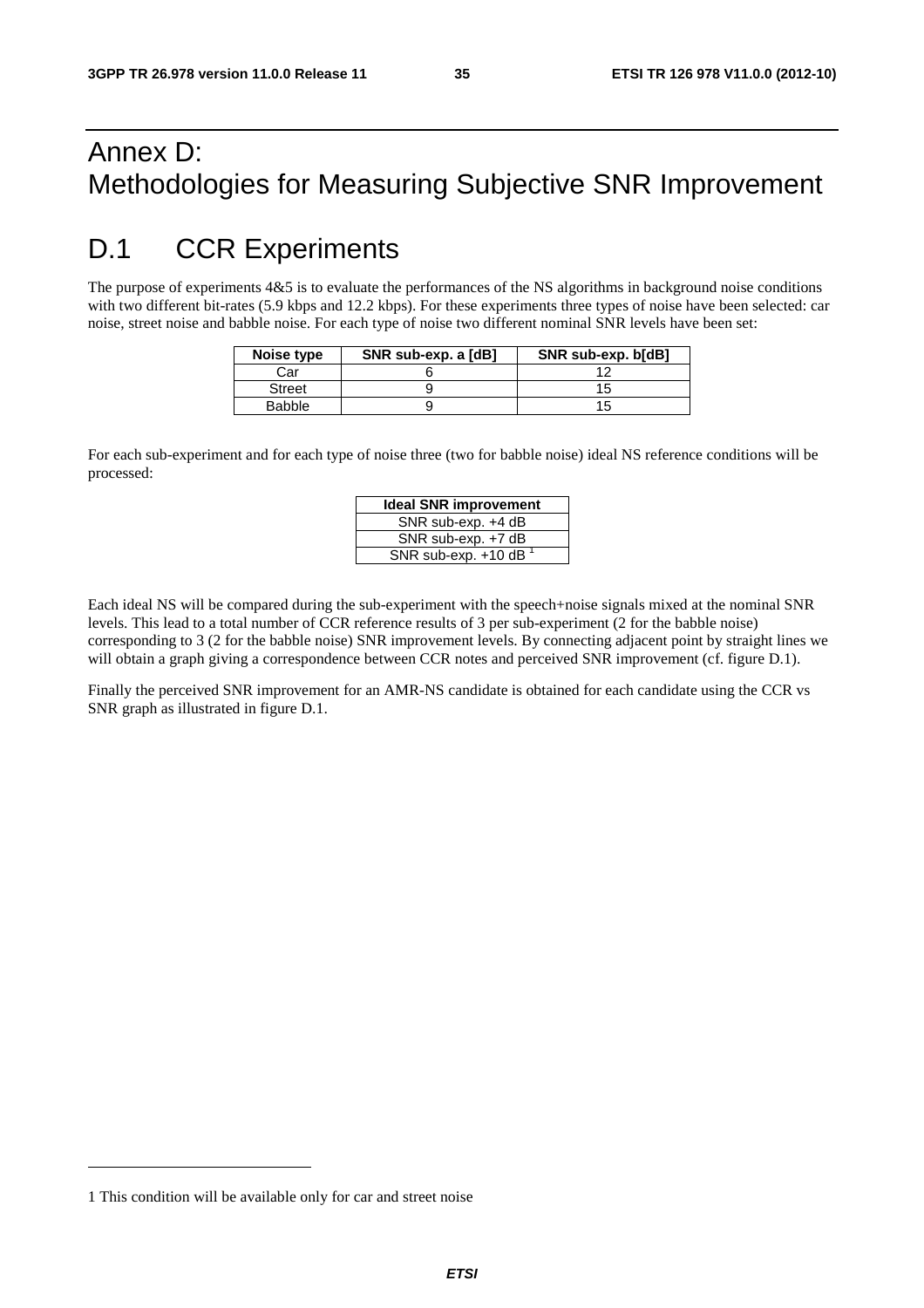

**Figure D.1: Example of CCR versus SNR improvement graph O: ideal NS score, \*:AMR-NS candidate score.** 

### **Ranking for CCR experiments**

The ranking of different algorithms is obtained by using a weighted sum of the perceived SNR improvement for each candidate according to:

$$
Score AMR - NSx = \frac{1}{2} [0.6 \cdot (SNRimp - 4a + SNRimp - 5a) + 0.4 \cdot (SNRimp - 4b + SNRimp - 5b)]
$$

where SNRimp ny is the perceived SNR improvement for sub-experiment number ny. In this expression a higher weight is given to results obtained with a lower nominal SNR levels cause it is generally easier to discriminate the NS algorithms in the lower SNR.

### D.2 ACR Experiments

The methodology for evaluating the subjective SNR improvement for the ACR tests (Experiments 3 a, b, and c) is similar to the methodology used for the CCR tests. For each Experiment a, b, and c (car noise, street noise, and babble noise) the performance is evaluated for two different SNR levels, resulting in two sub-experiments per experiment:

| <b>Experiment</b> | Noise type   | SNR sub-exp 1 [dB] | SNR sub-exp 2 [dB] |
|-------------------|--------------|--------------------|--------------------|
| За                | Car noise    |                    |                    |
| Зb                | Street noise |                    | 15                 |
| Зc                | Babble noise |                    | כ ו                |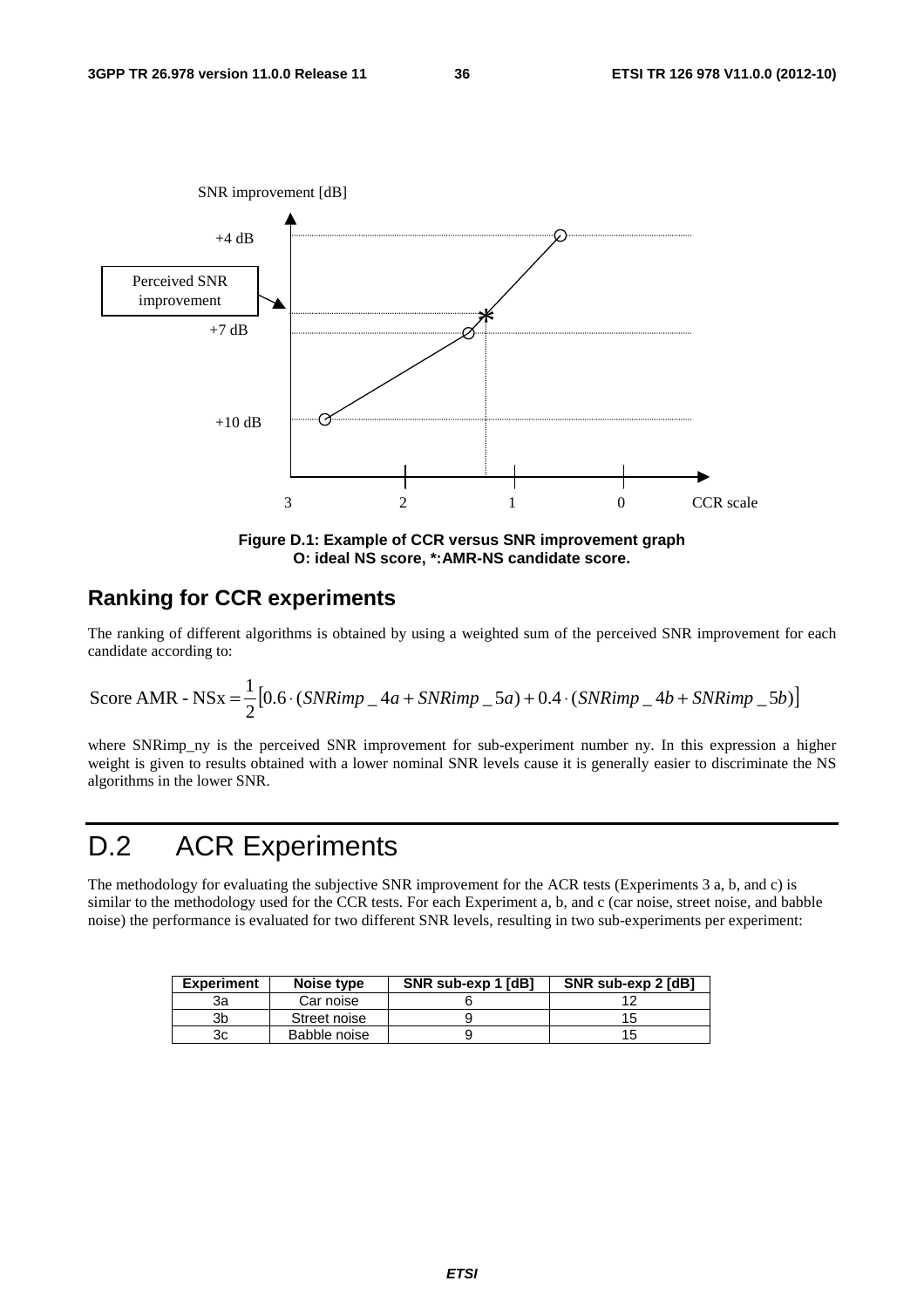For each noise type in sub-experiment 1 (the lower SNR) the material will be processed with an ideal NS reference with attenuation of 4, 6, 8, 10, and 12 dB. For each noise type in sub-experiment 2 (the higher SNR) the material will be processed with an ideal NS reference of 4, 6, 8, 10 dB. (Note that some of the conditions in the sub-experiments will result in similar total SNR. However the speech sample randomization differs between the two sub-experiments). By connecting the ACR score for adjacent ideal NS reference attenuation points by straight lines, graphs giving correspondence between ACR scores and perceived SNR improvement is obtained (cf. Figure D.2) for each noise type in each sub-experiment. Similarly to the case for the CCR Experiments, the perceived SNR improvement for an AMR-NS candidate is obtained using the ACR vs SNR graph as illustrated in Figure D.2.



**Figure D.2. Example of ACR versus SNR improvement graph X: ideal NS score, \*:AMR-NS candidate score.** 

### **Ranking for ACR experiments**

The ranking of the different AMR-NS candidates for each noise type is obtained by averaging the subjective SNR improvement values for each of the two sub-experiments.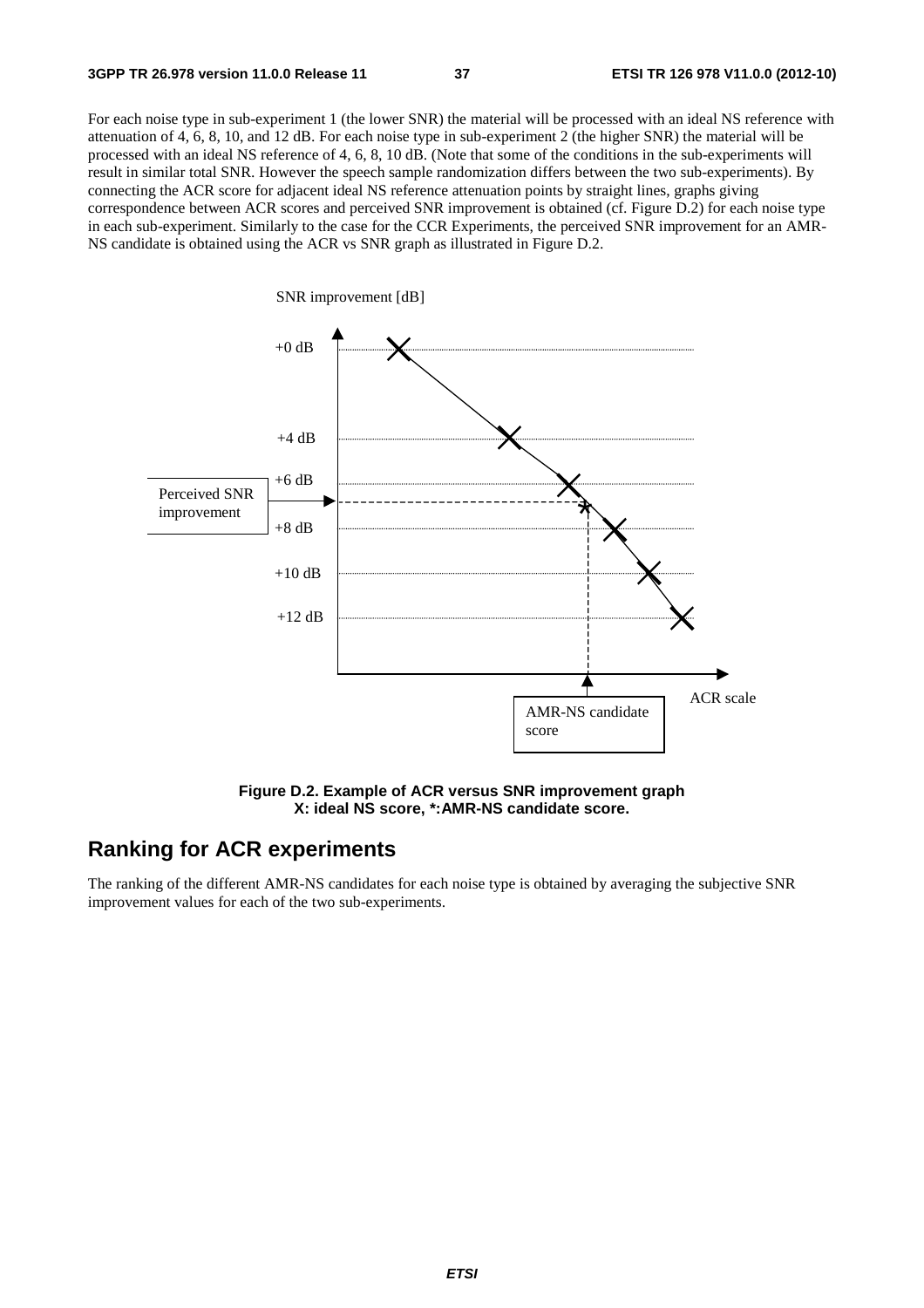### Annex E: Methodology for NS performance evaluation by Objective Means

This annex presents a two objective measures that were used in the AMR/NS selection phase for characterising the performance of the noise suppression (NS) candidate solutions.

### **NEW proposals for objective measures and TEST SIGNALS**

### **Notations**

The following notations are used in the formulation of the objective measures.

- The operator AMR(·) corresponds to applying the AMR speech encoder and decoder on the input.
- The operator NR(⋅) corresponds to applying the NS algorithm, and the AMR speech encoder and decoder on the input.
- The clean speech signals will be referred as  $s_I$ ,  $i = 1$  to I.
- The noise signals will be referred as  $n_i$ ,  $j = 1$  to J.
- The noisy speech test signals will be referred as  $d_{Ij} = \beta_{ij}(SNR) n_j + s_i$ ,  $i = 1$  to *I*,  $j = 1$  to *J*, where  $d_{ii}$  is built by adding s<sub>i</sub> and n<sub>i</sub> with a pre-specified SNR as presented below.
- The processed signal will be referred as  $y_{ij} = NR$  ( $d_{ij}$ ), the operator NR(⋅) referring to the processing by the NS algorithm and the AMR speech codec.
- The reference signal in the calculations shall be either the noisy speech test signal  $d_{ii}$  itself or  $d_{ii}$  processed by the AMR speech codec without NS processing. The latter signal will be referred to as  $\mathbf{c}_{Ij} = \mathbf{AMR}(\mathbf{d}_{ij})$ *, i = 1 to I,*  $j = 1$  to J, where the operator AMR( $\cdot$ ) refers to processing by the AMR speech codec with no NS. The relevant reference signal will be indicated in the formulation of each objective measure below.
- The notation  $Log(\cdot)$  indicates the decimal logarithm.
- β**ij(SNR)** is the scaling factor to be applied to the background noise signal **ni** in order to have a ratio **SNR** (in dB) between the clean speech signal **si** and **nj**. The scaling of the input speech and noise signals is to be carried according to the following procedure:
- The clean speech material is scaled to a desired dBov level with the ITU-T recommendation P.56 [9] speech voltmeter, one file at a time, each file including a sequence of one to four utterances from one speaker.
- A silence period of 2 s is inserted in the beginning of each of the resulting files to make up augmented clean speech files.
- Within each noise type and level, a noise sequence is selected for every speech utterance file, each with the same length as the corresponding speech files, and each noise sequence is stored in a separate file.
- Each of the noise sequences is scaled to a dBov level leading to the SNR condition corresponding to the β**ij(SNR)** value in each of the test cases by applying the RMS level based scaling according to the P.56 [9] recommendation.
- The determination of which frames contain active speech is to be carried out with reference to the ITU-T recommendation P.56 [9] active speech level measurement and is related to the classification of the frames into the presented speech power classes which is explained below.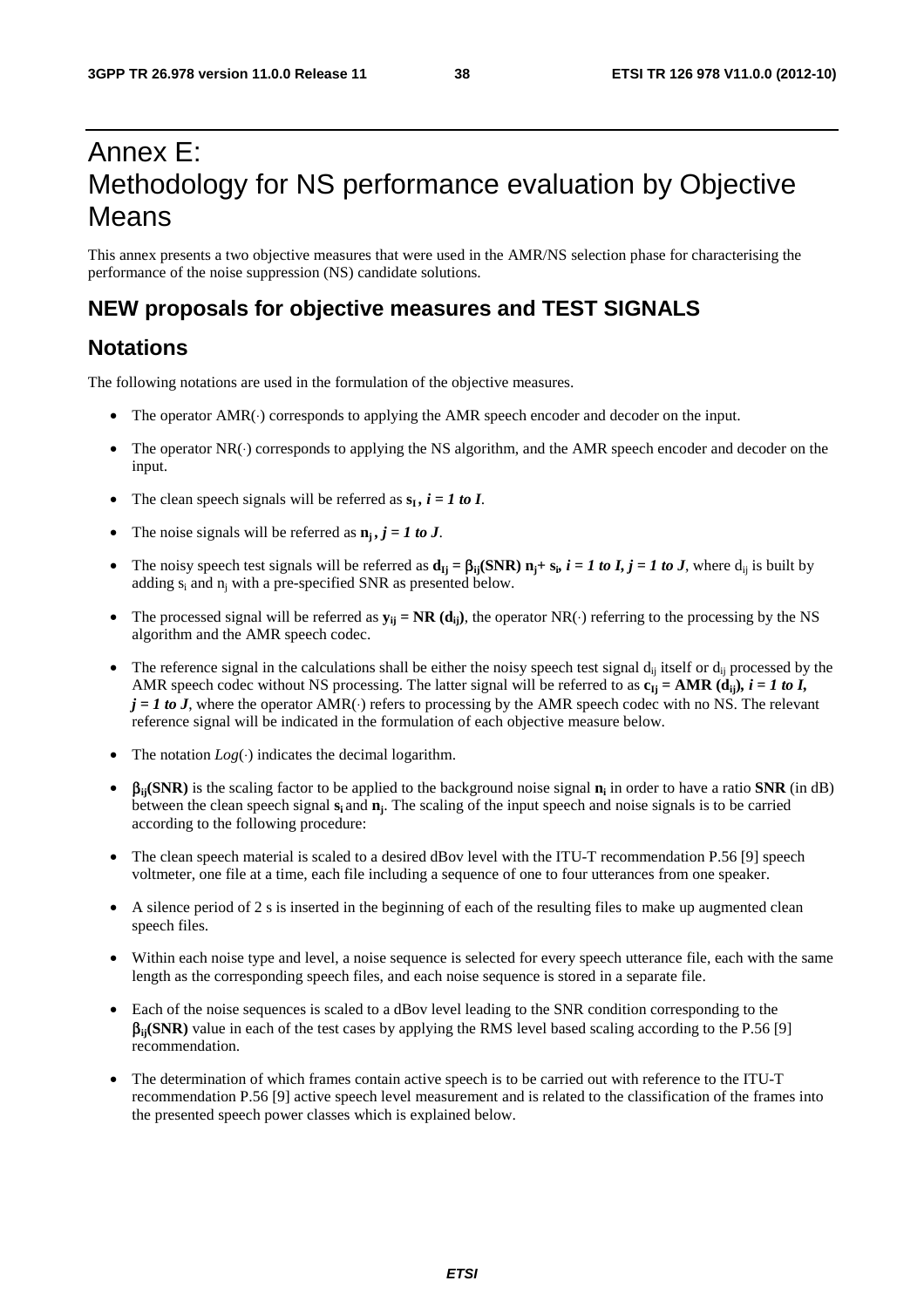#### **Test material**

The test material should manifest at least the following extent:

• Clean speech utterance sequences: 6 utterances from 4 speakers - 2 male and 2 female - totalling 24 utterances;

Noise sequences:

- car interior noise, 120 km/h, fairly constant power level;
- street noise, slowly varying power level.

Special care should be taken to ensure that the original samples fulfill the following requirements:

- the clean speech signals are of a relatively constant average (within sample, where 'sample' refers to a file containing one or more utterances) power level;
- the noise signals are of a short-time stationary nature with no rapid changes in the power level and no speechlike components.

Preferably, the test signals should cover the following background noise and SNR conditions:

- car noise at  $3$  dB,  $6$  dB,  $9$  dB,  $12$  dB and  $15$  dB;
- street noise at 6 dB, 9 dB, 12 dB, 15 dB and 18 dB.

A feasible subset of these conditions giving a practically useful indication of the achieved performance would be:

- car noise at 6 dB and 12 dB;
- street noise at 9 dB and 15 dB.

The samples should be digitally filtered before NS and speech coding processing by the MSIN filter to become representative of a real cellular system frequency response.

**NOTE:** In the application of the presented objective measures, there is no need to remove the 2 s initial convergence period referred to above after the processing from the test material. Namely, the classification of the frames being based on the clean speech signal and on comparisons to the active speech level, no frames from the initial convergence period will be involved in any of the measurements.

#### **Proposal for objective measures for NS performance assessment**

**Assessment of SNR improvement level.** The SNR improvement measure, *SNRI*, measures the SNR improvement achieved by the NS algorithm. SNR improvement is calculated separately in three frame power gated factors of active speech signal, namely, high, medium and low power constituents of the signal. These categories are used to characterise the effect of the NS processing on speech, allowing to distinguish the effect on strong, medium and weak speech. In addition to calculating the SNR improvement separately on the three categories, they are used to form an aggregate measure.

The calculation is here presented for the high power speech class:

For each background noise condition j

For each speaker i

Construct a noisy input signal  $d_{ii}$  as follows:

 $d_{ij}(n) = \beta_{ij} n_j(n) + s_i(n)$ 

where  $\beta_{ii}$  depends on the SNR condition according to the procedure described above

 $c_{ii} = AMR$  (d<sub>ij</sub>)

 $y_{ij} = NR (d_{ij})$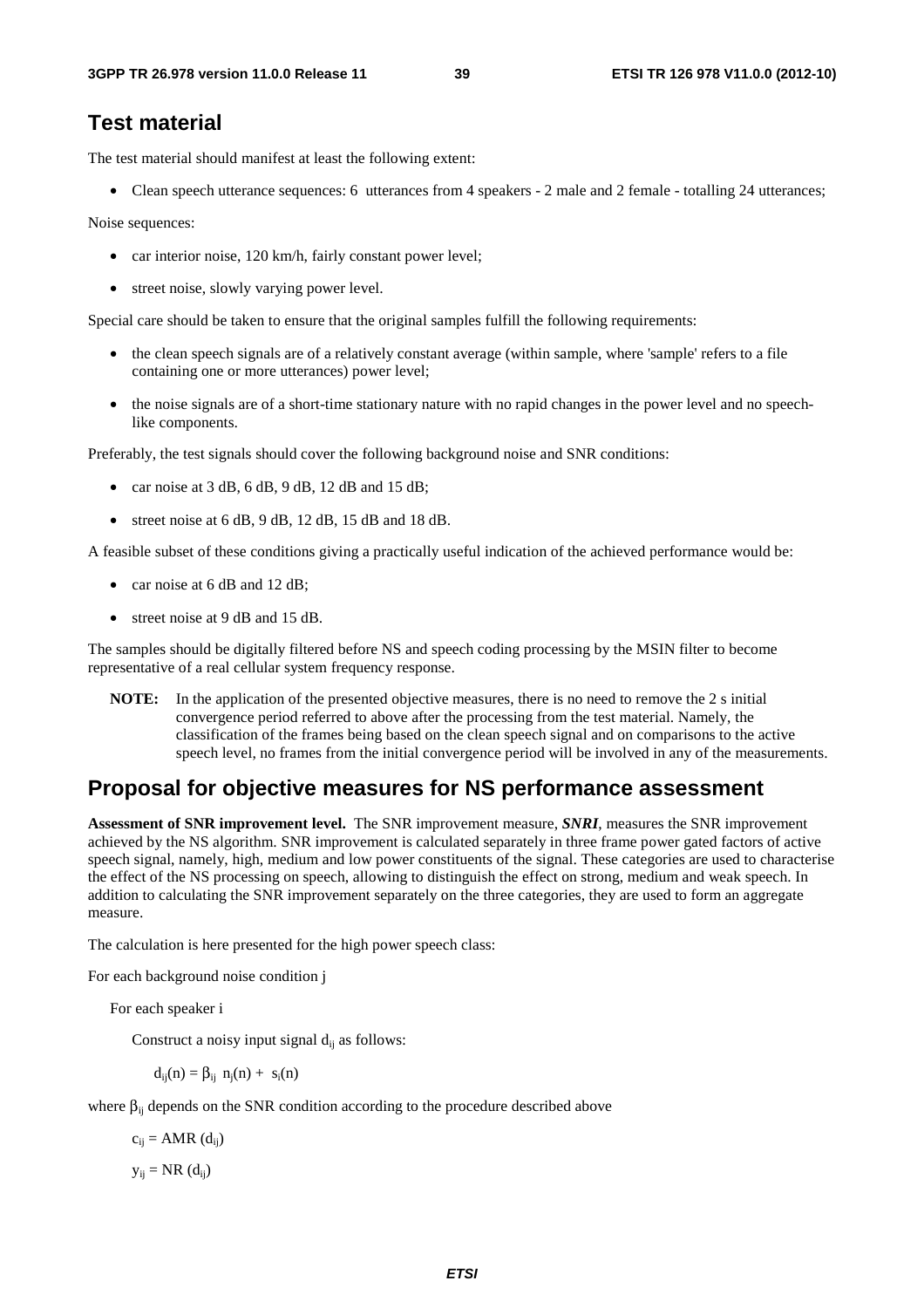$$
\mathbf{SNRout} \cdot h_{ij} = \frac{\xi + \frac{1}{K_{sph}} \sum_{k=k_{sph,1}}^{k_{sph}} \sum_{n=k}^{K_{s0}+79} y_{ij}^{2}(n)}{\xi + \frac{1}{K_{nse}} \sum_{l=k_{nse,1}}^{k_{nse}K_{nse}l-80+79} \sum_{n=l-80}^{K_{nse}+79} y_{ij}^{2}(n)} - 1
$$
\n
$$
\xi + \frac{1}{K_{nse}} \sum_{l=k_{nse,1}}^{k_{sph}} \sum_{n=l-80}^{K_{sph+5}+79} y_{ij}^{2}(n)
$$
\n
$$
\mathbf{SNRin} \cdot h_{ij} = \frac{\xi + \frac{1}{K_{sph}} \sum_{k=k_{sph,1}}^{k_{sph}} \sum_{n=k-80}^{K_{s0}+79} c_{ij}^{2}(n)}{\xi + \frac{1}{K_{nse}} \sum_{l=k_{nse,1}}^{k_{nse}K_{nse}l-80+79} \sum_{n=l-80}^{K_{nse}+79} c_{ij}^{2}(n)}
$$
\n
$$
\frac{0}{K_{sph+1}} \sum_{n=l-80}^{K_{nse,1}} \sum_{n=l-80}^{K_{nse,1}} \sum_{n=l-80}^{K_{nse,1}} c_{ij}^{2}(n)
$$
\n
$$
\frac{0}{K_{nse}} \sum_{k=k_{nse,1}}^{K_{nse,1}} \sum_{n=l-80}^{K_{nse,1}} c_{ij}^{2}(n)
$$
\n
$$
\frac{0}{K_{nse}} \sum_{n=l-80}^{K_{nse,1}} c_{ij}^{2}(n)
$$
\n
$$
\frac{0}{K_{nse}} \sum_{n=l-80}^{K_{nse,1}} c_{ij}^{2}(n)
$$
\n
$$
\frac{0}{K_{nse,1}} \sum_{n=l-80}^{K_{nse,1}} c_{ij}^{2}(n)
$$
\n
$$
\frac{0}{K_{nse,1}} \sum_{n=l-80}^{K_{nse,1}} c_{ij}^{2}(n)
$$
\n
$$
\frac{0}{K_{nse,1}} \sum_{n=l-80}^{K_{nse,1}} c_{ij}^{2}(n)
$$
\n
$$
\frac{0}{K_{nse,1}} \sum
$$

 $\left\{10 \cdot \left[\text{Log}(\text{SNRout}_i_{ij}) - \text{Log}(\text{SNRin}_i_{ij})\right]\right\}$  $\parallel$ ⎧  $=\begin{cases} 0 & ; \quad \text{SNRout}_{ij} \leq \xi \vee \text{SNRin}_{ij} \leq \xi \end{cases}$ <br>10.  $\left[\text{Log}(\text{SNRout}_{ik}) - \text{Log}(\text{SNRin}_{ik})\right]$  ; else SNRI\_h  $\mathbf{L}_{ij}$  = 10  $\cdot$  [Log(SNRout\_h<sub>ij</sub>) – Log(SNRin\_h<sub>ij</sub> ij

where *<sup>k</sup>*  $k_{sph}$  and  $K_{sph}$  are the index and the total number of frames containing speech of a high power *k nse* and *Knse* are the corresponding index and total number of noise only frames

 $\xi > 0$  is a constant that should be set at  $10^{-5}$ 

SNRI $\,$ m<sub>ii</sub> correspondingly for medium power frames

SNRI\_lij correspondingly for low power frames

$$
SNRI_{ij} = \frac{1}{K_{sph} + K_{spm} + K_{spl}} \left( K_{sph} \cdot SNRI_h + K_{spm} SNRI_m + K_{spl} SNRI_l \right) \tag{2}
$$

$$
SNRI_j = \frac{1}{I} \sum_{i=1}^{I} SNRI_{ij}
$$
 (3)

$$
SNRI = \frac{1}{J} \sum_{j=1}^{J} SNRI_j
$$
\n(4)

In addition, measures for the SNR improvement in the high, medium and low power speech classes (SNRI\_h, SNRI\_m, SNRI\_l, respectively) shall be recorded based on the following formulae:

SNRI<sub>h</sub> = 
$$
\frac{1}{J} \sum_{j=1}^{J} SNRI_{j} = \frac{1}{J} \sum_{j=1}^{J} \frac{1}{I} \sum_{i=1}^{I} SNRI_{j}
$$
 (5)

SNRI\_m = 
$$
\frac{1}{J} \sum_{j=1}^{J} SNRI_m
$$
<sub>j</sub> =  $\frac{1}{J} \sum_{j=1}^{J} \frac{1}{I} \sum_{i=1}^{I} SNRI_m$ <sub>ij</sub> (6)

$$
SNRI_{\_} = \frac{1}{J} \sum_{j=1}^{J} SNRI_{\_} = \frac{1}{J} \sum_{j=1}^{J} \frac{1}{I} \sum_{i=1}^{I} SNRI_{\_} = \frac{1}{1}
$$
\n(7)

To determine which frames belong to high, medium and low power classes of active speech and which present pauses in the speech activity (noise only), the active speech level (in dB) sp\_lvl of the noise free speech  $s_i(n)$  is first determined according to the ITU-T Recommendation P.56 [9]. Thereafter, the frames are classified into the four classes as follows:

for all signal frames k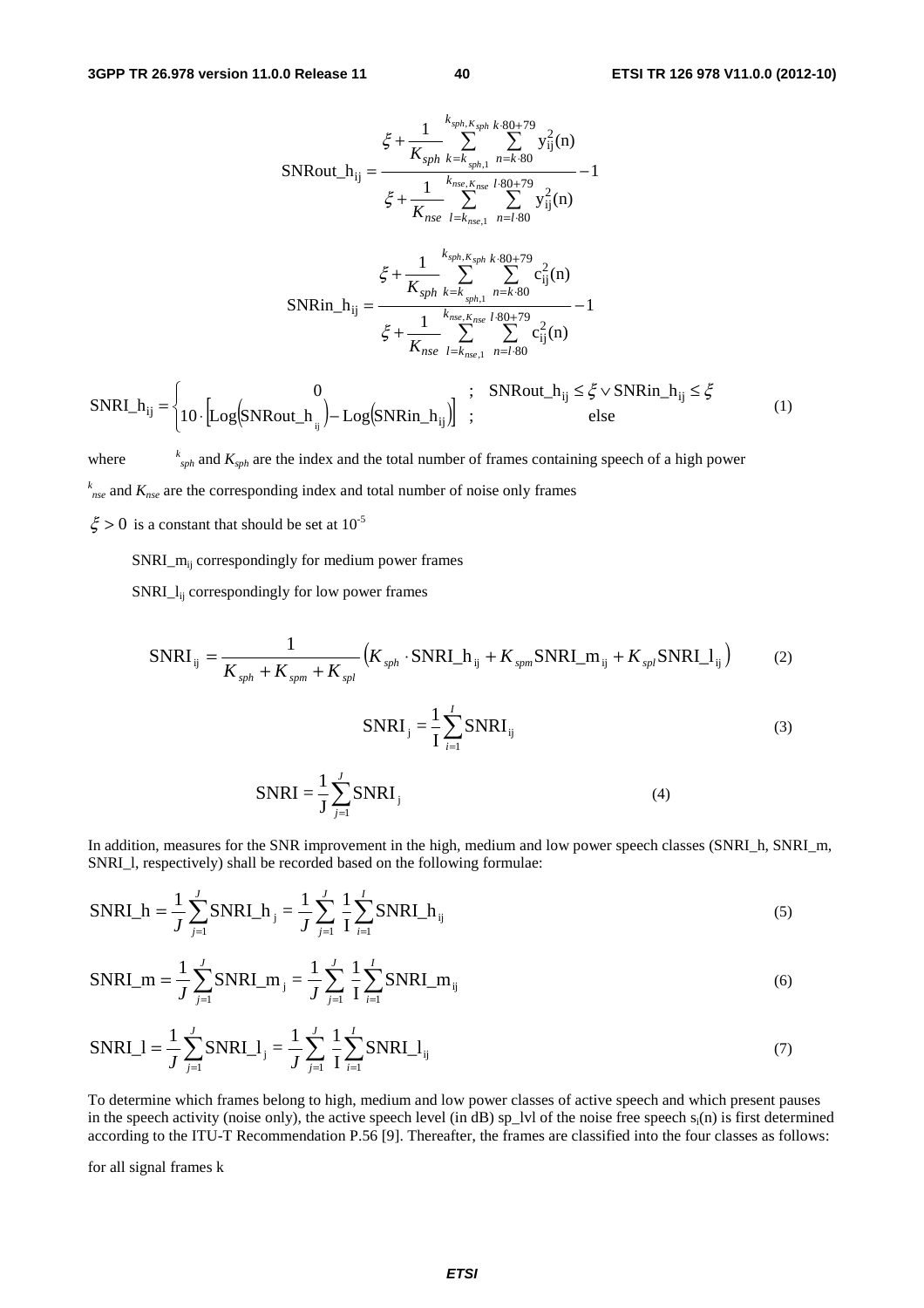$$
sp\_pow(k) = 10 log \left[ max \left( \sum_{s,\frac{m=k.80}{80}}^{k.\frac{80+79}{80}} \left( s,(n) \right)^2 \right) \right]
$$
\n
$$
if sp\_pow(k) \ge sp\_lvl + th\_h
$$
\n
$$
\left\{ k_{sph,length(k_{sph})+1} \right\} = \left\{ k_{sph,length(k_{sph})}, k \right\}
$$
\n
$$
else if sp\_pow(k) \ge sp\_lvl + th\_m
$$
\n
$$
\left\{ k_{spm,length(k_{spm})+1} \right\} = \left\{ k_{spm,length(k_{spm})}, k \right\}
$$
\n
$$
else if sp\_pow(k) \ge sp\_lvl + th\_l
$$
\n
$$
\left\{ k_{spl,length(k_{spl})+1} \right\} = \left\{ k_{spl,length(k_{spl})}, k \right\}
$$
\n
$$
else if sp\_lvl + th\_nl \le sp\_pow(k) < sp\_lvl + th\_nh
$$

$$
\left\{k_{nse, \text{length}(k_{nse})+1}\right\} = \left\{k_{nse, \text{length}(k_{nse})}, k\right\}
$$

where  $\epsilon > 0$  is a constant whose value shall be such that in the dB scale, it shall be below sp\_lvl + th\_nl; a value of  $10^{-7}$  should be used if sp  $\text{lvl} = -26$  dBov and th  $\text{nl} = -34$  dB, as proposed below

th\_h, th\_m, th\_l are pre-determined lower threshold power levels for classifying the speech frames to the high, medium, and low power classes, correspondingly.

We want to make the following notes on the formulation of the frame classification:

- 1) The lower bound for the power of the noise-only class of frames is motivated by a desire to restrict the analysis to noise frames that are among or close the speech activity, hence excluding long pauses from the analysis. This makes the analysis concentrate increasingly on the effects encountered during speech activity.
- 2) We realise that in poor SNR conditions, the noise power level may occur to be higher than the lower bound of some of the speech power classes. However, even in this case, the information of the effect on the low power portions of speech may be informative. Naturally, another way of formulating the measure might be to make the power thresholds dependent on the noise level. This would, however, restrict the comparability of the SNR improvement figures of the different classes over experiments with different background noise content.
- 3) The presented method of classifying the speech frames in the designated classes and, hence, determining values for the SNR improvement measures, is only applicable if all the used power level threshold values are higher than the corresponding power threshold level derived in the speech level measurement referred to above.

A preferable scaling for the clean speech material is a normalisation to the active speech level of  $-26$  dBov. In such a case, the following values should be used for the power class thresholds:

$$
th_h = -1 dB
$$
  
\n
$$
th_m = -10 dB
$$
  
\n
$$
th_l = -16 dB
$$
  
\n
$$
th_m = -19 dB
$$
  
\n
$$
th_m = -34 dB
$$
  
\n
$$
(10)
$$

According to experimentation, the results of the analysis are not highly sensitive to the selection of the threshold values. However, the determination of the th\_l and th\_nh threshold values is somewhat critical to avoid confusion between low power speech and a weak background noise typically present in the clean speech samples.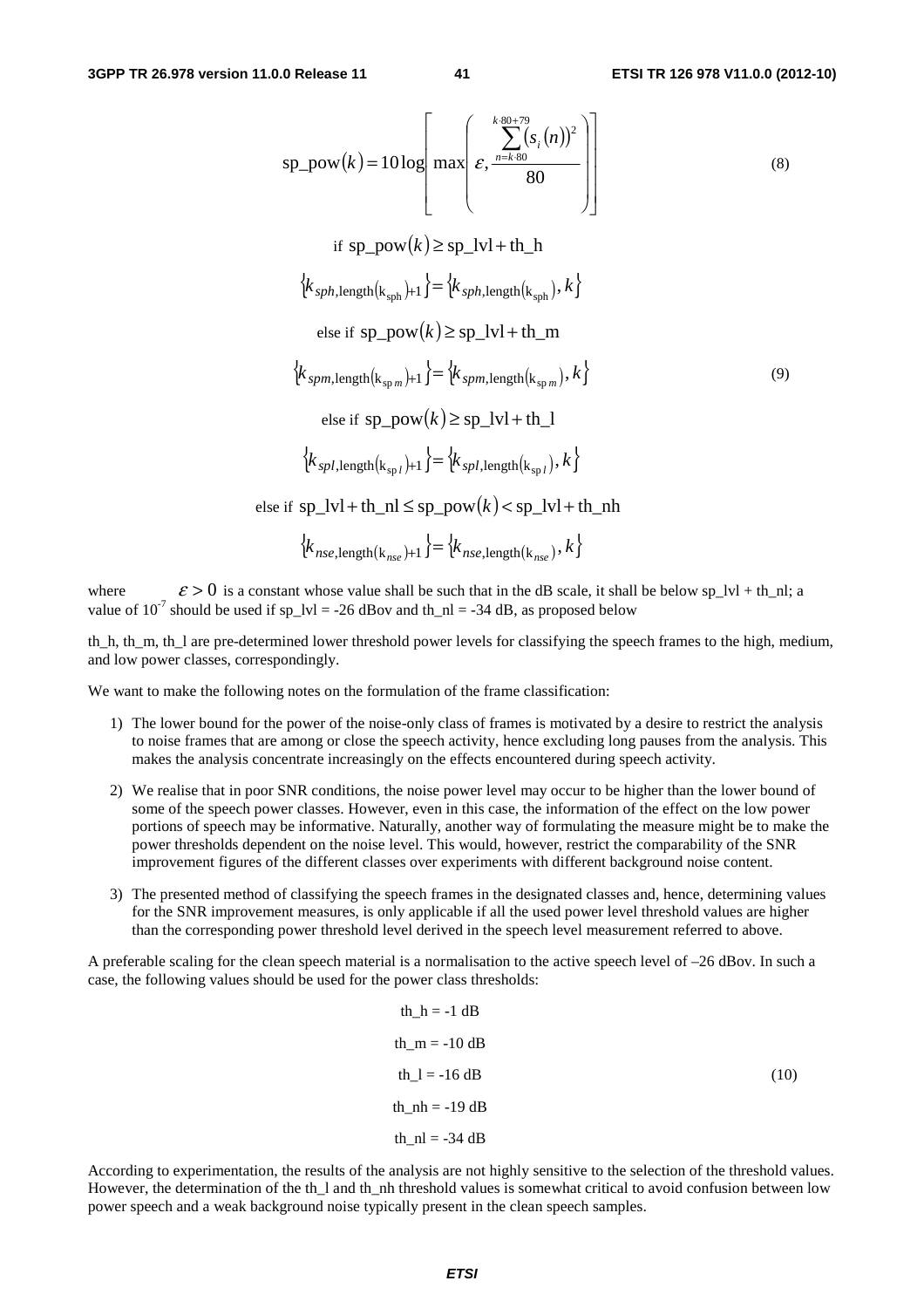**Assessment of noise power level reduction.** The noise power level reduction *NPLR* measure relates to the capability of the NS method to attenuate the background noise level.

The *NPLR* measure is calculated as follows:

For each background noise condition j

For each speaker i

Construct a noisy input signal  $d_{ii}$  as follows:

$$
d_{ij}(n) = \beta_{ij} \ n_j(n) + s_i(n)
$$

where  $\beta_{ii}$  depends on the SNR condition according to the procedure described above

$$
c_{ij} = AMR (d_{ij})
$$

 $y_{ij} = NR(d_{ij})$ 

$$
NPLR_{ij} = 10 \cdot \left\{ \text{Log} \left[ \xi + \frac{1}{K_{nse}} \sum_{k=k_{nse,1}}^{k_{nse,K_{nse}} k \cdot 80 + 79} y_{ij}^2(n) \right] \right\}
$$

$$
-Log\left[\xi + \frac{1}{K_{nse}} \sum_{l=k_{nse,1}}^{k_{nse,K_{nse}}} \sum_{n=l \cdot 80}^{l \cdot 80 + 79} c_{ij}^2(n)\right],
$$
\n(11)

where  $\xi > 0$  is a constant, such as  $10^{-5}$ .

*knse* and *Knse* are the corresponding index and total number of noise only frames

$$
NPLR_j = \frac{1}{I} \sum_{i=1}^{I} NPLR_{ij}
$$
\n(12)

$$
NPLR = \frac{1}{J} \sum_{j=1}^{J} NPLR_j
$$
\n(13)

**Comparison of** *SNRI* **and** *NPLR***.** A comparison of the *SNRI* and *NPLR* measures can be used to acquire an indication of possible speech distortion produced by the tested NS method. If the *NPLR* parameter assumes clearly higher values than *SNRI*, it can be expected that the NS candidate causes distortion to speech. This relation, however, always needs to be verified through a comparison between the objective measures and corresponding subjective test results.

#### **Comments on the AMR/NS selection test material**

We have expressed above the premise that the street noise test material used in conjunction with the presented objective quality measures should be of a slowly varying power level. As a candidate proponent having gone through the processing of the source speech material with our AMR/NS candidate solution, we now have some experience on the noise material used for the AMR/NS selection tests. Our impression of the street noise material is not quite consistent with the requirement stated above. Namely, the street noise samples appear to contain, to some extent, background speech, horns and similar components whose frame power varies in a rate whose range coincides that of speech. Hence, the results to be obtained for the street noise conditions have to be interpreted with special care.

#### **On the scope of usage of objective measures for NS evaluation**

The objective measures presented in the present document are intended for characterising some relevant aspects of the performance of NS algorithms. Prior to the selection phase testing, it was noted that they might help in the comparison of AMR/NS candidates that are found equal by other means. However, we want to emphasise that the figures obtained with the proposed measures were decided to be used as auxiliary information only. The subjective test results were acknowledged as the principal data for ranking the AMR/NS candidates in the selection process.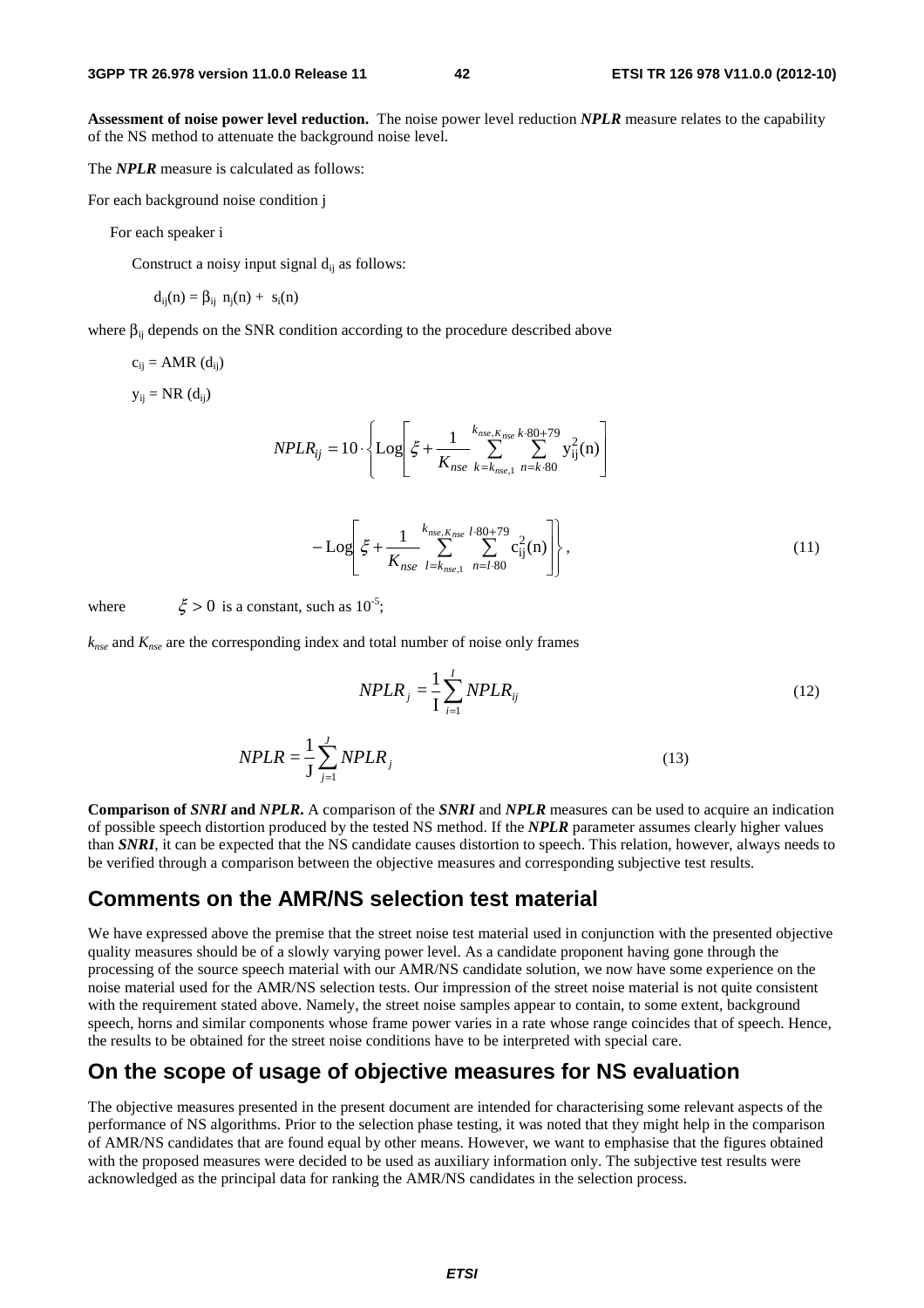### Annex F: Methodology for Measuring Impact on Voice Activity Factor (VAF)

This contribution presents a proposal for the measurement of the VAF (Voice Activity Factor) references. This method is also suggested for the measurements of the candidate's VAF. Nortel Networks will conduct them and provide a report for the Noise Suppresser Selection Phase (i.e. 15<sup>th</sup> Nov. 1999). Nortel Networks will also provide the means to conduct the same measurements for a cross checking.

References:

[1] Noise Suppression for the AMR codec, Service Description, Stage 1.

[2] Tdoc SMG11 288/99, Test Plan Specification for the AMR NS Selection Phase v1.7.

#### **2.0 Voice activity Factor Measurement**

#### **2.1 General**

The Voice Activity Factor is defined as the ratio of the number of frames declared as speech (SPEECH) by the AMR Voice Activity Detector (VAD) over the total number of frames during a given time.

The parameter of interest for an operator regarding the radio usage efficiency is the mean Radio Channel Activity Factor (RAF) in a cell. This RAF corresponds to the ratio of the number of transmitted bursts to the number of timeslots available during a given time. The RAF is somehow linked to the VAF (depending on the Traffic channel FR or HR, the number of SID\_FIRST frames and the number of SID\_UPDATE frames). For the sake of simplicity, we limit the measurement to the VAF. But, the method described and the C code also enable the computation of the RAF if needed.

#### **2.2 VAF requirements**

The requirements for the NS candidate regarding the VAF are the following [1]:

"The AMR speech codec with noise suppression activated should not significantly increase channel activity when used in conjunction with DTX.

Channel activity increase will be measured thanks to the Voice Activity factor (VAF), defined as follows.

Let x be the VAF measured by the AMR VAD as an averaged value on all clean speech signals

Let y be the VAF measured by the AMR VAD without AMR NS active as an averaged value on all clean speech + noise signals (where the applicable clean speech signal is the speech signal used in the measure of x).

Let w be the VAF measured by the AMR VAD with AMR NS active as an averaged value on all clean speech +noise signals (where the applicable clean speech signal is the speech signal used in the measure of x). w is required to be less than the maximum of y and x. Any case where w is greater than y should be further investigated.

For real world signals, w is required not to be significantly greater than y. Any case where w is greater than y should be further investigated.

These requirements shall apply to all standardised AMR VADs. (w,x,y) are determined using all VADs, and the requirements are checked relatively to each AMR VAD independently."

As a consequence, values X and Y are independent of the NS candidate. They are considered as reference values. W can be computed by the candidate using the same procedure and compared to X and Y. The calculation of Y (resp. X) is described in clause 2.3 (resp. 2.4).

X, Y and W values should be compatible in the sense that the original speech material shall be the same for all of them. There should also be no speech material used twice.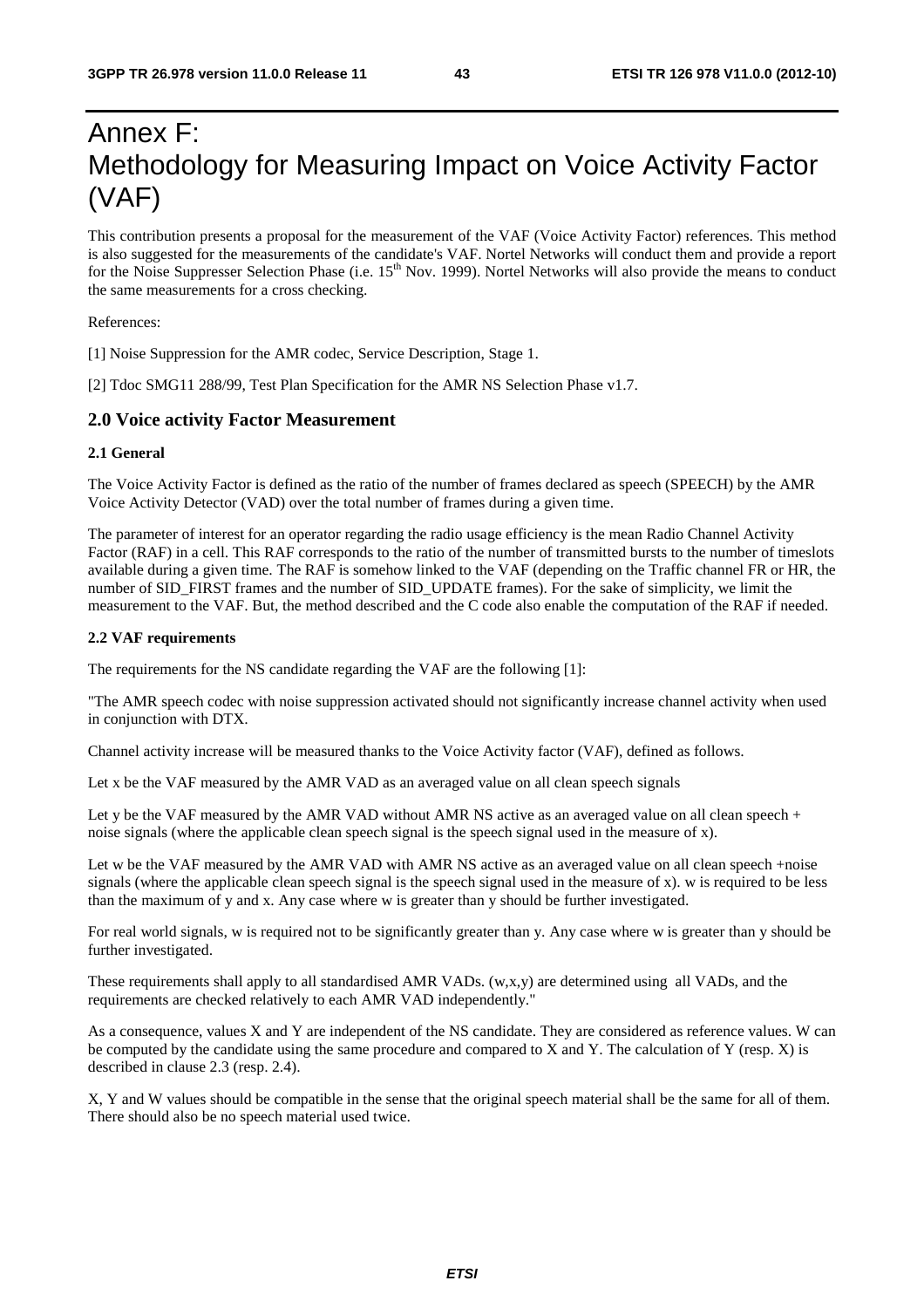We propose to measure the VAF by counting SPEECH frames in the output file of the AMR encoder. Therefore the preprocessed noisy speech material provided by ARCON and COMSAT will be used for Y value. The corresponding preprocessed files without added noise will be used for X. The process will exclude propagation error conditions, synthesis and tandeming ( i.e. the only process will be the AMR encoding stage with or without the NS activated). All downlink conditions are excluded from the process since the VAF requirements are only applicable to uplink. Therefore, when the original processing in the test plan includes both up and downlink, only the uplink processing is done for the VAF.

The first two seconds used for convergence are included for the processing but the computation of the VAF should ignore those two seconds.

It has to be noted that no real worlds signals were included in the test plan.

Based on this we can make the following remarks :

- No speech files will be concatenated.
- No specific weighting will be applied to files with respect to experiment since the requirement doesn't separate noise types. Anyhow, the program outputs the VAF for each type of noise and this might be subject to analysis if needed.
- No specific weighting will be applied to files with respect to the AMR Mode. The mode used for the processing before the VAF measurement is the same as the one used in the processing test plan.
- The same speech files may be used twice in two different conditions if the encoding mode is different for each condition.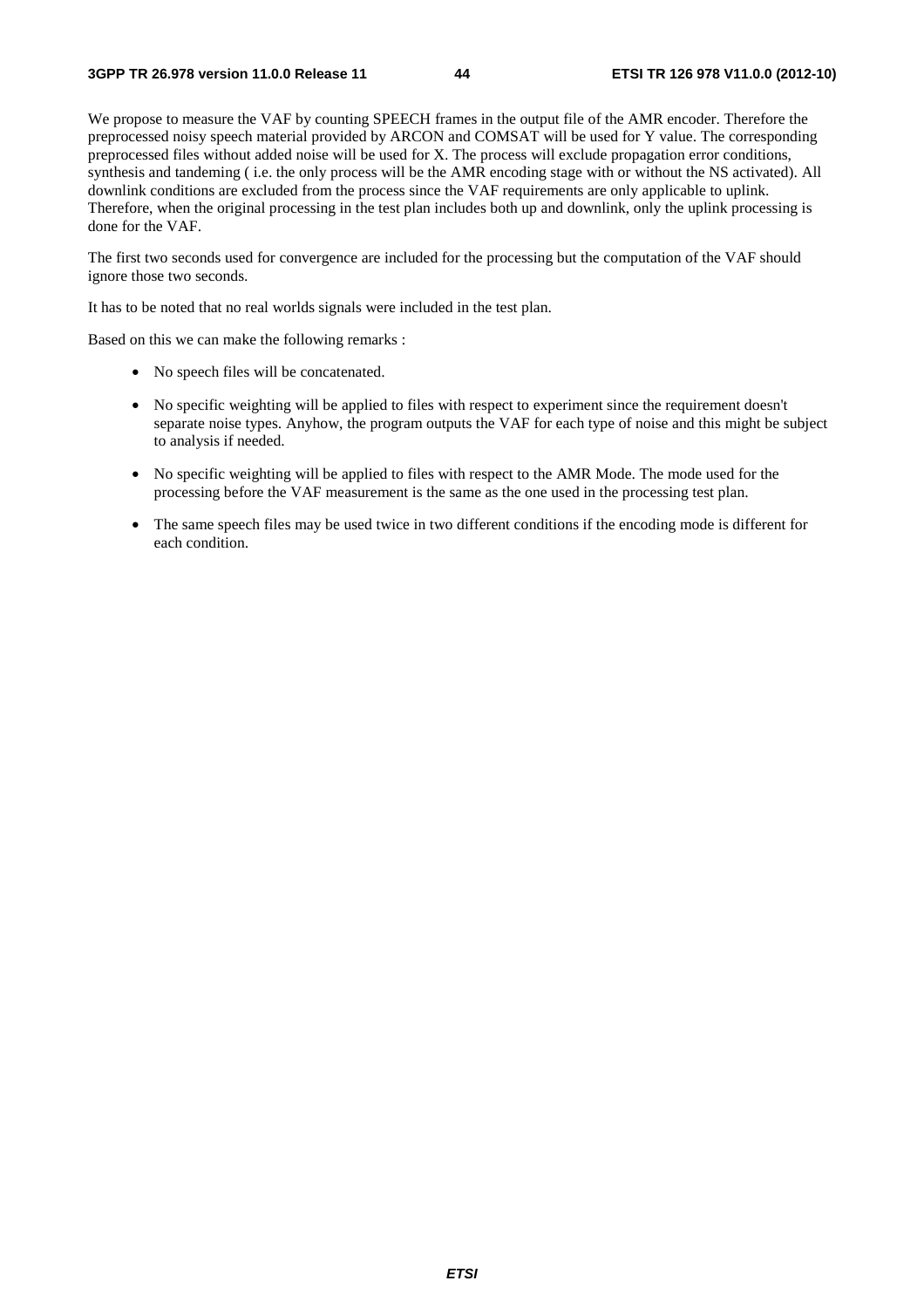#### **2.3 Measurement for Noisy speech (Y)**

It has been agreed that the VAF measurement will be done using all the speech material used for the selection testing. Since X and Y are measured using the same material for comparison reasons, only noisy speech are retained. The following table lists the experiments potentially used for the computation.

| Exp. No. | Title                                                                                   | No. of<br>Sub-Exp. |
|----------|-----------------------------------------------------------------------------------------|--------------------|
| 3        | Artefacts, Clipping & Distortion Effects in Background Noise<br>Conditions              | 3                  |
| 4 & 5    | Performances in Background Noise Conditions                                             |                    |
| 6 & 7    | Influence of Propagation Error Conditions                                               |                    |
| 8 & 9    | Influence of Voice Activity Detection and Discontinuous<br>Transmission                 | 2                  |
| 10       | Influence of the Input Signal +Noise Level and Performances<br>with Special Noise Types |                    |

After having excluded double usage of speech material with the same encoding mode, we end up with the following list for the preprocessed files provided by ARCON:

| Exp. No. | <b>Conditions retained</b> | <b>Excluded conditions</b> |
|----------|----------------------------|----------------------------|
| За       | 19, 25                     | 31                         |
| 3b       | 19, 25                     | 31                         |
| 3c       | 19, 25                     | 31                         |
| 4a       | 15, 21, 27                 |                            |
| 4b       | 15, 21, 27                 |                            |
| 5a       | 15, 21, 27                 |                            |
| 5b       | 15, 21, 27                 |                            |
| 6a       | 7, 13(uplink only)         | 19                         |
| 7a       | 7, 13(uplink only)         | 19                         |
| 8a       | 7, 13(uplink only)         | 19                         |
| 9a       | 7, 13(uplink only)         | 19                         |
| 10a      | 13, 19, 25, 31, 37, 43     |                            |

#### **2.4 Measurement for Clean speech (x)**

For clean speech signals, the same procedure will be used. Therefore the corresponding material should be preprocessed without adding noise samples

#### **2.5 Measurement for Noisy speech with the candidate NS algorithm activated (w)**

As for the previous case, the same procedure will be used. The C code given as an attached file can be used by candidates to perform their own measurements using their NS candidate. The advantage would be that the output values will correspond to the reference values and that we will be able to do an "apple to apple" comparison during the selection.

#### **3.0 Summary of the C code for VAF measurements**

The attached Zip file contains the following source files :

Main.c: loops on speech files to do the process and the VAF measurements.

Writes the report file.

- **Process.c:** process the speech file (AMR encoder with DTX on and NS optionally) and measures the number of SPEECH frames and the number of total frames in the output bitstream.
- **Desc.c:** contains the preprocessed file description to enable simple looping on speech files.
- **Main.h:** contains function prototypes and user-defined values.

The make file is not provided. The code was successfully tested using a PC/Windows 95 environment with Visual C++.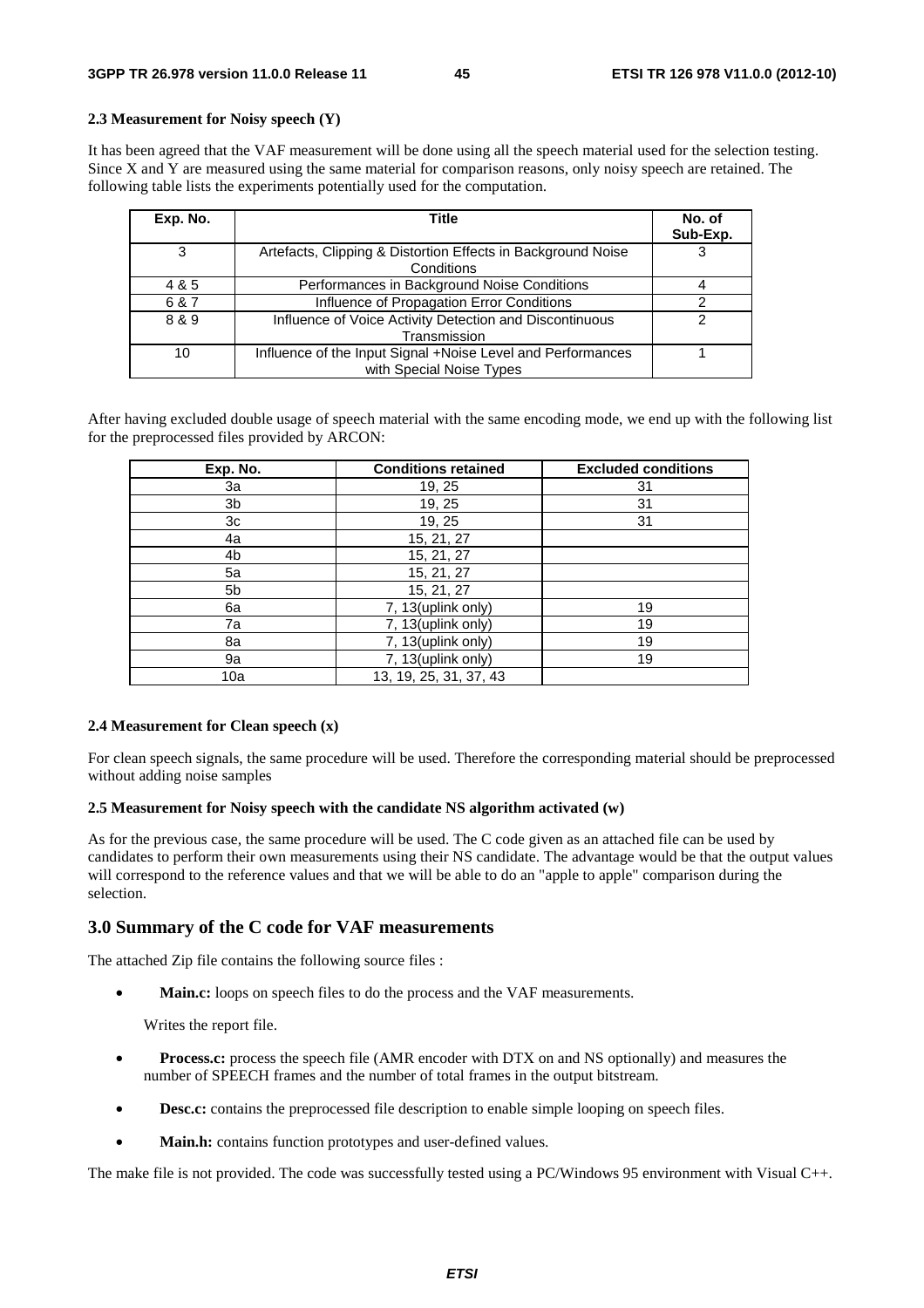The user must change the following values according to its needs :

in file main.h:

initial dir of ARCON Files

 ARCON\_BASE "d:/hlaba" initial dir of COMSAT Files COMSAT\_BASE "e:/hlabc" Command line specific to the candidate for VAD option 1 COMMAND\_LINE\_VAD1 "encoder [-ns\_on] -dtx" for VAD option 2 COMMAND\_LINE\_VAD2 "encoder2 [-ns\_on] -dtx" Report filename REPORT\_FILENAME "VAF\_Report.txt" Candidate Acronym ARCON\_CANDIDATE\_ACRONYM "xx" COMSAT\_CANDIDATE\_ACRONYM "xx"

in file desc.c

Group of files descriptions can be changed to match the file structure

The program processes each file according to the descriptor array file. The processing follows the provided command line. The resulting file of the process is analyzed in order to count various frame types in the bit-stream ignoring the first 100 frames (2 seconds). The values of interest are returned to the main function that performs total and means calculation and writes the report. An example of report (with dummy data) is also attached to this proposal.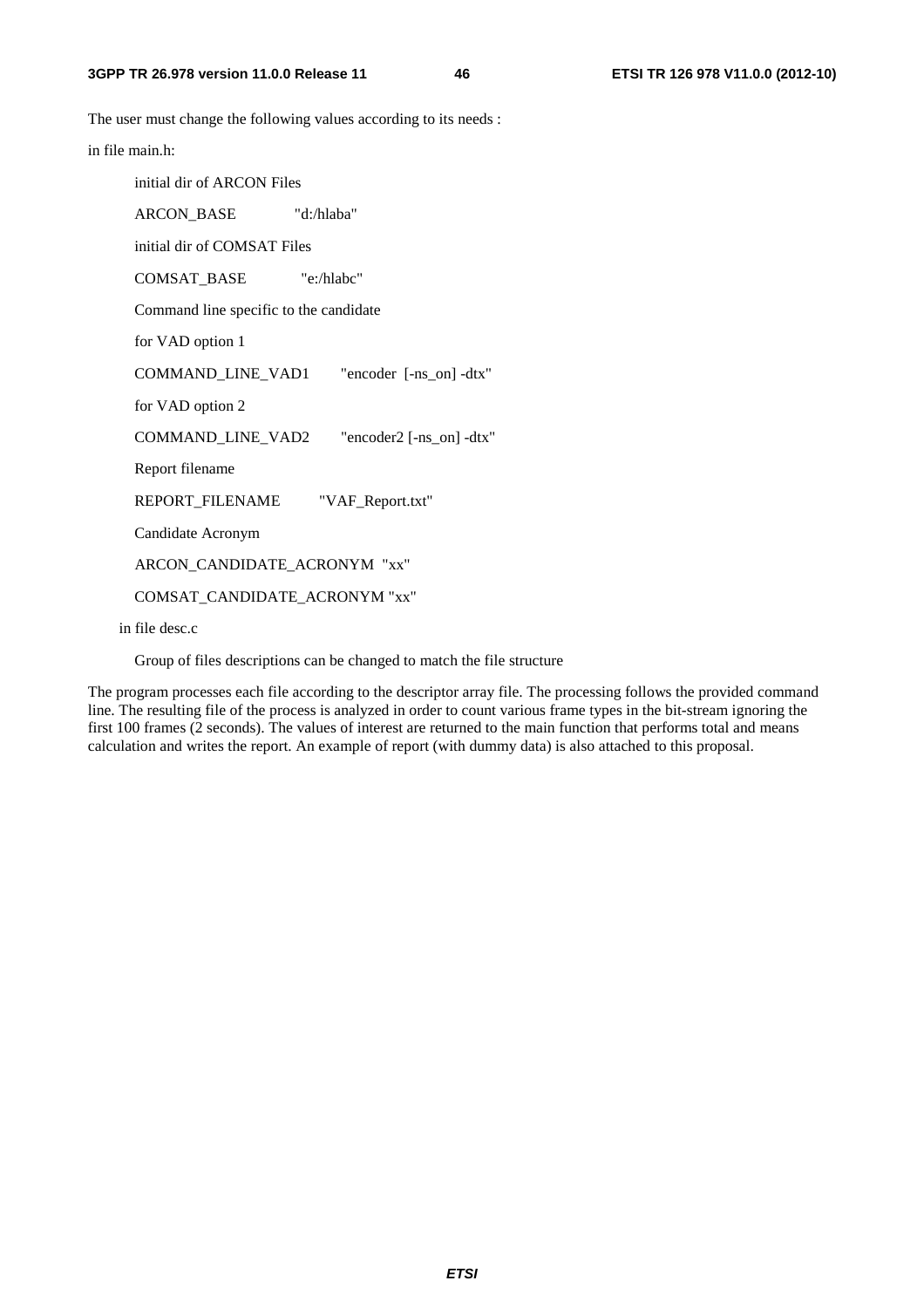## Annex G: Change history

| <b>Change history</b> |      |                 |  |  |                        |              |               |  |
|-----------------------|------|-----------------|--|--|------------------------|--------------|---------------|--|
| <b>Date</b>           | TSG# | TSG Doc. CR Rev |  |  | Subject/Comment        | <b>l</b> Old | <b>New</b>    |  |
| 03-2001               | 11   |                 |  |  | Version for Release 4  |              | 4.0.0         |  |
| 12-2004               | 26   |                 |  |  | Version for Release 6  | 4.0.0        | 6.0.0         |  |
| 06-2007               | 36   |                 |  |  | Version for Release 7  | 6.0.0        | 7.0.0         |  |
| 12-2008               | 42   |                 |  |  | Version for Release 8  | 7.0.0        | 8.0.0         |  |
| 12-2009               | 46   |                 |  |  | Version for Release 9  | 8.0.0        | 9.0.0         |  |
| 03-2011               | 51   |                 |  |  | Version for Release 10 | 9.0.0        | 10.0.0        |  |
| 09-2012               | 57   |                 |  |  | Version for Release 11 |              | 10.0.0 11.0.0 |  |